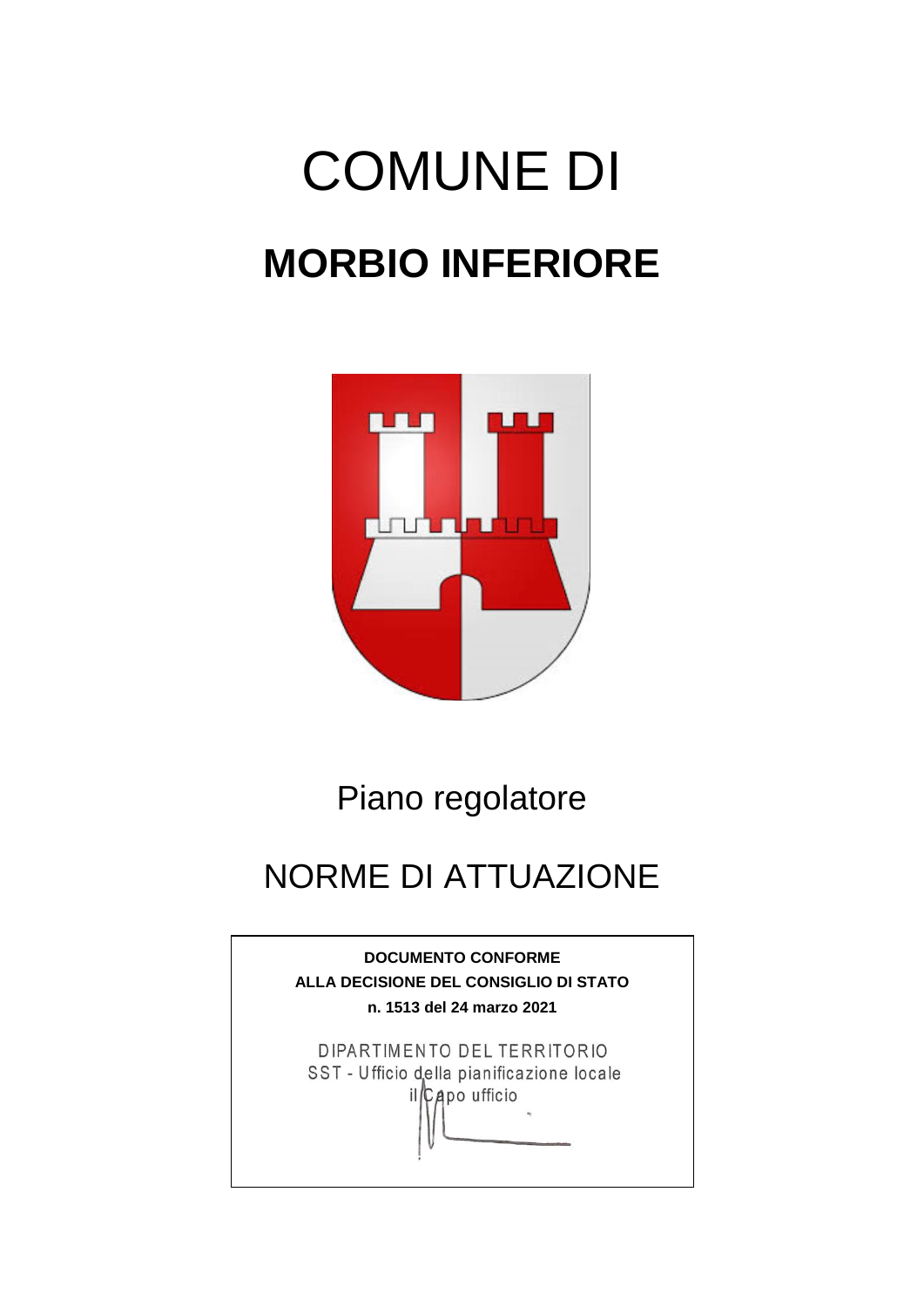# **INDICE**

| I.   |               |                                                                                   |  |
|------|---------------|-----------------------------------------------------------------------------------|--|
|      | ART. 1        |                                                                                   |  |
|      | ART. 2        |                                                                                   |  |
|      | ART. 3        |                                                                                   |  |
| II.  |               |                                                                                   |  |
|      | ART. 4        |                                                                                   |  |
|      | <b>ART.5</b>  |                                                                                   |  |
|      | <b>ART. 6</b> |                                                                                   |  |
|      | ART. 7        |                                                                                   |  |
|      | ART. 8        |                                                                                   |  |
|      | ART. 9        | DISTANZE DA CONFINE; SUPPLEMENTO; TRA EDIFICI; ECCEZIONI; DAL BOSCO; VERSO L'AREA |  |
|      |               |                                                                                   |  |
|      |               |                                                                                   |  |
|      |               |                                                                                   |  |
|      |               |                                                                                   |  |
|      |               |                                                                                   |  |
|      |               |                                                                                   |  |
|      |               |                                                                                   |  |
|      |               |                                                                                   |  |
|      |               |                                                                                   |  |
| III. |               |                                                                                   |  |
| А.   |               |                                                                                   |  |
|      |               |                                                                                   |  |
|      |               |                                                                                   |  |
|      |               |                                                                                   |  |
|      |               |                                                                                   |  |
|      |               |                                                                                   |  |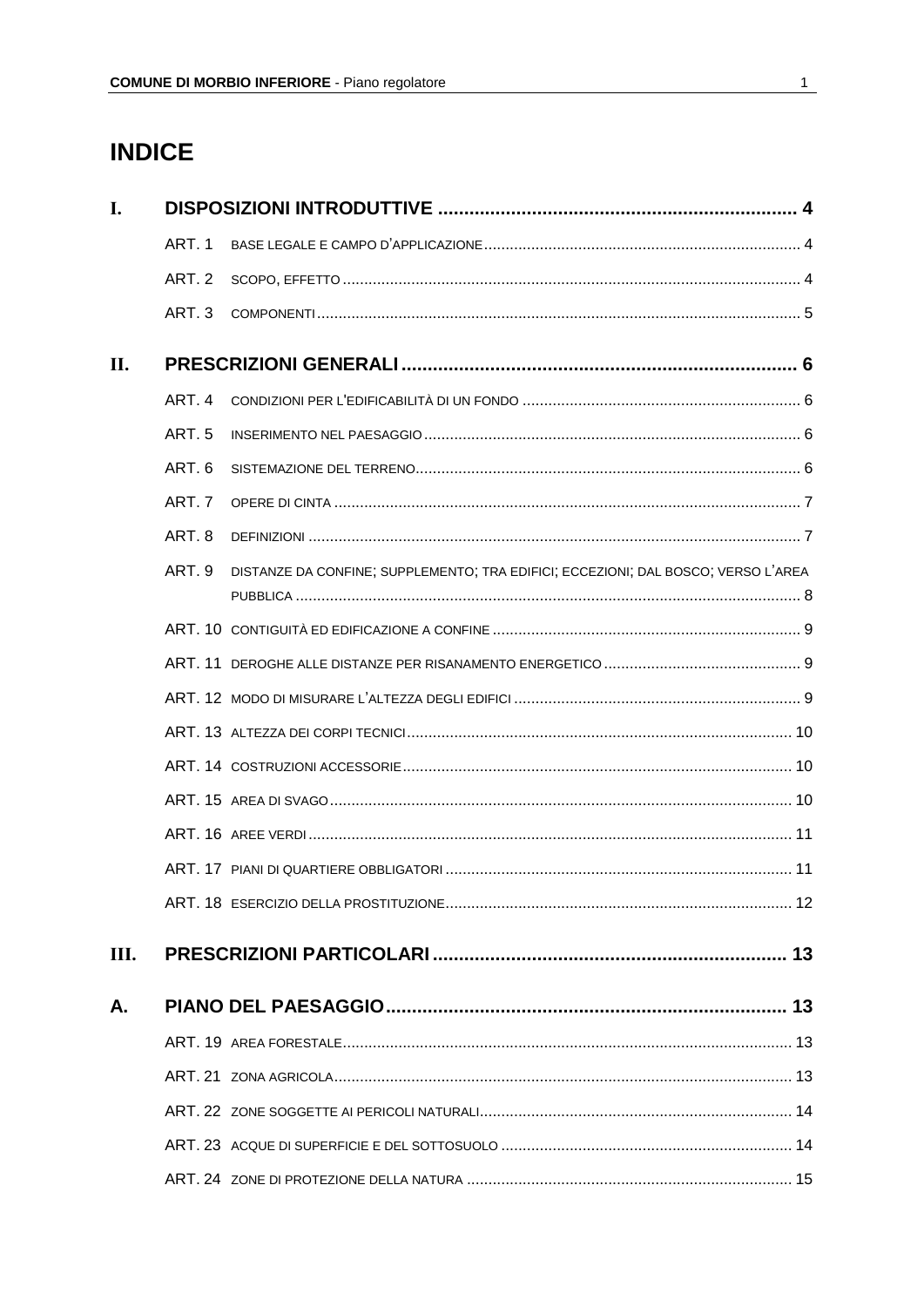| В. |  |  |
|----|--|--|
|    |  |  |
|    |  |  |
|    |  |  |
|    |  |  |
|    |  |  |
|    |  |  |
|    |  |  |
|    |  |  |
|    |  |  |
| C. |  |  |
|    |  |  |
|    |  |  |
|    |  |  |
|    |  |  |
|    |  |  |
|    |  |  |
|    |  |  |
|    |  |  |
|    |  |  |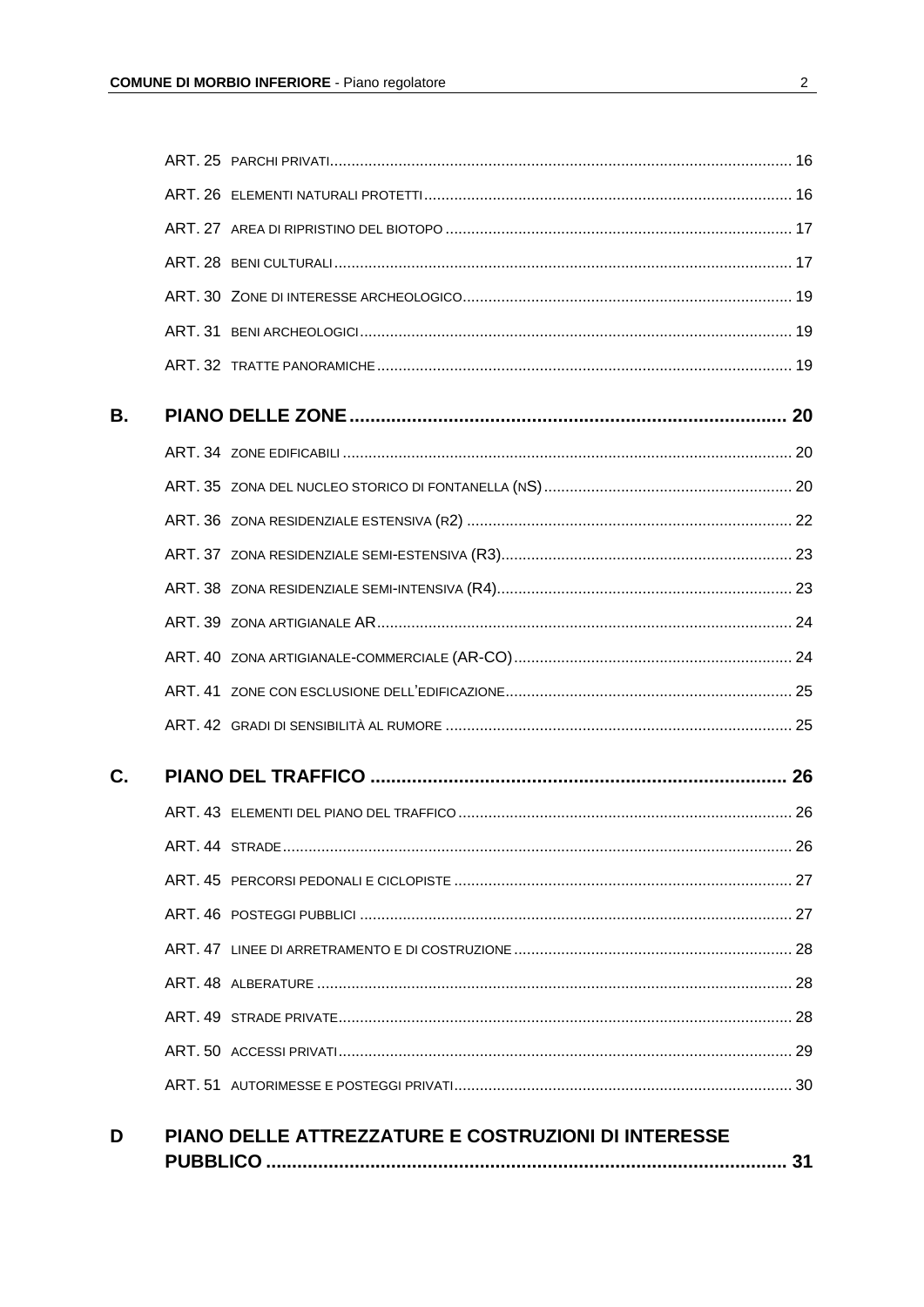| Е.  |                                                              |  |
|-----|--------------------------------------------------------------|--|
|     |                                                              |  |
| IV. |                                                              |  |
|     |                                                              |  |
|     |                                                              |  |
| V.  |                                                              |  |
| А.  |                                                              |  |
|     |                                                              |  |
|     |                                                              |  |
|     |                                                              |  |
| В.  |                                                              |  |
|     | ART. 26BIS                                                   |  |
|     |                                                              |  |
|     |                                                              |  |
|     |                                                              |  |
|     |                                                              |  |
|     |                                                              |  |
| C.  |                                                              |  |
|     |                                                              |  |
|     |                                                              |  |
| D.  | PIANO DELLE ATTREZZATURE ED EDIFICI D'INTERESSE PUBBLICO. 44 |  |
|     |                                                              |  |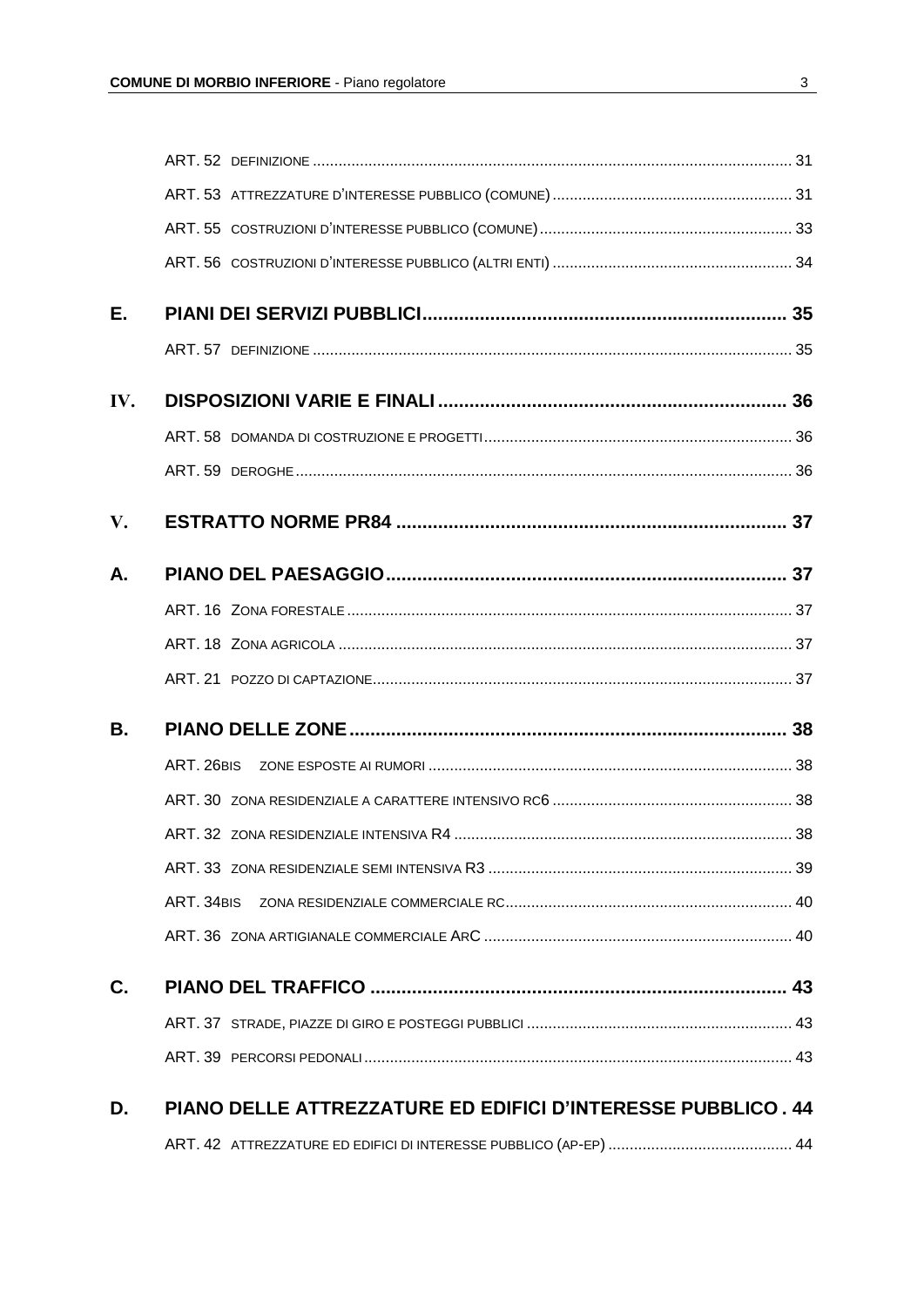# **I. DISPOSIZIONI INTRODUTTIVE**

#### **ART. 1 BASE LEGALE E CAMPO D'APPLICAZIONE**

- **1.** La base legale del piano regolatore è costituita in particolare dalle legislazioni federali e cantonali sulla pianificazione del territorio e di protezione dell'ambiente.
- **2.** Per quanto non esplicitamente disposto dalle presenti norme sono applicabili le disposizioni delle legislazioni cantonali in materia e segnatamente la *Legge sullo sviluppo territoriale (Lst)*, il *Regolamento della Legge sullo sviluppo territoriale (RLst)*, la *Legge edilizia cantonale (LE)* ed il *Regolamento d'applicazione della legge edilizia cantonale (RLE)*, nonché altre legislazioni federali e cantonali ed in particolare quelle sulla protezione della natura e del paesaggio, dei beni culturali, delle foreste e delle acque.
- **3.** Il campo d'applicazione delle presenti normative è tutto il territorio giurisdizionale del Comune.

Sono riservate le disposizioni speciali del *Piano regolatore particolareggiato* dei nuclei di Morbio e di Ligrignano e del *Piano di utilizzazione cantonale del Parco delle gole del Breggia* (PUC).

#### **ART. 2 SCOPO, EFFETTO**

- **1.** Gli scopi principali del piano regolatore sono:
	- **a)** l'organizzazione razionale del territorio e la disciplina dell'attività edilizia
	- **b)** la tutela della salubrità, della sicurezza, dell'estetica e di altre esigenze d'interesse pubblico nel campo delle costruzioni
	- **c)** un'opportuna organizzazione degli interventi pubblici
	- **d)** il disciplinamento degli interventi inerenti all'utilizzazione ed alla protezione del paesaggio, delle bellezze naturali, dei beni culturali e dell'ambiente
	- **e)** la promozione qualitativa di insediamenti residenziali, commerciali ed artigianali.
- **2.** Il piano regolatore crea, con la sua adozione, la presunzione di pubblica utilità per tutte le espropriazioni ed imposizioni previste.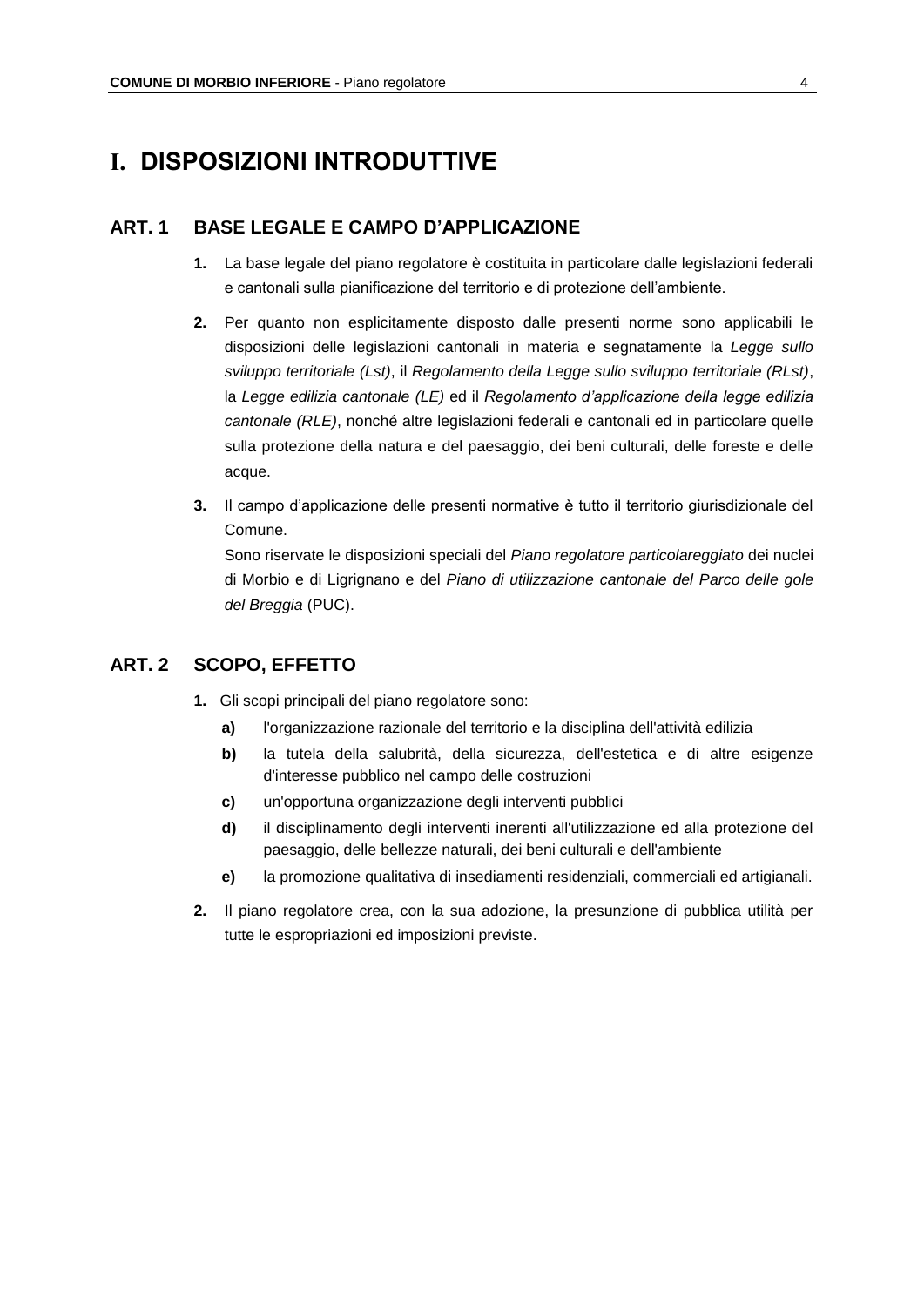# **ART. 3 COMPONENTI**

Il piano regolatore comprende:

| 1. | i piani di carattere vincolante                       |                                                          |         |       |
|----|-------------------------------------------------------|----------------------------------------------------------|---------|-------|
|    | a)                                                    | il piano del paesaggio                                   | 1:2'000 | N.1   |
|    | b)                                                    | il piano delle zone                                      | 1:2'000 | N.2   |
|    | C)                                                    | il piano del traffico                                    | 1:2'000 | N.3   |
|    | d)                                                    | il piano delle attrezzature e delle costruzioni          |         |       |
|    |                                                       | di interesse pubblico                                    | 1:2'000 | N. 4  |
| 2. |                                                       | i piani di carattere indicativo                          |         |       |
|    | a)                                                    | il piano dei servizi pubblici: acquedotto                | 1:2'000 | N. 5  |
|    | b)                                                    | il piano dei servizi pubblici: canalizzazioni            | 1:2'000 | N. 6  |
|    | C)                                                    | il piano del compendio dello stato d'urbanizzazione      | 1:2'000 | N. 7  |
|    | d)                                                    | la tavola complementare al piano del traffico vincolante | 1:2'000 | N. 3A |
| 3. |                                                       | le norme d'attuazione di carattere vincolante            |         |       |
| 4. | il rapporto di pianificazione di carattere indicativo |                                                          |         |       |

**5.** il programma di realizzazione di carattere indicativo.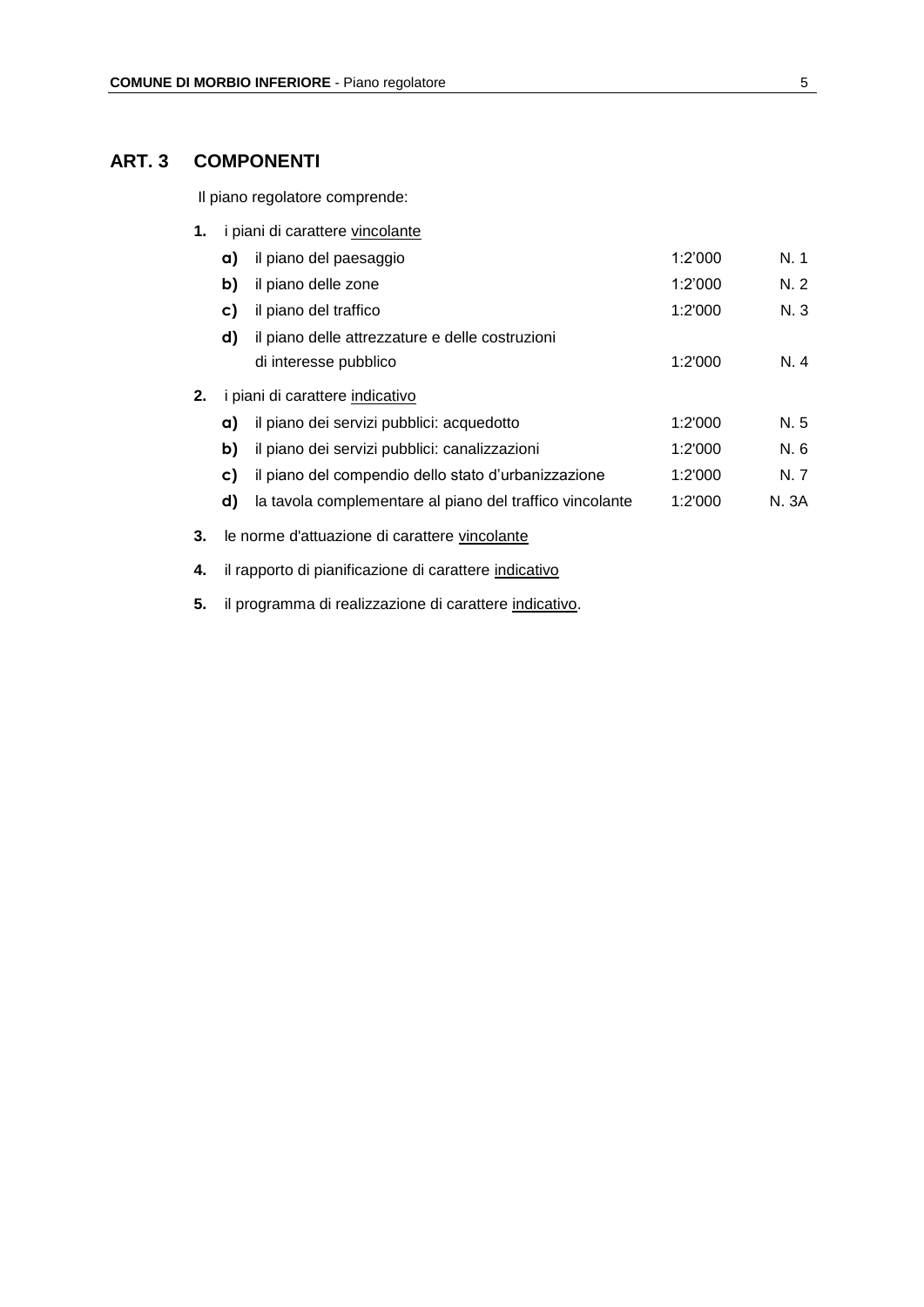# **II. PRESCRIZIONI GENERALI**

#### **ART. 4 CONDIZIONI PER L'EDIFICABILITÀ DI UN FONDO**

Un fondo è edificabile se sussistono le premesse di fatto e di diritto seguenti:

- **1.** se è situato in una zona dichiarata edificabile secondo il piano regolatore
- **2.** se è urbanizzato ai sensi della legislazione federale sulla pianificazione del territorio.

#### **ART. 5 INSERIMENTO NEL PAESAGGIO**

- **1.** Gli edifici e gli impianti devono essere inseriti in modo opportuno nel paesaggio.
- **2.** Per inserimento nel paesaggio si intende una composizione architettonica ed urbanistica che tenga conto sia di una lettura morfologica del sito sia delle relazioni del progetto con gli spazi di contorno.
- **3.** I siti ed i paesaggi pittoreschi, nonché i punti di vista protetti dal Cantone sono definiti nel relativo piano in scala 1:10'000 stabilito dal Consiglio di Stato. Le costruzioni, le ricostruzioni ed ogni altro intervento devono essere tali da non alterare i siti pittoreschi, da non deturpare i paesaggi pittoreschi e da salvaguardare i punti di vista soggetti alla protezione cantonale.

#### **ART. 6 SISTEMAZIONE DEL TERRENO**

- **1.** La sistemazione del terreno è intesa come intervento che non modifica sostanzialmente la struttura naturale dello stesso ed è parte integrante del progetto oggetto della domanda di licenza edilizia.
- **2.** La sistemazione del terreno può essere ottenuta con la formazione di muri di sostegno o di terrapieni di un'altezza non superiore a 1.50 m. In casi eccezionali, per necessità tecniche o costruttive il Municipio può concedere una deroga all'altezza soprammenzionata fino ad un'altezza massima di 2.00 m. In tal caso, la misura eccedente i m 1.50 è conteggiata nell'altezza del fabbricato.
- **3.** Possono essere imposte le misure necessarie alfine di un corretto inserimento nel paesaggio, in particolare per ciò che concerne le modifiche del terreno naturale, il colmataggio d'avvallamenti, depressioni, piantagioni per mascheramento, ecc. E' riservato l'esame di competenza dell'Autorità cantonale.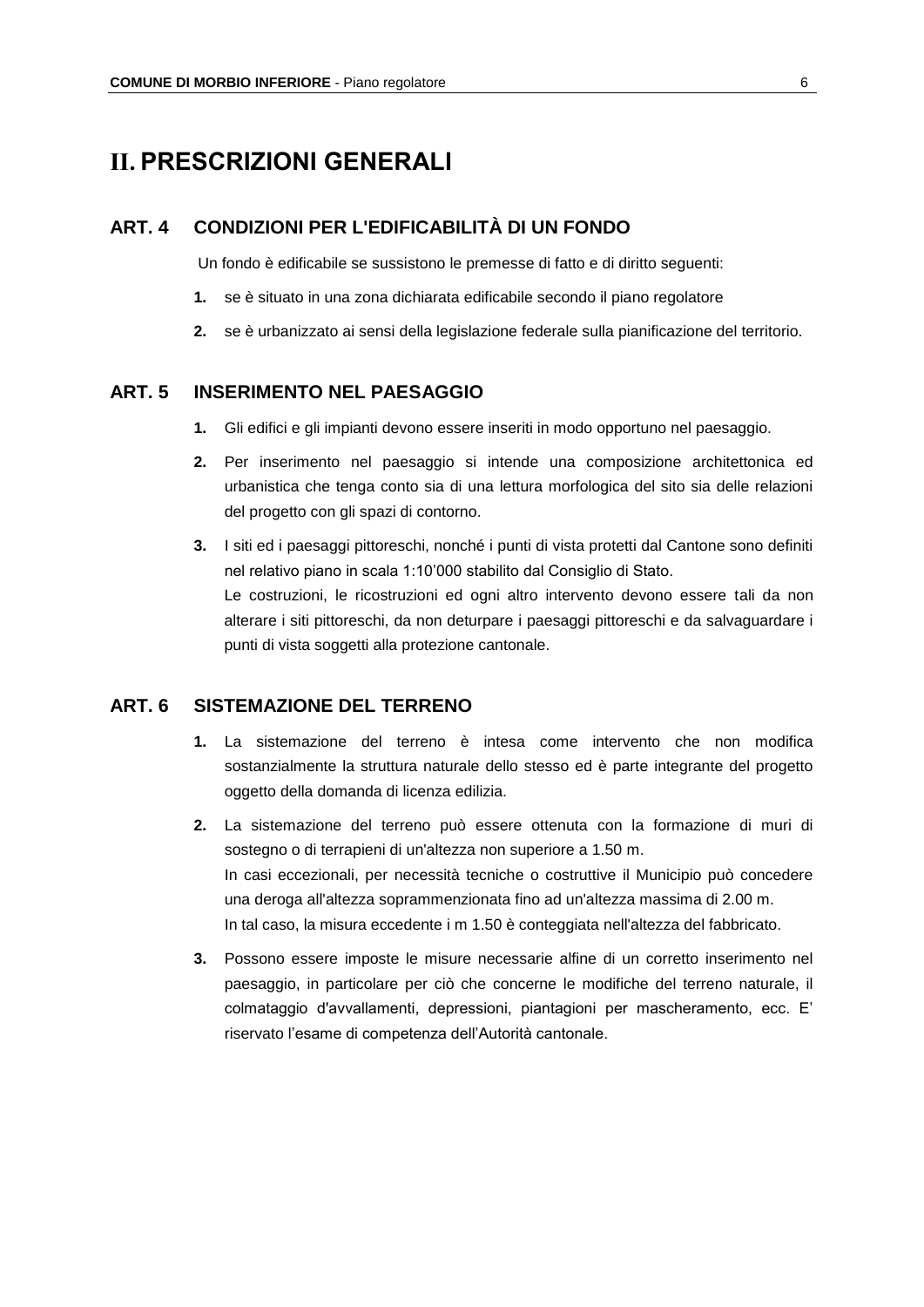#### **ART. 7 OPERE DI CINTA**

**1.** Sia verso la proprietà pubblica che la proprietà privata le opere di cinta formate da elementi pieni non devono superare l'altezza massima di 1.00 m e possono essere sormontate da rete metallica, cancellate, parapetti o siepi fino ad un'altezza massima complessiva di 2.00 m.

Verso la proprietà pubblica l'altezza è misurata dalla quota dell'area pubblica a contatto con il fondo oggetto della domanda di licenza edilizia.

- **2.** Le opere di sostegno (muri e terrapieni) possono essere sormontate da rete metallica, cancellate, parapetti e siepi per al massimo 1.00 m d'altezza. L'altezza complessiva delle opere (di sostegno e di cinta) non può superare i 2 m.
- **3.** Per quanto concerne le opere di cinta lungo le strade si stabilisce quanto segue:
	- **a)** le cinte definitive sono ammesse solo lungo la linea d'esproprio
	- **b)** sul confine del fondo oltre la linea d'esproprio verso strade sono ammesse cinte di carattere provvisorio o siepi a titolo precario. Non derivano oneri al Comune al momento dell'esecuzione dell'opera stradale.
- **4.** Lungo le strade designate come tratte panoramiche le opere di cinta possono raggiungere l'altezza massima di 1.00 m.
- **5.** Alfine di salvaguardare la visuale per il traffico, il Municipio ha la facoltà di imporre le misure opportune limitando in particolare le altezze delle opere di cinta e stabilendo degli arretramenti particolari.

#### **ART. 8 DEFINIZIONI**

**1.** Per le definizioni dell'indice di sfruttamento (IS), della superficie utile lorda (SUL), della superficie edificabile del fondo (SEF), della superficie edificata (SE), delle distanze e del modo di misurarle, dell'altezza degli edifici e del modo di misurarla o di altre analoghe norme edificatorie generali valgono le norme della LE, del RLE e della Lst.

#### **2. Lunghezza della facciata**

La lunghezza della facciata è la misura del rettangolo parallelo al confine che circoscrive l'edificio. Non vengono computati nella lunghezza della facciata le parti rientranti per almeno 4.00 m rispetto al lato del rettangolo che la circoscrive.

#### **3. Indice di edificabilità**

L'indice di edificabilità (IE) è il rapporto fra il volume fuori terra della costruzione calcolato secondo le norme SIA 416 e la superficie edificabile del fondo (SEF).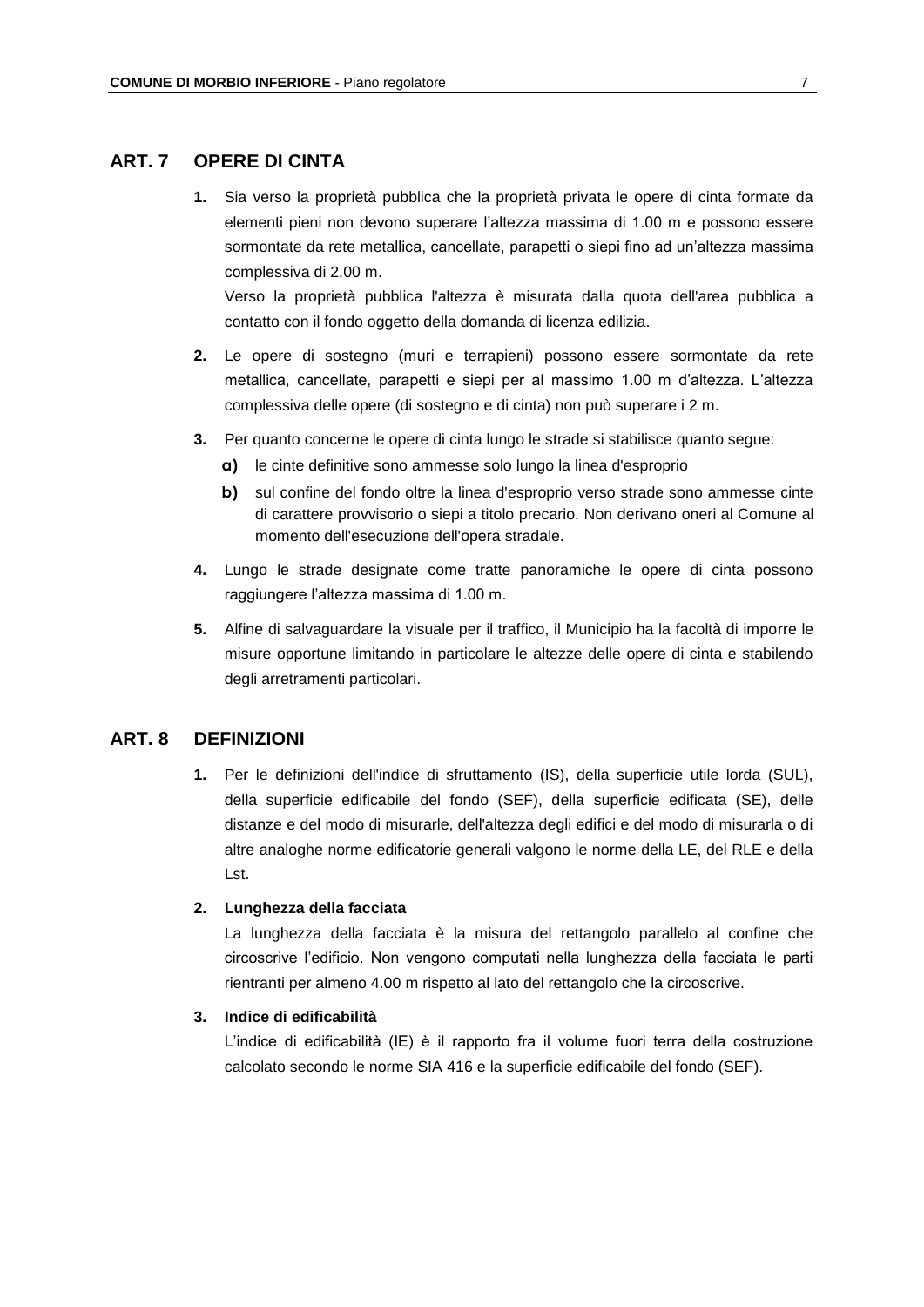# **ART. 9 DISTANZE DA CONFINE; SUPPLEMENTO; TRA EDIFICI; ECCEZIONI; DAL BOSCO; VERSO L'AREA PUBBLICA**

- **1.** La distanza degli edifici verso i confini privati è stabilita nelle singole disposizioni di zona.
- **2.** Per edifici con facciate di una lunghezza superiore ai 16.00 m, le distanze dai confini devono essere aumentate di 0.30 m ogni metro di maggior lunghezza fino a che sia raggiunta una misura complessiva pari a 2/3 dell'altezza dell'edificio. Per edifici con facciate di una lunghezza superiore a 30.00 m vale quale distanza minima da confine la misura uguale all'altezza del fabbricato.
- **3.** Le distanze tra edifici su fondi contigui è la somma delle rispettive distanze dallo stesso confine. Tra edifici sullo stesso fondo è da considerare un confine ideale.
- **4.** Per nuove costruzioni verso edifici esistenti sorti prima dell'approvazione del PR e situati rispetto al confine ad una distanza inferiore a quella prescritta, è applicabile la sola distanza da confine prevista dalle presenti norme ritenuta in ogni caso una distanza minima di 6.00 m fra edifici. Nel caso particolare di sopraelevazioni di un piano di edifici esistenti sorti prima

dell'entrata in vigore del PR, possono essere mantenute le distanze da confine e tra edifici esistenti alla condizione che siano rispettate tutte le altre disposizioni di PR.

**5.** Il Municipio può derogare alle distanze da confine con il consenso del proprietario del fondo contiguo che assume la maggior distanza in modo da garantire quella fra edifici.

L'accordo del confinante si ritiene definitivo qualora abbia firmato il piano di situazione annesso alla domanda di costruzione.

**6.** Tutte le costruzioni devono distare 10 m dal limite del bosco accertato a contatto con la zona edificabile. In casi eccezionali, e con il consenso dell'Autorità cantonale, il Municipio può concedere deroghe alla distanza dal bosco. In ogni caso la distanza dal bosco dovrà essere di almeno 6 m. In caso di riattamento o trasformazione di edifici esistenti posti a distanze inferiori tali

distanze possono essere mantenute.

**7.** Le distanze delle costruzioni verso l'area pubblica (piazze, strade, percorsi pedonali) sono stabilite dalle linee di arretramento e di costruzione segnalate nel piano del traffico. Per il nucleo valgono le prescrizioni dell'art. 35.

Le distanze minime dai corsi d'acqua sono stabilite in base alle Disposizioni transitorie della modifica del 4 maggio 2011 dell'OPAc; in casi eccezionali, e con il consenso dell'Autorità cantonale, il Municipio può concedere deroghe.

Le distanze verso aree pubbliche (attrezzature e costruzioni di interesse pubblico) devono essere uguali a quelle verso i fondi privati previste nelle disposizioni delle zone contigue. Nel caso di zone contigue diverse sarà applicata la distanza più elevata prevista dalle singole zone.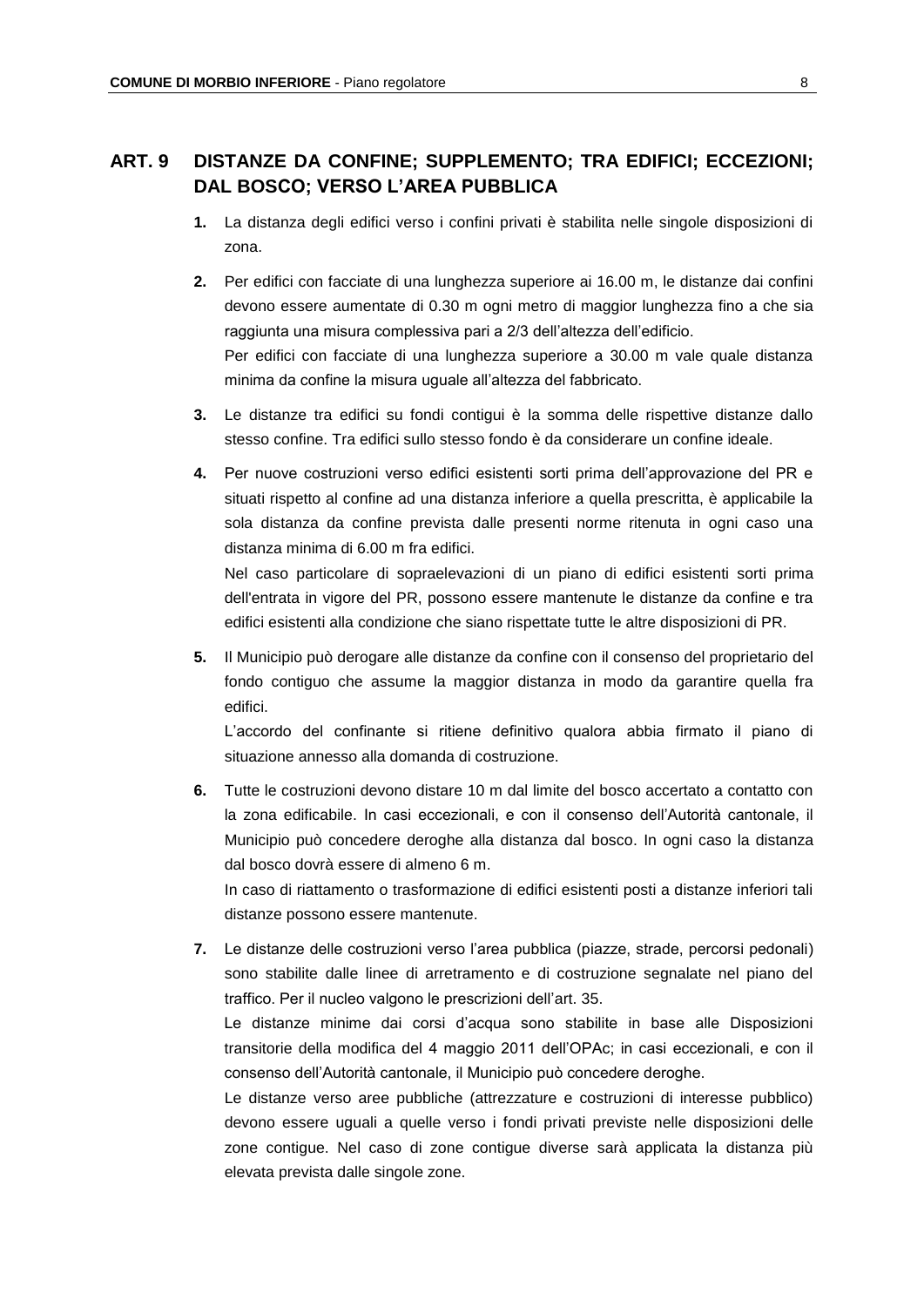#### **ART. 10 CONTIGUITÀ ED EDIFICAZIONE A CONFINE**

- **1.** La contiguità è ammessa in tutte le zone insediative
- **2.** L'edificazione a confine è possibile con l'accordo del confinante che si impegna a costruire in contiguità o ad assumere a suo carico l'intera distanza tra edifici. L'accordo con il confinante si ritiene concluso qualora abbia firmato il piano di situazione annesso alla domanda di costruzione. Per il calcolo delle distanze da confine viene presa in considerazione la lunghezza complessiva degli edifici contigui.
- **3.** Per casi particolari, dettati da esigenze di carattere urbanistico ed architettonico, il Municipio può imporre l'obbligo della contiguità.

#### **ART. 11 DEROGHE ALLE DISTANZE PER RISANAMENTO ENERGETICO**

**1.** Sono riservate le disposizioni previste dalla legislazione cantonale.

#### **ART. 12 MODO DI MISURARE L'ALTEZZA DEGLI EDIFICI**

- **1.** L'altezza di un edificio è misurata dal terreno sistemato al punto più alto del filo superiore del cornicione di gronda o del parapetto.
- **2.** Nel caso della costruzione di corpi attici l'altezza dell'edificio deve essere misurata dal filo superiore del cornicione di gronda dell'attico.
- **3.** Per fondi a cavallo di due zone vale l'altezza della zona con superficie preponderante a condizione che la costruzione si inserisca in modo conveniente nel contesto urbanistico generale e che l'indice di sfruttamento sia proporzionale alle superfici delle due zone.
- **4.** Nel caso della creazione di rampe e di piazzali d'accesso ad autorimesse od a locali sotterranei, l'altezza dell'edificio non è misurata dalla trincea scavata nel terreno bensì dal terreno sistemato al servizio della costruzione, a condizione che la trincea si sviluppi su un fronte pari al massimo alla metà della lunghezza della relativa facciata.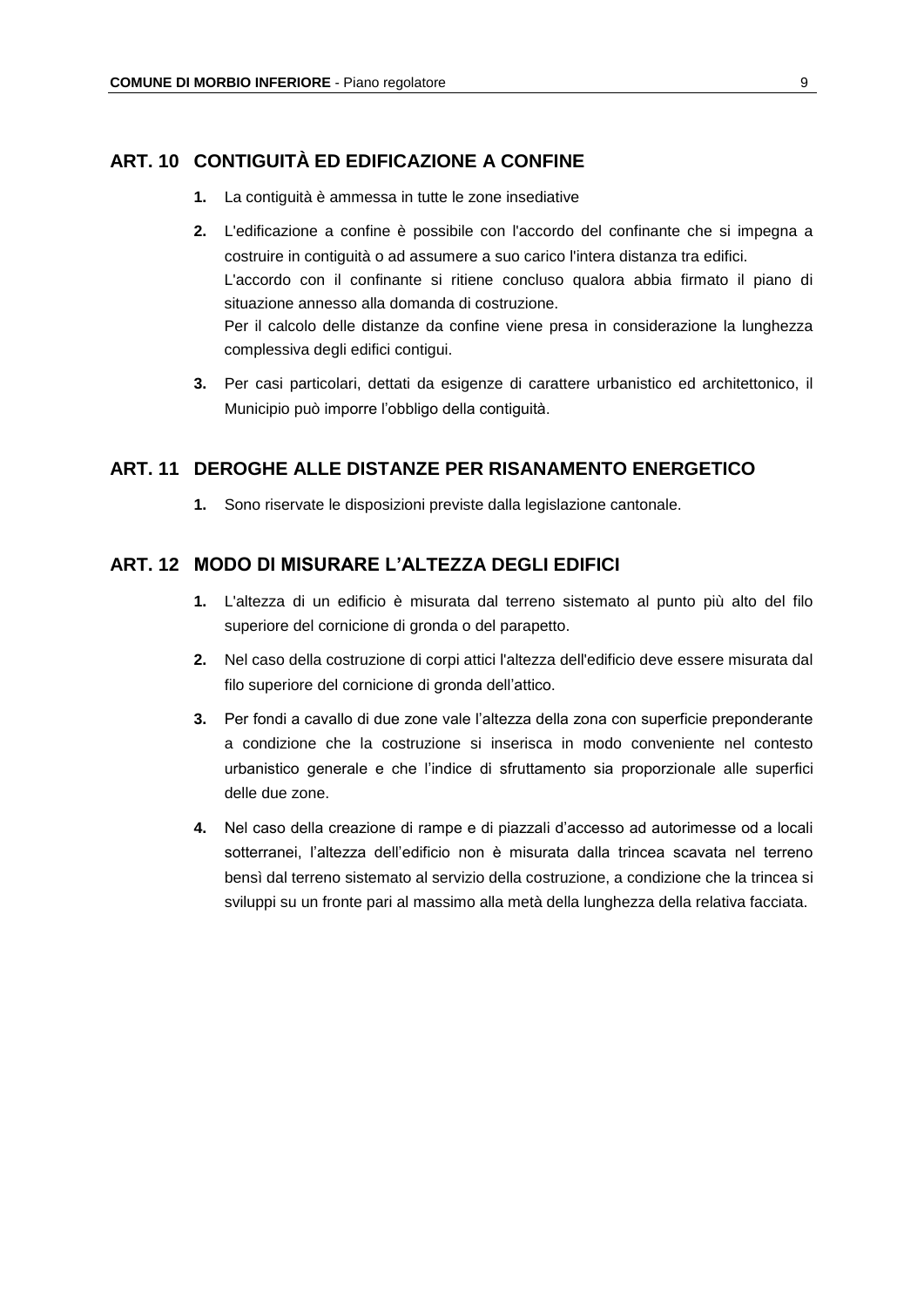#### **ART. 13 ALTEZZA DEI CORPI TECNICI**

- **1.** Per corpi tecnici si intendono quei corpi sporgenti oltre la copertura degli edifici. Sono considerati tali i vani per scale d'accesso al tetto, torrini per ascensori, collettori solari, uscite di sicurezza ed altri corpi sporgenti. Le loro dimensioni devono essere contenute entro i limiti compatibili con le esigenze di funzionalità.
- **2.** Per tali corpi è stabilita un'altezza massima di 2.00 m.
- **3.** Il Municipio può limitare l'altezza dei corpi tecnici per motivi estetici ed ambientali.

#### **ART. 14 COSTRUZIONI ACCESSORIE**

- **1.** Si ritengono accessorie le costruzioni al servizio di un fabbricato principale che:
	- **a)** non siano destinate all'abitazione o al lavoro e che non abbiano funzione industriale, artigianale o commerciale
	- **b)** non siano alte più di 3 m alla gronda e non superino la lunghezza pari al 30% del lato delle particelle su cui sorgono.
- **2.** Le costruzioni accessorie possono sorgere a confine se senza aperture o ad una distanza di almeno 1.5 m se con aperture. Esse devono rispettare le seguenti distanze verso edifici principali sui fondi contigui:
	- **a)** 3 m da edifici esistenti senza aperture
	- **b)** 4 m da edifici esistenti con aperture.
- **3.** Le costruzioni accessorie devono rispettare le linee di arretramento o di costruzione verso l'area pubblica.
- **4.** Le piscine interrate non coperte devono rispettare le medesime distanze come per gli edifici accessori con aperture.

#### **ART. 15 AREA DI SVAGO**

- **1.** Per le abitazioni con più di quattro appartamenti deve essere realizzata in zona molto soleggiata e discosta dal traffico, un'area di svago attrezzata di forma regolare in particolare per il gioco dei bambini. La superficie di tale area deve essere almeno pari al 20% della superficie utile lorda utilizzata per la residenza.
- **2.** E' ammessa la formazione di aree di svago comuni tra proprietà contigue, a condizione che dette aree siano fruibili da parte degli interessati.
- **3.** Deroghe o eccezioni possono essere concesse dal Municipio solo in casi eccezionali quando la creazione di aree di svago nelle misure fissate dovesse risultare tecnicamente impossibile.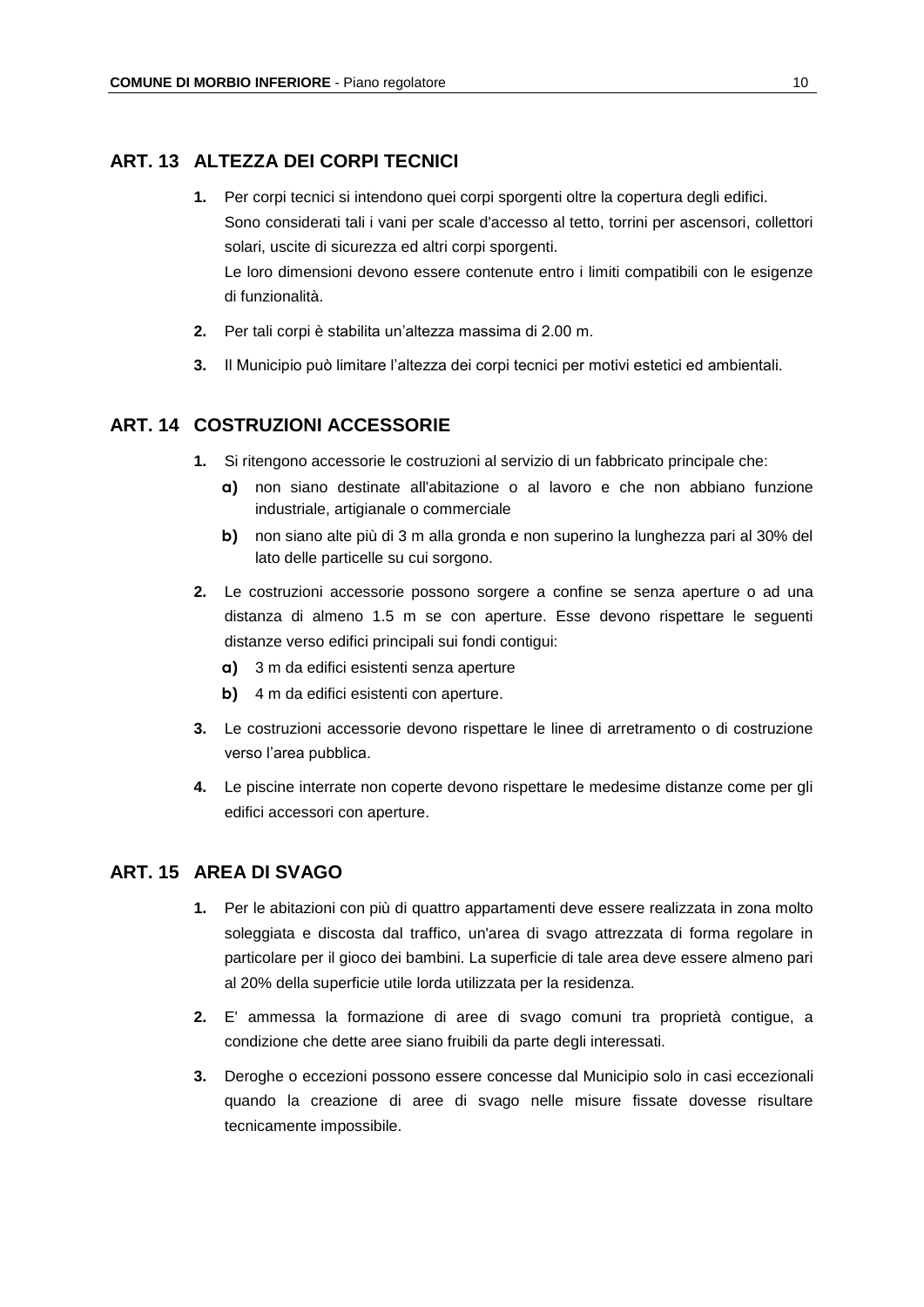In questi casi si potrà rinunciare alla formazione dell'area di svago, o di parte di essa, tramite il pagamento di un contributo pari al 25% del costo che il Comune sopporterebbe per la formazione di un'area di superficie equivalente, compreso il valore del terreno.

Il contributo è imposto dal Municipio al momento della concessione della licenza edilizia,

# **ART. 16 AREE VERDI**

- **1.** Nelle zone destinate agli insediamenti è obbligatoria la formazione di aree verdi non pavimentate in particolare non adibite a posteggio.
- **2.** Le piscine aperte non sporgenti dal terreno possono essere conteggiate nella superficie a verde.
- **3.** Le superfici minime delle aree verdi sono stabilite nelle singole disposizioni di zona.

#### **ART. 17 PIANI DI QUARTIERE OBBLIGATORI**

- **1.** Allo scopo di favorire complessi edilizi urbanisticamente validi attraverso l'elaborazione di piani di quartiere, il Comune, sentito il parere dell'Autorità cantonale competente, può accordare condizioni speciali:
	- **a)** deroghe alla distanza minima tra edifici all'interno dell'area oggetto di piano di quartiere
	- **b)** deroghe alle altezze degli edifici fino ad un massimo di 1.50 m in più rispetto a quanto stabilito dalle singole disposizioni di zona
	- **c)** abbuono di 0.1 all'indice di sfruttamento
- **2.** Per l'ottenimento delle suddette facilitazioni devono essere rispettate le seguenti condizioni:
	- **a)** l'edificazione è da progettare in modo unitario. Essa deve essere ben composta planimetricamente e volumetricamente, tanto nel suo insieme, quanto nel dettaglio e deve costituire un insieme armonico adeguatamente inserito nel paesaggio
	- **b)** l'edificazione può essere realizzata a tappe. Le stesse devono essere definite nell'ambito del rilascio della licenza edilizia.
	- **c)** i posteggi devono essere organizzati in modo funzionale: a livello per i visitatori ed i fornitori, sotterranei per i residenti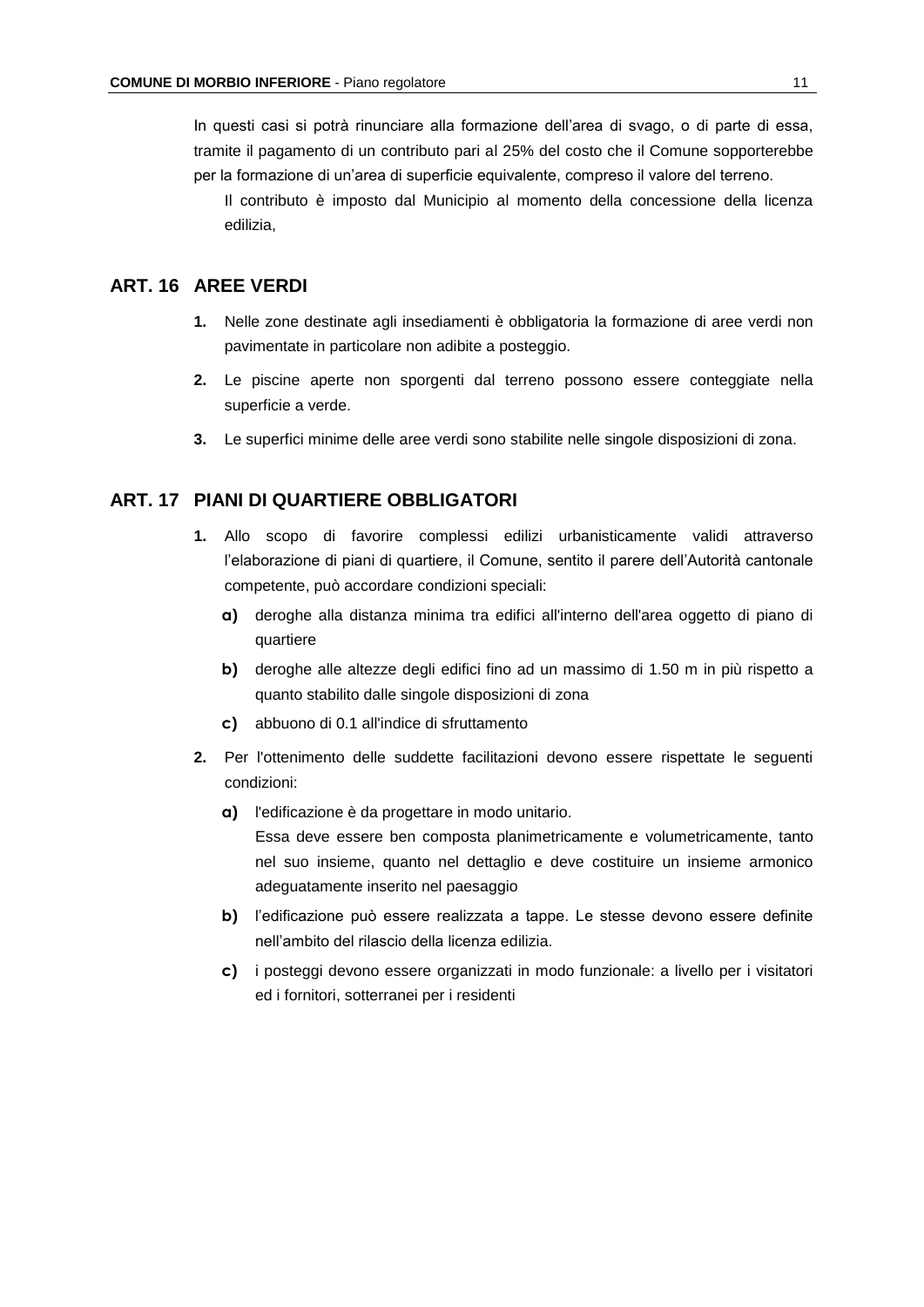- **d)** il traffico pedonale deve essere separato da quello veicolare
- **e)** deve essere definito in maniera particolareggiata l'arredo urbano (aree verdi, zone di svago, pavimentazioni, vegetazione, alberature, percorsi pedonali, ecc.).
- **3.** Il Municipio può richiedere eventuali completamenti degli atti e la messa a disposizione di modelli in scala.
- **4.** Il calcolo dell'indice di sfruttamento è eseguito sul complesso dei sedimi.

#### **ART. 18 ESERCIZIO DELLA PROSTITUZIONE**

Le immissioni, materiali e immateriali, derivanti dall'esercizio della prostituzione ai sensi dell'art. 2 cpv. 2 della legge sull'esercizio della prostituzione sono considerate di natura molesta.

La costruzione, la trasformazione o l'utilizzo di immobili per l'esercizio della prostituzione è escluso nelle zone ove il PR permette la costruzione di abitazioni, nella zona AR e in generale nelle zone che non prevedono una destinazione commerciale.

Nella zona AR-CO l'esercizio della prostituzione è ammesso unicamente nella misura in cui le immissioni moleste, materiali e immateriali, provocate dal suo esercizio non arrechino disturbo a vicine zone residenziali o a edifici abitativi esistenti. Il disturbo è presunto quando l'esercizio della prostituzione avviene ad una distanza minore di 100 metri dalle zone residenziali o da edifici abitativi esistenti.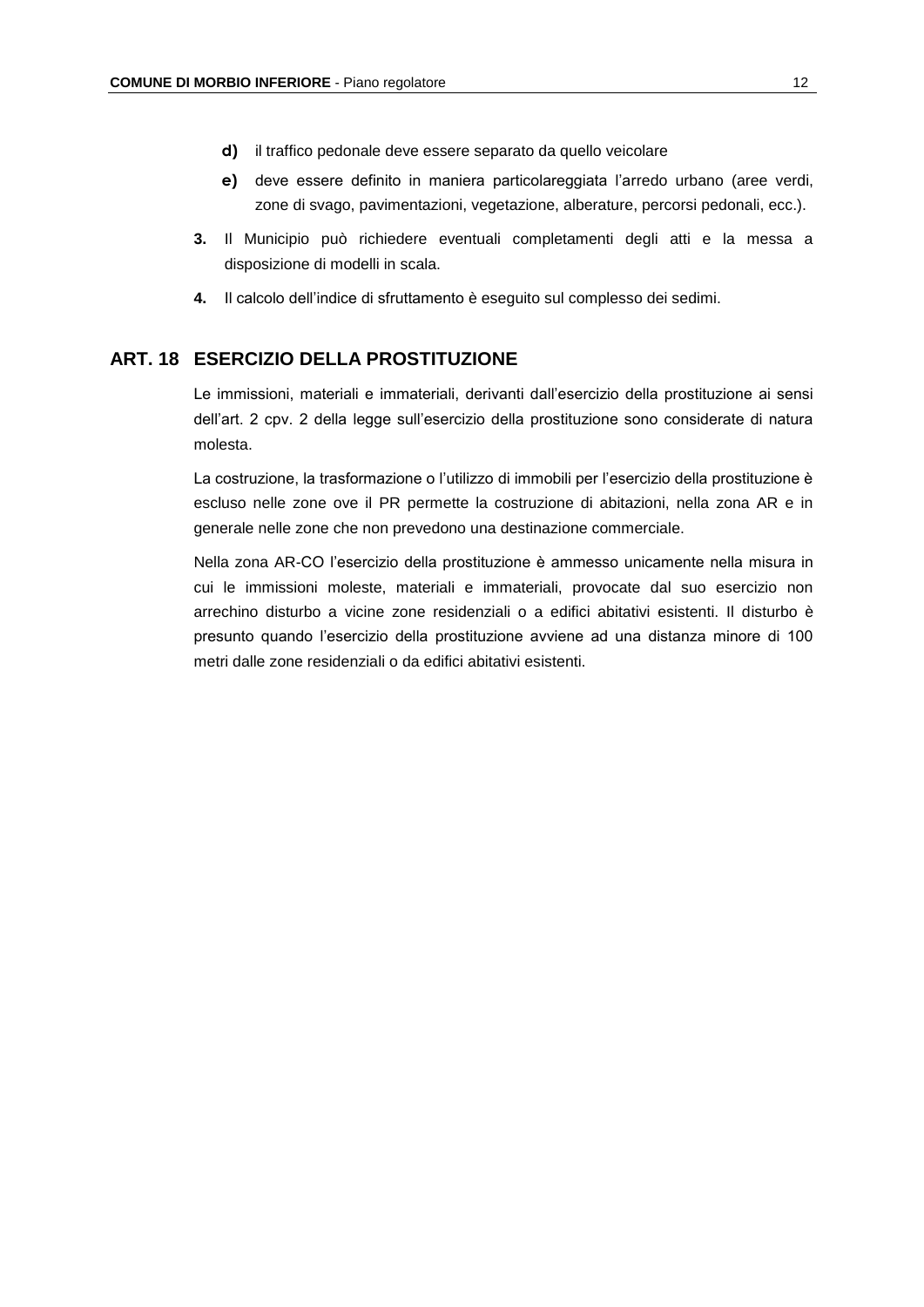# **III. PRESCRIZIONI PARTICOLARI**

# **A. PIANO DEL PAESAGGIO**

(Piano n. 1 – Scala 1:2'000)

#### **ART. 19 AREA FORESTALE**

- **1.** L'area forestale è soggetta alle legislazioni forestali federale e cantonale.
- **2.** Essa è inserita nel piano regolatore a titolo indicativo ad eccezione del limite del bosco accertato a contatto con la zona edificabile che è indicato nel piano delle zone con un tratto di colore verde.
- **3.** In caso di dissodamento o nel caso in cui non sia più riconosciuto il carattere forestale di un'area all'interno del comprensorio edificabile, la stessa è attribuita tramite procedura pianificatoria coordinata alla zona di utilizzazione per la quale il dissodamento è stato promosso.
- **4.** L'attribuzione ad una zona edificabile di aree forestali esterne o marginali al territorio edificabile è soggetta a variante di Piano regolatore.

#### **ART. 21 ZONA AGRICOLA**

- **1.** Sul piano sono indicate le superfici per l'avvicendamento colturale (SAC) ed i terreni che, nell'interesse generale, devono essere destinati all'uso agricolo.
- **2.** Gli interventi all'interno della zona agricola sono regolati dalla legislazione federale e cantonale sulla pianificazione del territorio.
- **3.** Alla zona agricola è attribuito il grado di sensibilità III al rumore.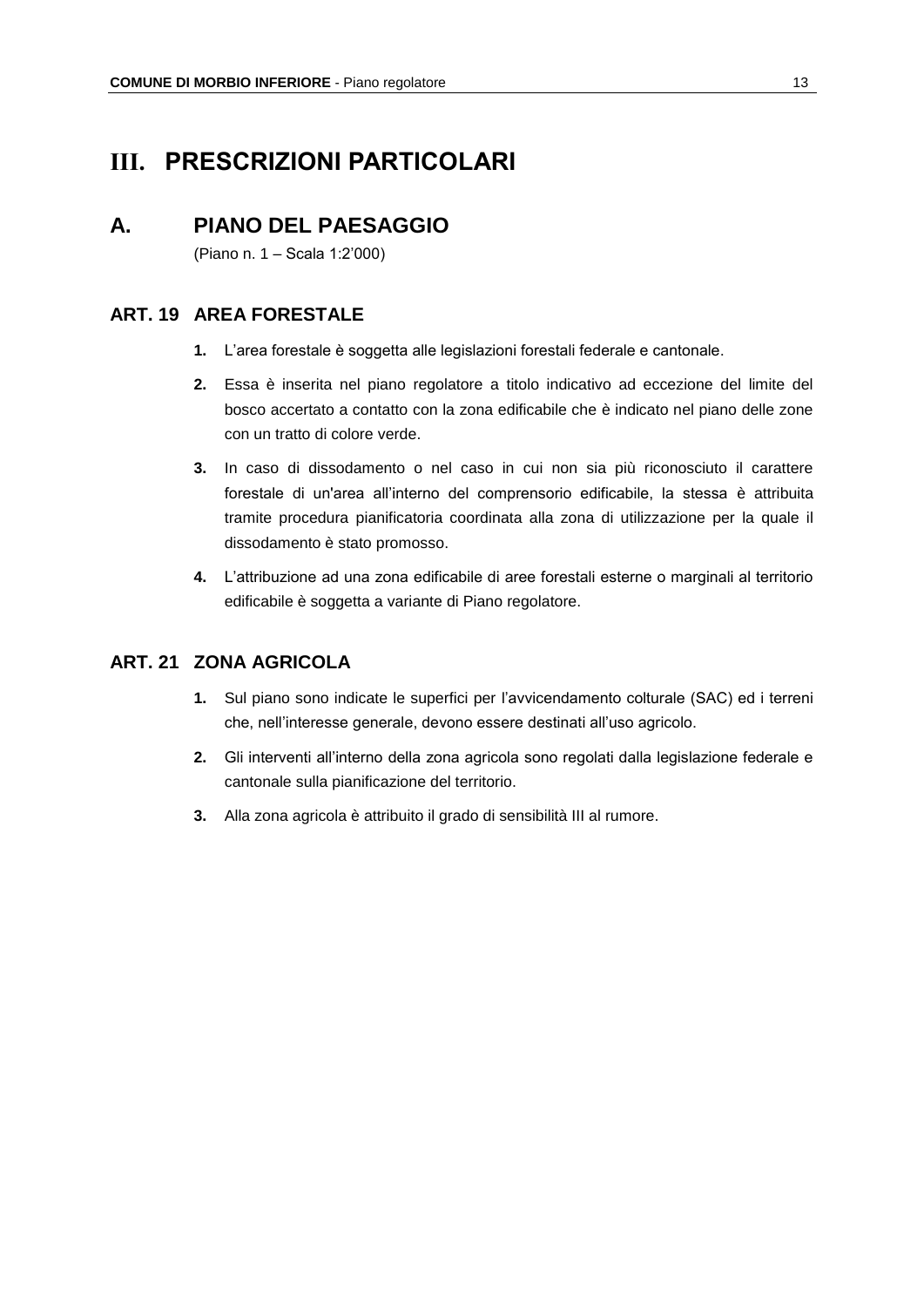#### **ART. 22 ZONE SOGGETTE AI PERICOLI NATURALI**

- **1.** Sul territorio comunale sono indicate le seguenti zone soggette ai pericoli naturali:
	- **a)** zona rossa con pericolo elevato di instabilità, faglie nel terreno, crolli e caduta sassi
	- **b)** zona blu (fascia di arretramento) con pericolo di faglie nel terreno
	- **c)** zona indicativa di scivolamento superficiale
	- **d)** zone indicative di pericolo di alluvionamento e flusso di detrito
- **2.** Nella zona rossa con pericolo elevato valgono le seguenti disposizioni:
	- **a)** divieto di qualsiasi attività edilizia, di aggiunta di carichi e di infiltrazioni di acqua nel terreno
	- **b)** divieto di cambi di destinazione in abitazioni primarie o secondarie
	- **c)** ammissibilità di lavori di ordinaria manutenzione degli stabili esistenti
	- **d)** monitoraggio dei movimenti di versante
- **3.** Nella zona blu (fascia di arretramento) valgono le seguenti disposizioni:
	- **a)** divieto di nuove edificazioni primarie e di infiltrazioni di acqua nel terreno
	- **b)** ammissibilità di nuove costruzioni accessorie non abitative e lavori di ordinaria manutenzione degli stabili esistenti
	- **c)** in casi eccezionali possono essere concesse deroghe per ampliamenti, trasformazioni e nuovi edifici abitativi previa perizia geotecnica per l'analisi di stabilità in funzione dell'intervento edilizio.
- **4.** Nella zona indicativa di scivolamento superficiale qualsiasi intervento edilizio è subordinato alla presentazione di una perizia geotecnica per l'analisi della stabilità del terreno in funzione del progetto edilizio.
- **5.** Nelle zone indicative di pericolo di alluvionamento e flusso di detrito ogni intervento edilizio è vincolato al preavviso della competente Autorità cantonale (Ufficio dei corsi d'acqua), la quale può, all'occorrenza, chiedere la presentazione di una perizia tecnica atta a definire in dettaglio l'entità del pericolo e ad indicare le eventuali misure di protezione necessarie.

#### **ART. 23 ACQUE DI SUPERFICIE E DEL SOTTOSUOLO**

- **1.** Sul piano sono indicati i principali corsi d'acqua e segnatamente il fiume Breggia ed i riali Lischée, Camparino, Cognano, Fontanelle, Spinée e Margaiana. I corsi d'acqua allo stato naturale sono, insieme alle loro rive, ambienti protetti. Qualsiasi intervento che possa alterare le funzioni ecologiche, la situazione idrologica o ambientale in genere è soggetto ad autorizzazione da parte dell'Autorità cantonale competente.
- **2.** Tutte le costruzioni e gli impianti, compatibilmente con la destinazione di zona, così come le sistemazioni del terreno, i muri di cinta e di sostegno, devono rispettare la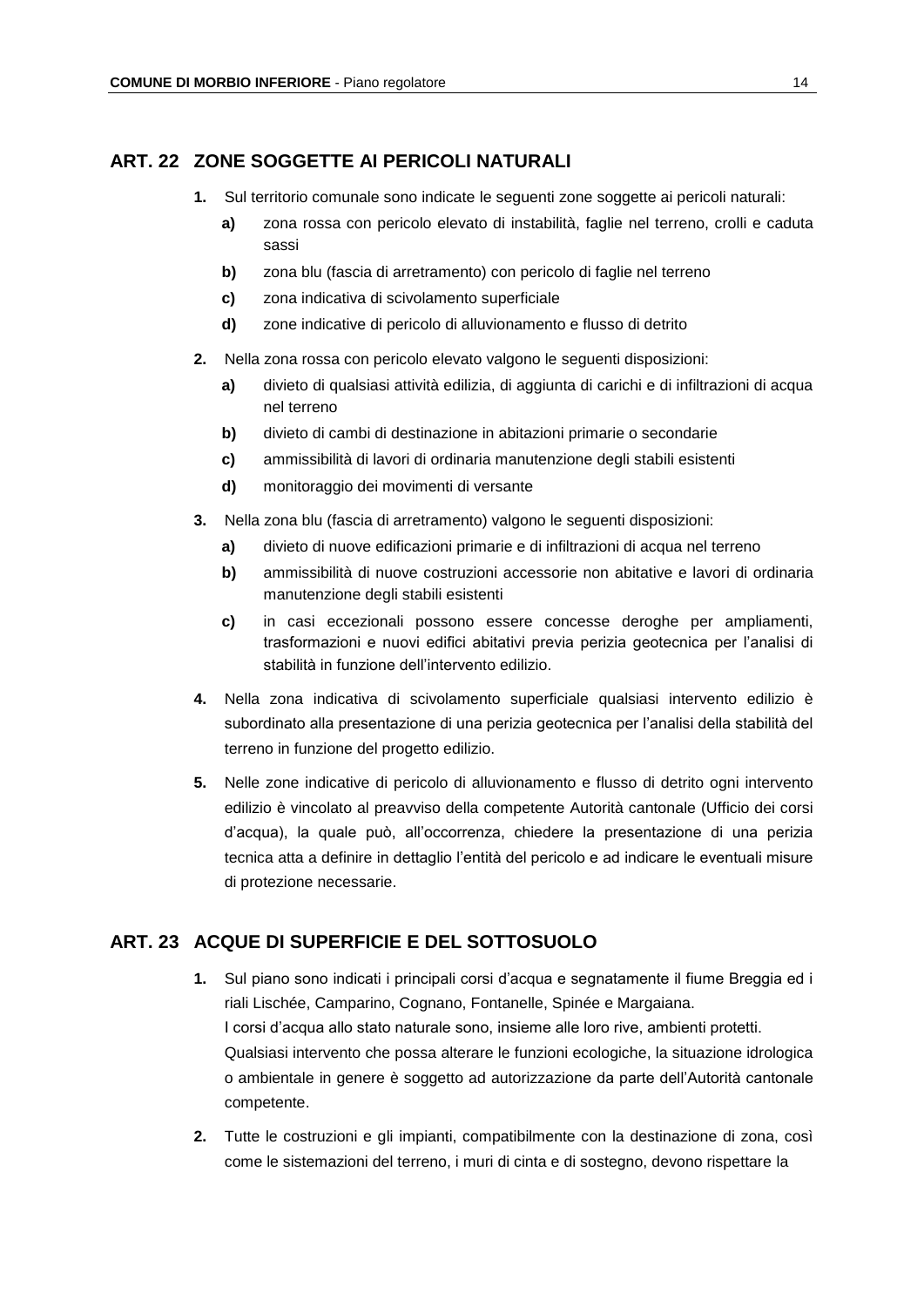distanza minima dai corsi d'acqua stabilita in base alle Disposizioni transitorie della modifica del 4 maggio 2011 dell'OPAc; in casi eccezionali, e con il consenso dell'Autorità cantonale, il Municipio può concedere deroghe.

**3.** Per le zone di protezione SI, SII ed SIII e per il settore di protezione Au valgono le disposizioni della Legge federale sulla protezione delle acque (LPAc), dell'Ordinanza federale sulla protezione delle acque (OPAc) e delle Istruzioni pratiche per la protezione delle acque sotterranee (UFAM 2004).

Gli interventi nelle zone di protezione del pozzo di Ponte Polenta devono rispettare i disposti del relativo Regolamento comunale.

#### **ART. 24 ZONE DI PROTEZIONE DELLA NATURA**

- **1.** Sul piano sono indicate le seguenti zone di protezione della natura:
	- ZPN1 Monte Generoso
	- ZPN2 Valle di Spinée
	- ZPN3 Mercole
- **2.** Queste aree sono integralmente protette ai sensi della Legge federale sulla protezione della natura e del paesaggio, della Legge cantonale sulla protezione della natura e del relativo Regolamento.
- **3.** Sono vietati i seguenti interventi:
	- modifiche della morfologia del terreno
	- sfruttamento intensivo dei terreni adatti all'uso agricolo; sono ammesse attività agricole di tipo estensivo
	- introduzione di specie esotiche
	- taglio raso del bosco
	- la manomissione degli habitat delle specie animali e vegetali protette iscritta nella Lista Rossa (LR), la loro raccolta e la loro soppressione
	- qualsiasi intervento che comprometta il paesaggio e la bio-diversità come muri, recinzioni, scavi, incanalamenti e correzioni dei corsi d'acqua, immissioni di acque di scarico, posa di antenne della telefonia mobile.
- **4.** Sono ammessi tutti gli interventi e le attività atti a mantenere e promuovere ambienti diversificati e ben strutturati e che hanno lo scopo di salvaguardare e favorire la presenza di specie animali e vegetali protette. I lavori di gestione e manutenzione devono essere coordinati con l'Ufficio della natura
- e del paesaggio e l'Ufficio forestale cantonale. **5.** Nella ZPN2 devono essere ripristinate le rive degli stagni artificiali presso il centro
- scolastico.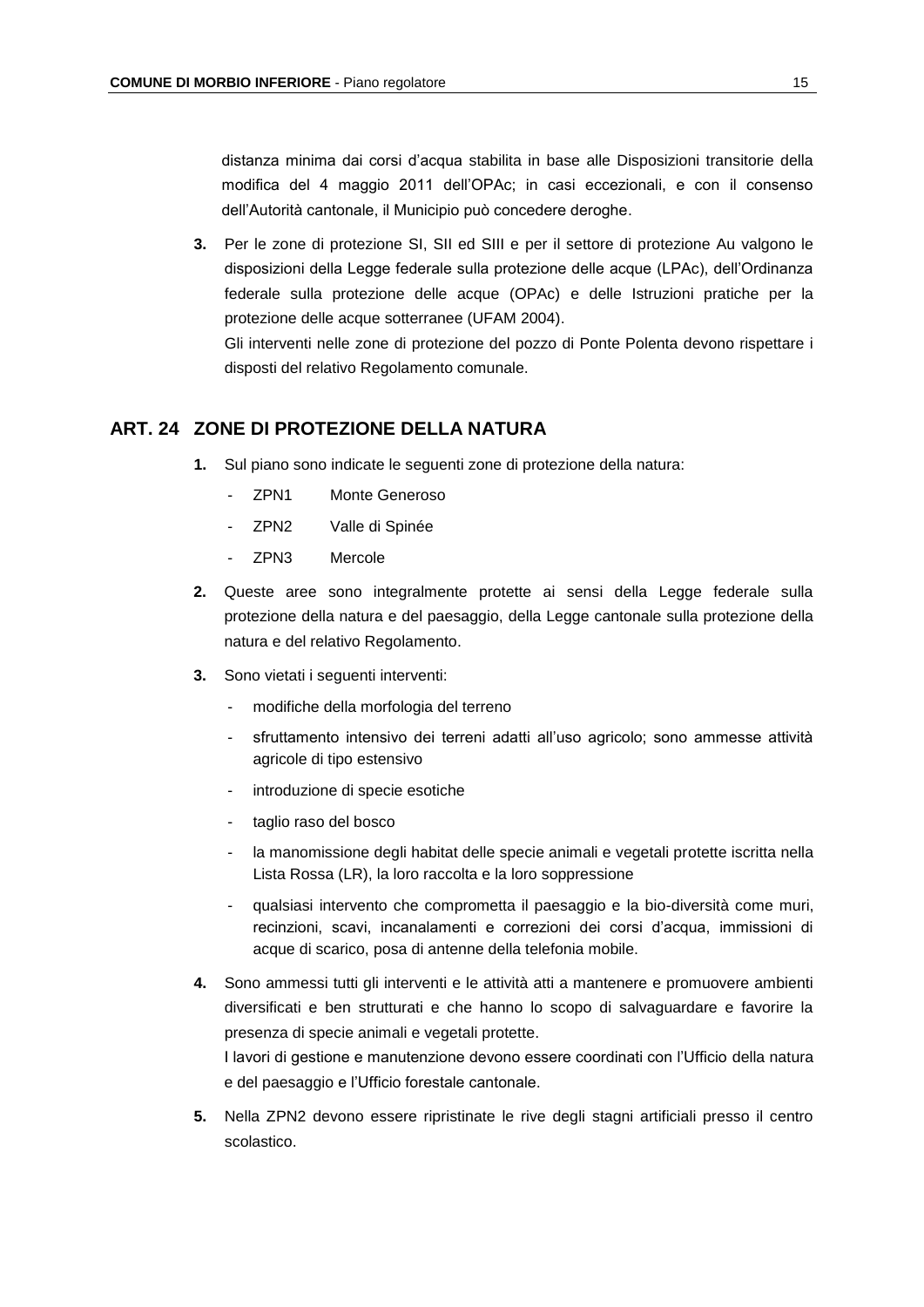#### **ART. 25 PARCHI PRIVATI**

- **1.** Sul piano del paesaggio sono segnalati due parchi privati per i quali valgono le seguenti prescrizioni:
	- **a)** l'andamento del terreno non può essere modificato
	- **b)** manufatti di sistemazione originali (come muri di sostegno in pietra) devono essere mantenuti
	- **c)** gli alberi di alto fusto presenti non possono essere soppressi. Nel caso di morte accidentale o malattia si deve procedere alla loro sostituzione con esemplari della stessa specie
	- **d)** di regola la superficie non occupata deve rimanere a verde e non pavimentata. Eventuali piccole parti in superficie pavimentata sono ammesse se indispensabili come elementi di servizio ed alla condizione che siano strutturate in modo da permettere l'infiltrazione delle acque meteoriche
	- **e)** non sono ammesse costruzioni accessorie né piscine coperte o scoperte ma solo manufatti d'arredo leggeri ed amovibili.

# **ART. 26 ELEMENTI NATURALI PROTETTI**

- **1.** Sul piano sono indicati i seguenti elementi naturali protetti:
	- siepi e boschetti
	- prati secchi
	- muri in pietra a secco o con leganti
	- alberature di pregio
	- rifugi dei chirotteri
- **2.** Questi elementi sono integralmente protetti ai sensi della Legge federale sulla protezione della natura e del paesaggio, della Legge cantonale sulla protezione della natura e del relativo Regolamento.
- **3.** In particolare valgono le seguenti disposizioni:
	- **a)** la manutenzione delle siepi e dei boschetti deve limitarsi ad un decespugliamento periodico (5-10 anni); lungo i loro margini deve essere rispettata una fascia di rispetto di 5 m
	- **b)** i prati secchi possono essere sfalciati una sola volta all'anno (dopo il 15 giugno) e non possono essere concimati
	- **c)** i muri in pietra a secco o con leganti devono essere salvaguardati; se sono pericolanti devono essere ripristinati con tecnica tradizionale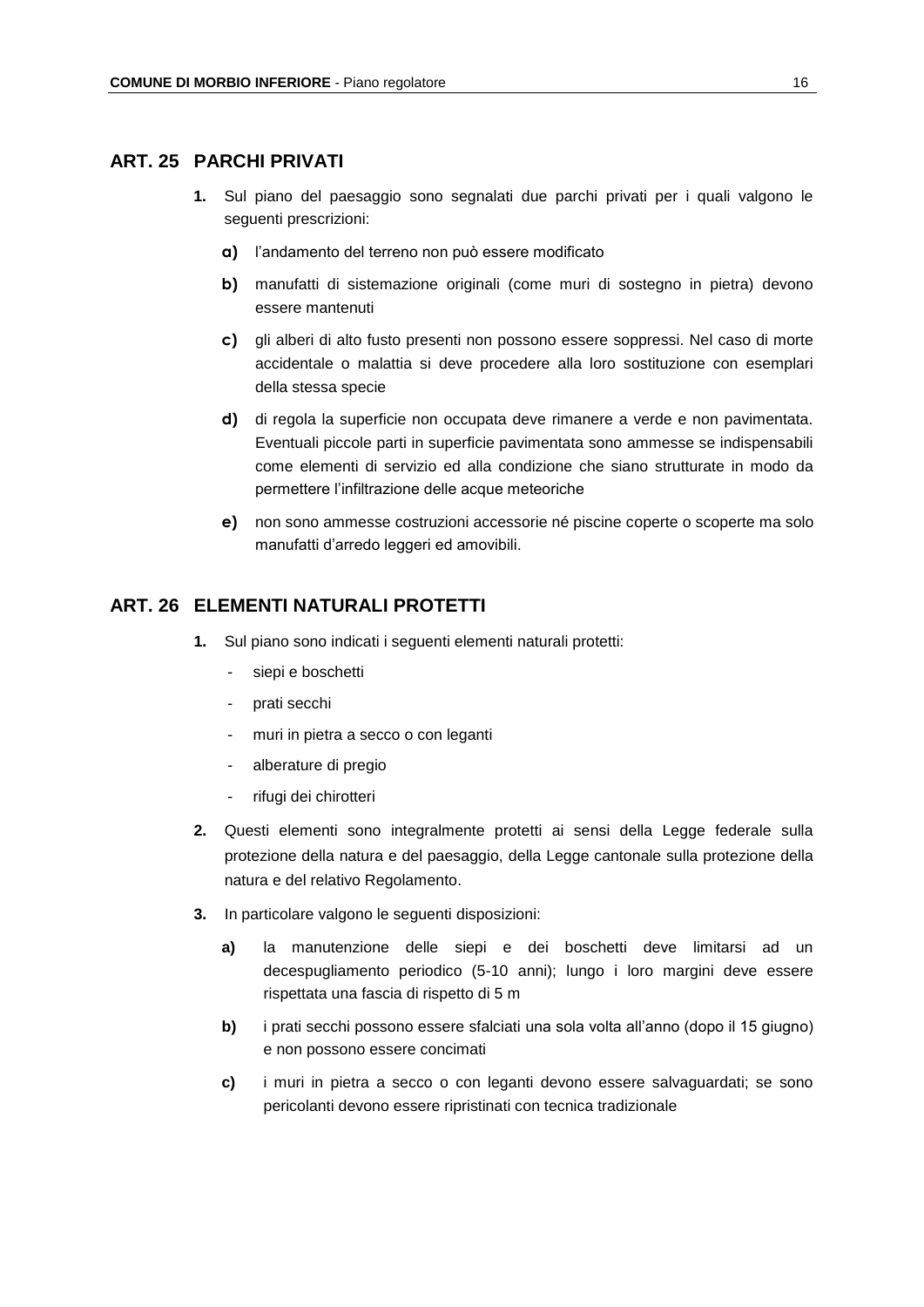- **d)** le alberature esistenti protette non possono essere abbattute. Il loro abbattimento può esser preso in considerazione solo in caso di malattia o morte per cause esterne; in questo caso devono essere sostituite con alberature della stessa specie
- **e)** la specie, la dimensione e la posizione esatta delle alberature di progetto sono stabilite dall'Autorità comunale in base a un progetto di dettaglio. Le alberature di progetto previste su suolo privato sono realizzate e mantenute a spese del Comune
- **f)** i rifugi dei chirotteri sono considerati come biotopi in base alla legge federale sulla protezione della natura e del paesaggio e sono quindi integralmente protetti. In caso di interventi sugli edifici vanno presi tutti gli accorgimenti per il loro mantenimento.
- **4.** I lavori di gestione e manutenzione degli elementi naturali protetti devono essere coordinati con le Autorità cantonali competenti e segnatamente con l'Ufficio della natura e del paesaggio.

#### **ART. 27 AREA DI RIPRISTINO DEL BIOTOPO**

- **1.** Quest'area è destinata al ripristino del biotopo in località Pianca.
- **2.** Gli interventi necessari per il ripristino del biotopo sono da definire tramite un progetto allestito da uno specialista ed approvato dall'Ufficio della natura e del paesaggio.
- **3.** Dopo l'esecuzione del ripristino, nella zona sono ammessi solo interventi di conservazione e valorizzazione del biotopo da realizzare con la consultazione dell'Ufficio della natura e del paesaggio.
- **4.** Il ripristino e la conservazione del biotopo sono a carico dei proprietari dei terreni interessati.

#### **ART. 28 BENI CULTURALI**

- **1.** Istituzione della protezione:
	- **a)** Sono considerati beni culturali di interesse cantonale ai sensi della Legge sulla protezione dei beni culturali del 13 maggio 1997:
	- **-** Chiesa di S. Giorgio, fmn 509
	- **-** Sarcofago medievale, fmn 509
	- **-** Sarcofago medievale, fmn 509
	- **-** Scuole Medie, fmn 662
	- **b)** Sono considerati beni culturali di interesse locale:
	- Cappella di S. Lucia, fmn 1465
	- Cappella di Mura, fmn 779
	- Lavatoio di Serfontana, fmn 710
	- Lavatoio di Funtì, fmn 358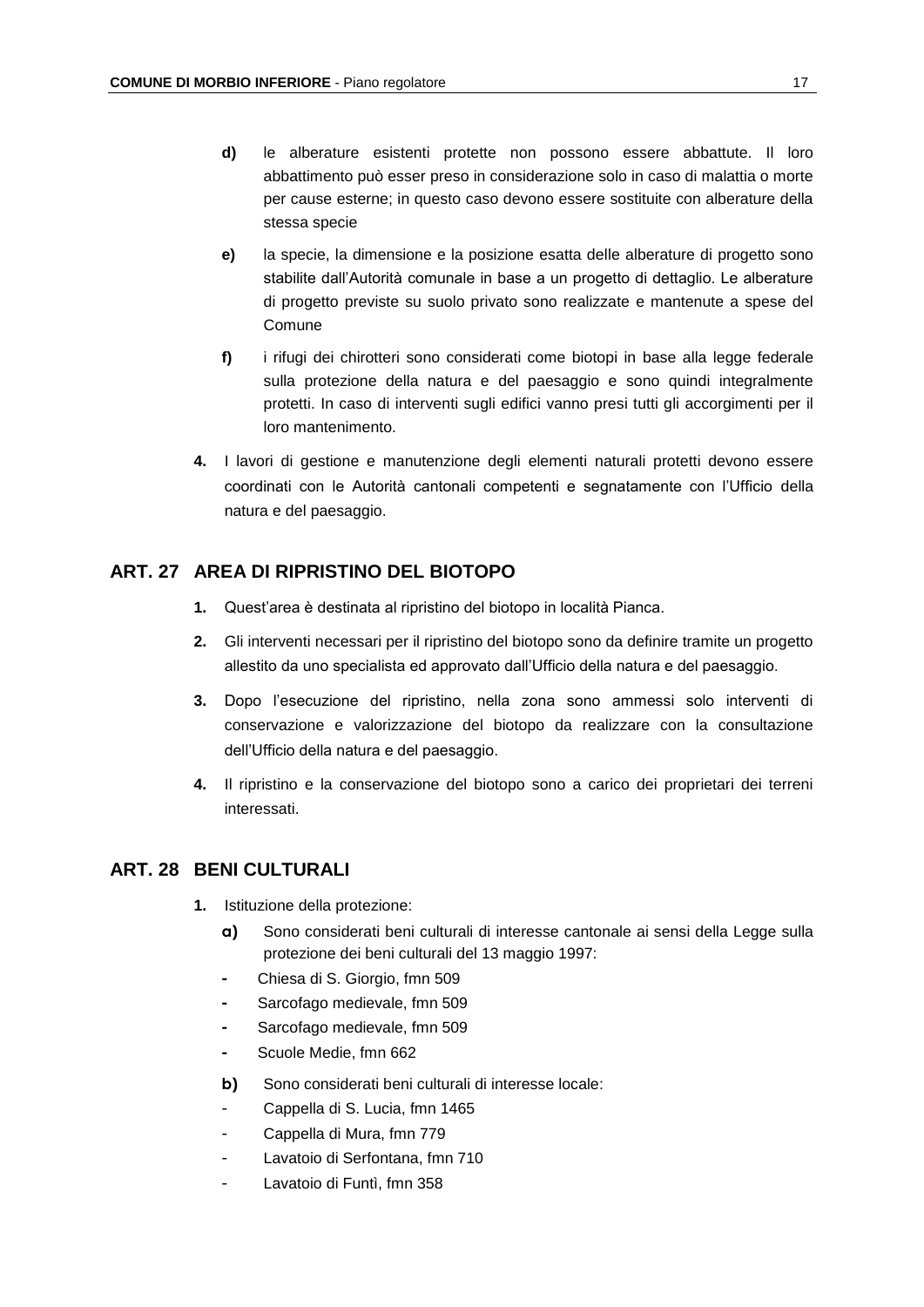- Villa in Via Vela, fmn 824
- Villa in Via Vela, fmn 829
- Villa in Via Vela, fmn 812
- Villa in Via Vela, fmn 703
- Villa in Via Vela, fmn 782
- Villa in Via Maderno, fmn 774
- Casa unifamiliare in Via Borromini, fmn 799
- Casa unifamiliare in Via Vela, fmn 966
- Antica fontana in Via ai Praa, fmn 346
- **c)** A tutela dei seguenti beni culturali d'interesse cantonale è istituito un perimetro di rispetto ai sensi dell'art. 22 cpv. 2 della Legge sulla protezione dei beni culturali:
- Chiesa di S. Giorgio
- Scuole Medie
- **d)** Gli altri beni culturali d'interesse cantonale e locale sono segnalati nel PRP dei nuclei storici di Morbio e Ligrignano e nel PUC-PB.
- **2.** Effetti della protezione
	- **a)** Il proprietario di un bene ha l'obbligo di conservarlo nella sua sostanza e di provvedere alla sua manutenzione regolare.
	- **b)** Entro il perimetro di rispetto non sono ammissibili interventi suscettibili di compromettere la visibilità, la conservazione e la valorizzazione del bene culturale. Ogni domanda di costruzione, notifica o modifica del terreno compresa nel perimetro di rispetto dovrà essere sottoposta per preavviso all'Ufficio dei beni culturali.
	- **c)** Per il resto sono applicabili i disposti della LBC.
- **3.** Contributo finanziario alla conservazione
	- **d)** Il Comune può partecipare ai costi di manutenzione regolare, di conservazione e di restauro dei beni protetti d'interesse locale, previo esame del progetto d'intervento, del rispettivo piano di finanziamento e quando i lavori non possono essere finanziati con altri mezzi.
	- **e)** Il Comune partecipa inoltre ai costi di manutenzione regolare, di conservazione e di restauro dei beni protetti d'interesse cantonale, salvo che non vi provvedano altri enti locali.
	- **f)** Si applicano per analogia gli artt. 9 ss. della LBC.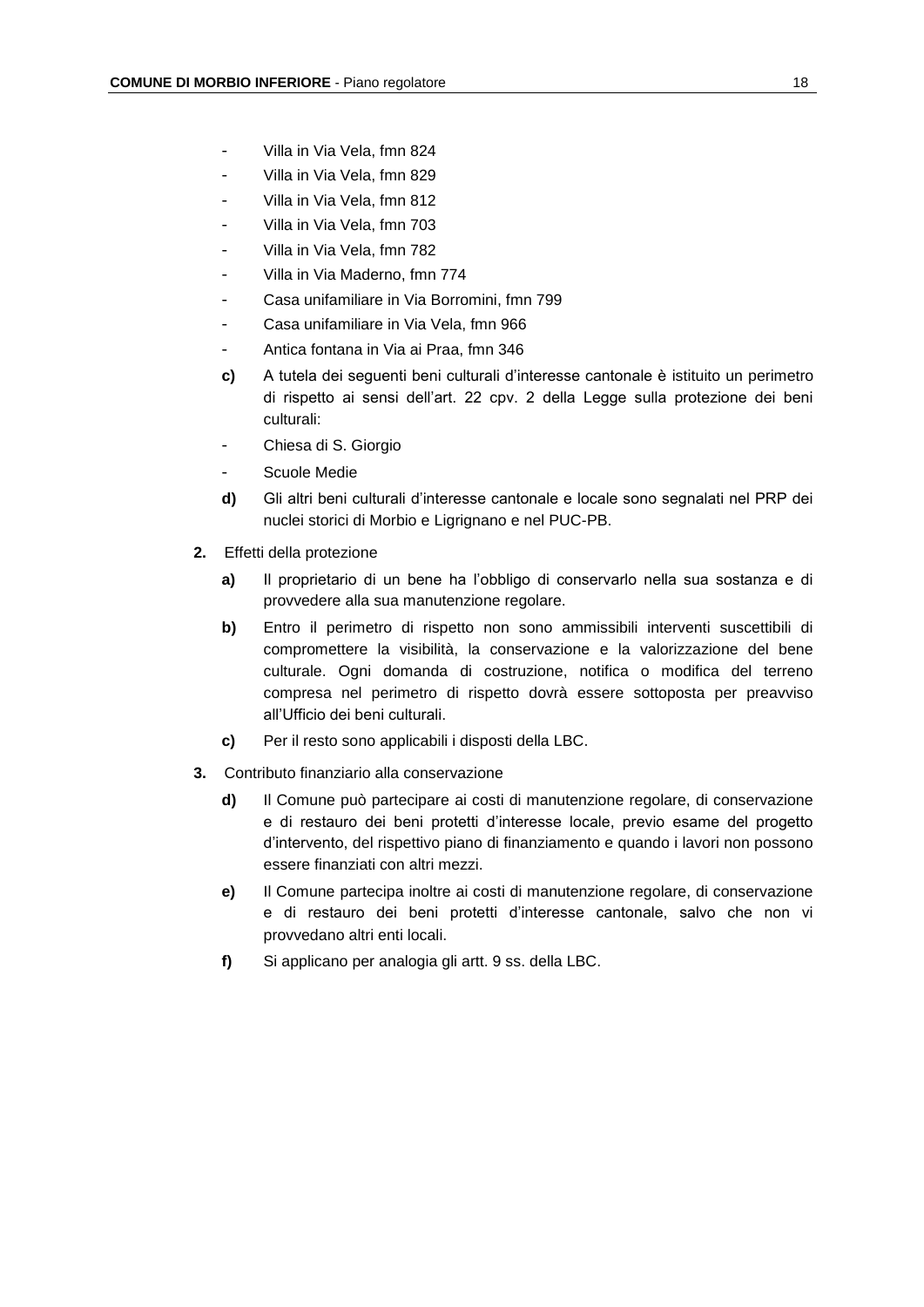#### **ART. 30 ZONE DI INTERESSE ARCHEOLOGICO**

- **1.** Le zone di interesse archeologico, denominate "località Monterico", "località Mura", "località Bàsora-Dosso" e "località Mesana", sono protette dalla Legge sulla protezione dei beni culturali del 13 maggio 1997 (artt. 34-39).
- **2.** Nell'eventualità di una domanda di costruzione inclusa nelle zone di interesse archeologico o di qualsiasi intervento di trasformazione delle costruzioni esistenti, i relativi moduli dovranno riportare l'indicazione *Zona di interesse archeologico*.
- **3.** L'inizio dei lavori deve essere preliminarmente notificato per iscritto all'Ufficio cantonale dei beni culturali.

#### **ART. 31 BENI ARCHEOLOGICI**

- **1.** I contenuti archeologici immobili e mobili presenti sul territorio comunale sono beni culturali degni di protezione in base alla Legge cantonale sulla protezione dei beni culturali.
- **2.** Chiunque scopra un bene culturale degno di protezione è obbligato ad informare immediatamente il Municipio o il Consiglio di Stato per il tramite dell'Ufficio dei beni culturali.
- **3.** Se la scoperta avviene durante l'esecuzione di opere di costruzione, i lavori devono essere immediatamente sospesi.
- **4.** Chiunque si avveda che un bene culturale protetto o degno di protezione è esposto al rischio di manomissione, alterazione, distruzione, trafugamento o simili, è tenuto a segnalarlo immediatamente al Municipio o al Consiglio di Stato per il tramite dell'Ufficio dei beni culturali.

#### **ART. 32 TRATTE PANORAMICHE**

- **1.** Sono vietati tutti gli interventi sul terreno, la costruzione di manufatti e la posa di alberi che possono impedire la vista dai punti di vista e dalle tratte panoramiche.
- **2.** Le opere di cinta, il colmo dei tetti a falde, il filo superiore del cornicione di gronda dei tetti piani lungo le tratte stradali segnalate sul piano come tratte panoramiche non possono superare l'altezza di 1.00 m.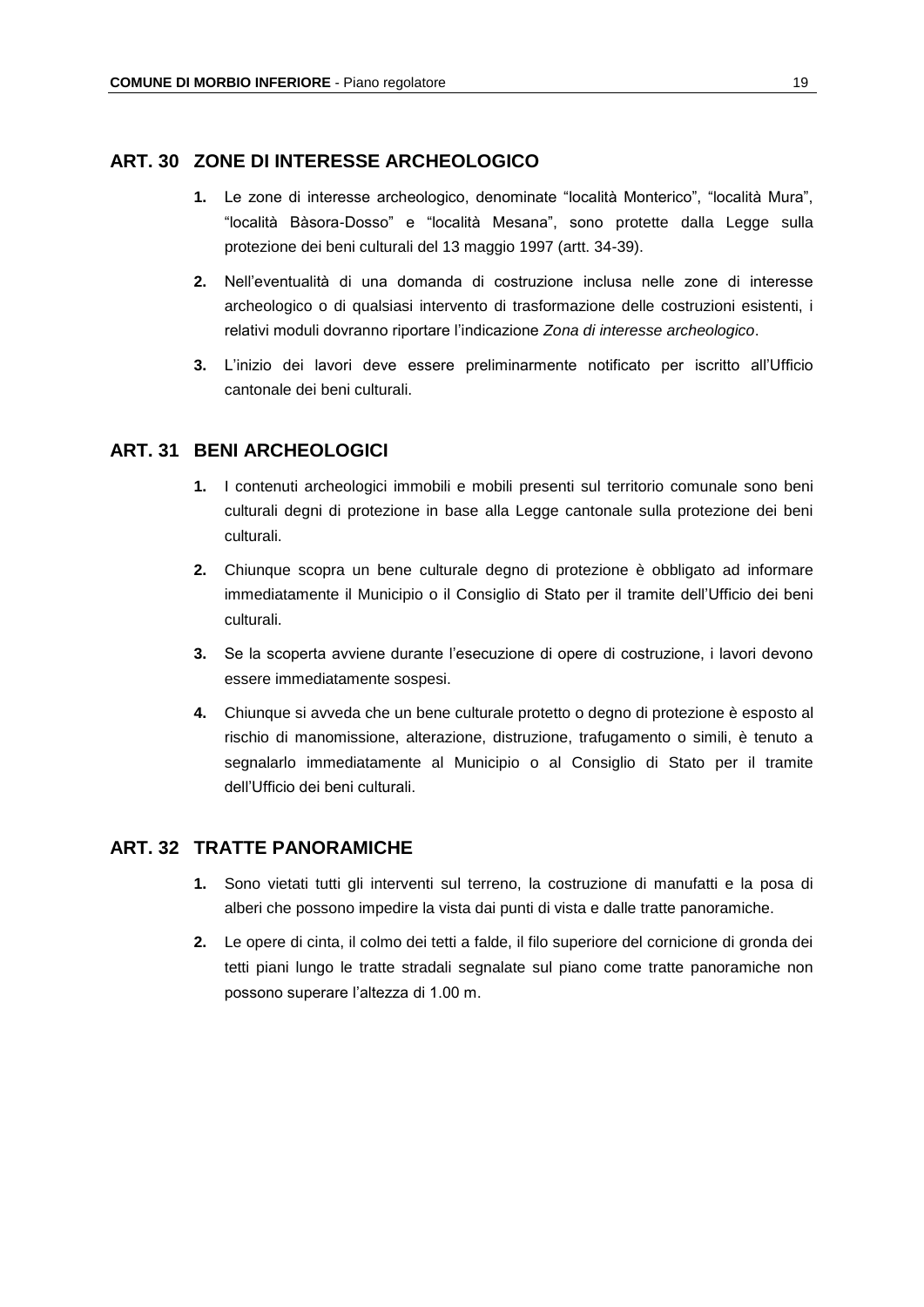# **B. PIANO DELLE ZONE**

(Piano n. 2 – Scala 1:2'000)

#### **ART. 34 ZONE EDIFICABILI**

**1.** Le zone edificabili stabilite dal piano regolatore sono:

| a) | la zona del nucleo storico di Fontanella | NS.            |
|----|------------------------------------------|----------------|
| b) | la zona residenziale estensiva           | R <sub>2</sub> |
| C) | la zona residenziale semi-estensiva      | R3             |
| d) | la zona residenziale semi-intensiva      | R4             |
| e) | la zona artigianale                      | AR             |
|    | la zona artigianale-commerciale          | AR-CO          |

#### **ART. 35 ZONA DEL NUCLEO STORICO DI FONTANELLA (NS)**

- **1.** Comprende l'area del nucleo storico di Fontanella segnalato sul piano con colore marrone.
- **2.** La zona è destinata in primo luogo alla residenza. Sono ammesse pure attività lavorative non moleste compatibili con la residenza.
- **3.** Sono ammesse le seguenti modalità di intervento nel rispetto dei valori architettonici ed urbanistici tradizionali:
	- **a)** riattamenti e trasformazioni
	- **b)** ampliamenti verticali nel rispetto degli allineamenti storici esistenti e fino ad un massimo di 10 m d'altezza
	- **c)** piccoli ampliamenti orizzontali nel rispetto degli allineamenti storici esistenti
	- **d)** demolizioni di edifici esistenti sono ammesse solo a condizione della loro ricostruzione con superficie ed altezza adeguati a quelle degli edifici vicini: In qualsiasi caso l'altezza non può superare i 10 m

#### **4.** Valgono le seguenti distanze minime:

| a) | verso un fondo aperto            | a confine se senza aperture                                                    |
|----|----------------------------------|--------------------------------------------------------------------------------|
|    |                                  | a 1.5 m se con aperture                                                        |
| b) | verso un edificio senza aperture | in contiguità se l'edificio è a confine<br>a 3 m se l'edificio non è a confine |
| C) | verso un edificio con aperture   | a 4 m                                                                          |
| d) | verso l'area pubblica            | a confine                                                                      |
| e) | verso altre zone di PR           | a 1.5 m da confine                                                             |
|    |                                  |                                                                                |

Per casi eccezionali ed al fine di ottenere un disegno urbanistico qualificato possono essere concesse delle deroghe alle distanze sopraccitate o imposti posizionamenti particolari qualora non risultino lesi gli interessi di terzi e previa autorizzazione da parte delle competenti autorità cantonali.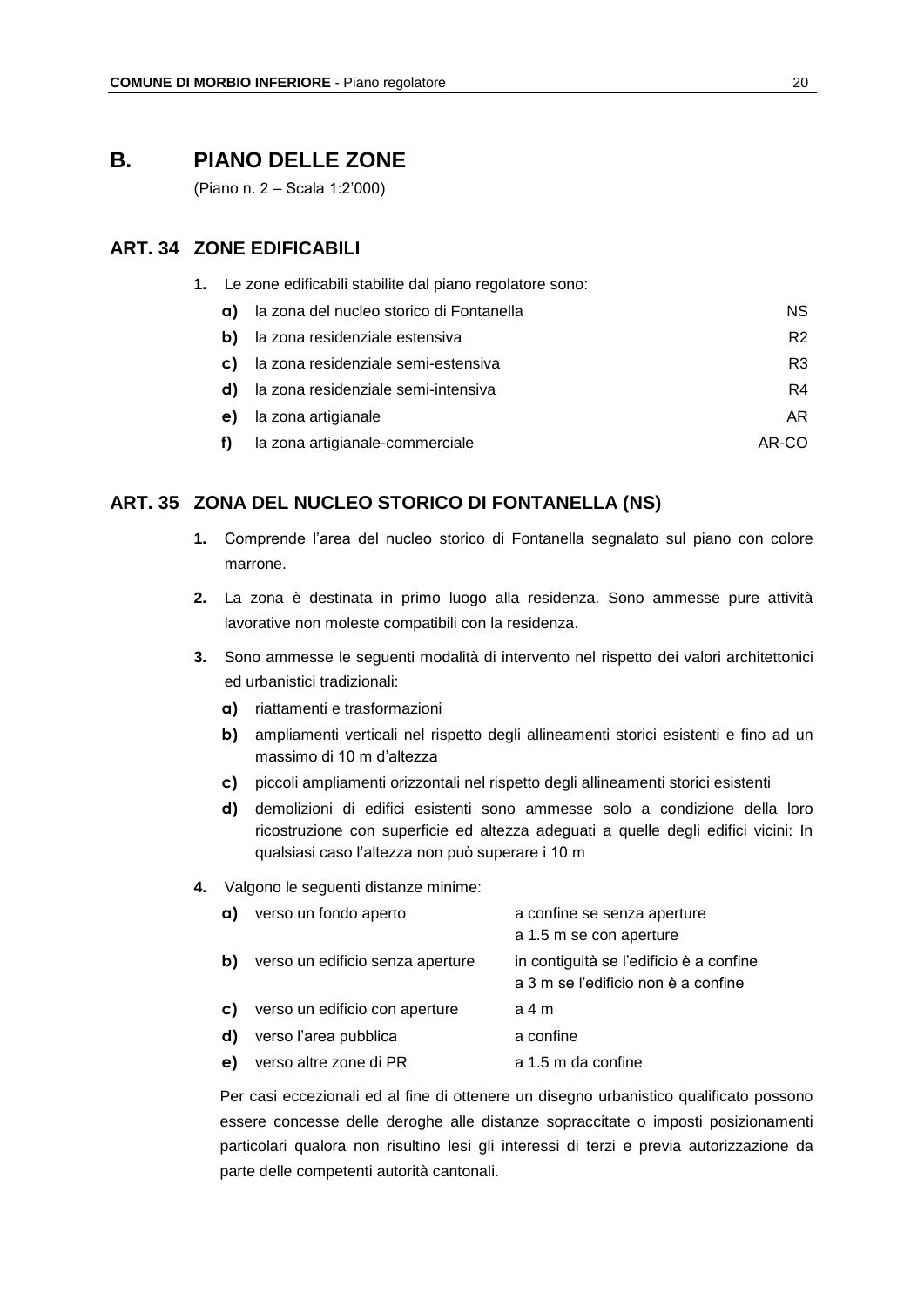- **5.** Gli interventi edilizi devono rispettare le seguenti disposizioni di carattere esteticoarchitettonico:
	- **a)** il tetto deve essere a falde con pendenze e sporgenza della gronda simili a quelle degli edifici tradizionali e copertura in coppi tradizionali di materiale argilloso. Non sono ammessi squarci, terrazze, abbaini e corpi tecnici sporgenti se non i canali di evacuazione dei fumi. Sono ammessi lucernari di dimensioni massime di circa 0.50 m $^2$  nel numero massimo di uno per falda;
	- **b)** i comignoli possono essere eseguiti sia con forme e materiali tradizionali che moderni ma in questo caso solo in rame. Sono escluse le canne fumarie sporgenti dalle facciate;
	- **c)** le facciate devono essere rivestite con intonaco e tinteggio al minerale. Il materiale e colore di rivestimento devono riferirsi a quelli degli edifici tradizionali e devono essere sottoposti con una prova-campione all'approvazione da parte del Municipio;
	- **d)** le aperture devono essere previste con le caratteristiche dominanti degli edifici della zona (modulo verticale predominante e prevalenza del pieno sul vuoto) con serramenti, gelosie e porte in legno od alluminio con colori tradizionalmente utilizzati nel nucleo e da sottoporre all'approvazione da parte del Municipio. Non sono ammesse lamelle, avvolgibili e simili.
	- **e)** i balconi sono ammessi solo sotto forma di loggiati interni, cioè non sporgenti dalla facciata;
	- **f)** i parapetti e le ferratine devono essere eseguiti in ferro battuto ad aste verticali;
	- **g)** elementi architettonici tradizionali come decorazioni, affreschi, mensole, capitelli, cornici, gronde, architravi, ecc. devono essere mantenuti o restaurati;
	- **h)** elementi tecnici come cassette delle lettere, campanelli e citofoni, armadietti di comando, griglie di aerazione ed altro devono essere concepiti come elementi integrati al progetto architettonico ed essere previsti nella domanda di costruzione.

Al fine di permettere una ottimale integrazione dei nuovi interventi con l'esistente possono essere imposte condizioni particolari circa l'impiego di materiali, tinteggi, forma dei tetti e disegno delle facciate.

- **6.** Antenne paraboliche sono ammesse solo sui tetti, con diametro massimo di circa 0.90 m e colore come quello della copertura del tetto.
- **7.** E' vietata la posa di impianti di climatizzazione ed aerazione sporgenti sulle facciate.
- **8.** Le insegne dei locali pubblici devono essere concepite in modo tale da integrarsi al carattere del nucleo e devono essere sottoposte all'approvazione del Municipio.
- **9.** Gli spazi liberi esistenti devono essere salvaguardati in quanto spazi di pertinenza delle costruzioni quali prati, giardini, orti. Le parti pavimentate devono essere il più possibile contenute e devono essere realizzate con materiali naturali. L'uso dell'asfalto è vietato.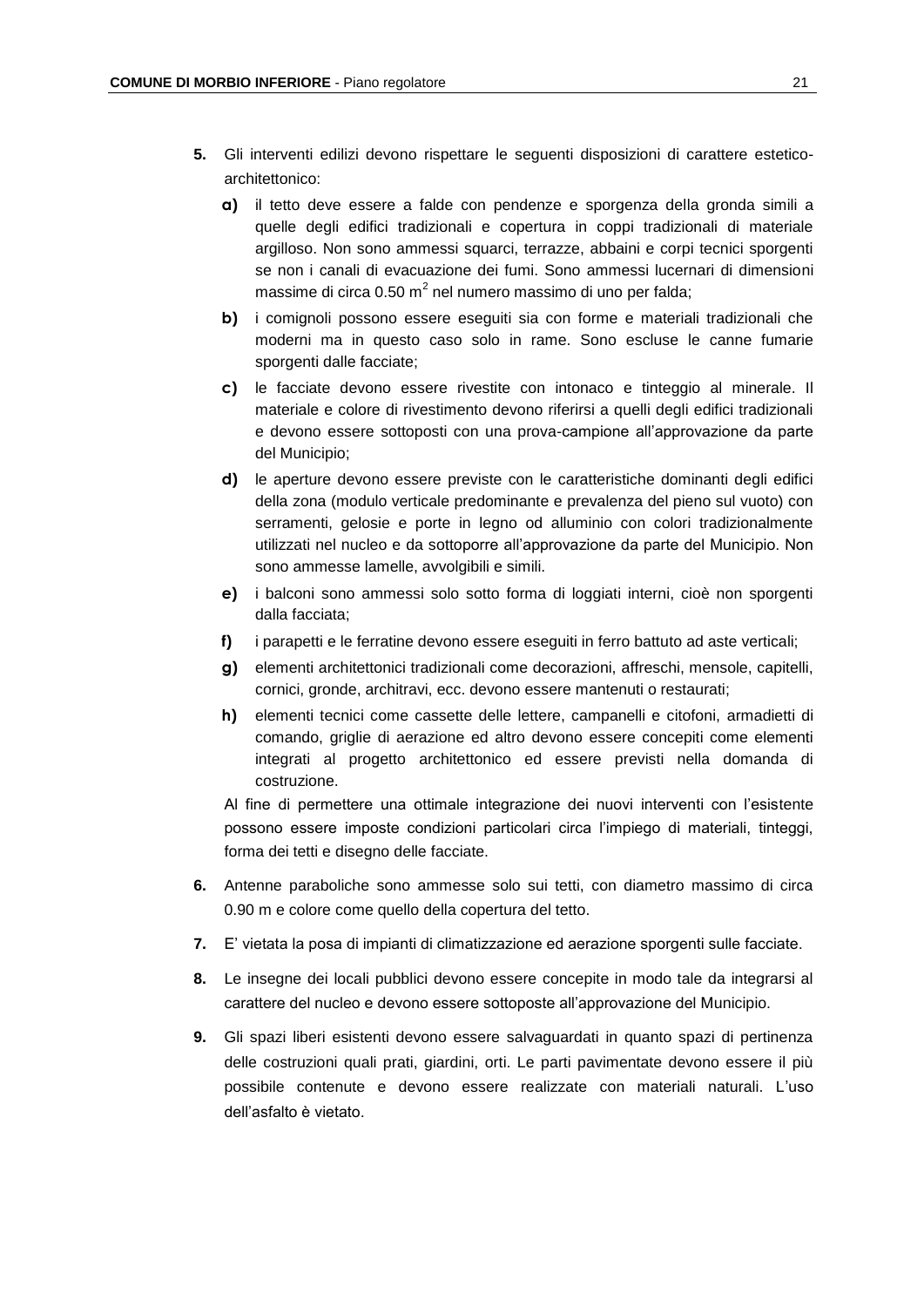- **10.** Corpi accessori negli spazi liberi sono ammessi solo sotto forma di piccole sostre o depositi, pergolati e simili alla condizione che l'integrità e peculiarità di questi spazi non sia compromessa. Per gli aspetti estetici degli edifici accessori fanno stato le indicazioni per gli edifici principali.
- **11.** Alla zona del nucleo storico è attribuito il grado di sensibilità II al rumore.

#### **ART. 36 ZONA RESIDENZIALE ESTENSIVA (R2)**

- **1.** Comprende tutta la zona indicata sul piano con colore rosa.
- **2.** La zona è destinata in primo luogo alla residenza. Sono ammesse pure attività lavorative non moleste compatibili con la residenza.
- **3.** Per l'edificazione valgono le seguenti disposizioni:

| a) | indice di sfruttamento         | 0.4                                                             |
|----|--------------------------------|-----------------------------------------------------------------|
| b) | altezza massima                | 7.5 m                                                           |
|    |                                | con abbuono di 1.00 m per terreni con pendenza superiore al 50% |
| C) | distanza minima da confine     | 3.0 <sub>m</sub>                                                |
| d) | distanza minima tra fabbricati | 6.0 <sub>m</sub>                                                |
| e) | area verde minima              | 50% della superficie edificabile                                |
| f) | indice di occupazione massimo  | 30%                                                             |
| g) | pendenza massima del tetto     | 40%                                                             |
|    |                                |                                                                 |

- **4.** Nell'area tratteggiata sotto il nucleo di Morbio (località Vigna Campo) il colmo dei tetti a falda o il filo superiore del cornicione di gronda dei tetti piani non può superare la quota massima di 340 m s.l.m.
- **5.** Sui mappali 1892 e 1893 e 2030 le acque meteoriche devono confluire nella canalizzazione che alimenta il vicino biotopo.
- **6.** Sul mappale 1723 è istituito l'obbligo di un piano di quartiere (PQ4) Oltre ai disposti dell'art. 17 devono essere rispettate le seguenti prescrizioni : l'insieme edilizio deve essere concepito in modo tale da rispettare e valorizzare il vicino nucleo l'accesso veicolare deve avvenire sul lato ovest del fondo ed i posteggi devono essere interrati.
- **7.** Alla zona R2 è attribuito il grado di sensibilità II al rumore.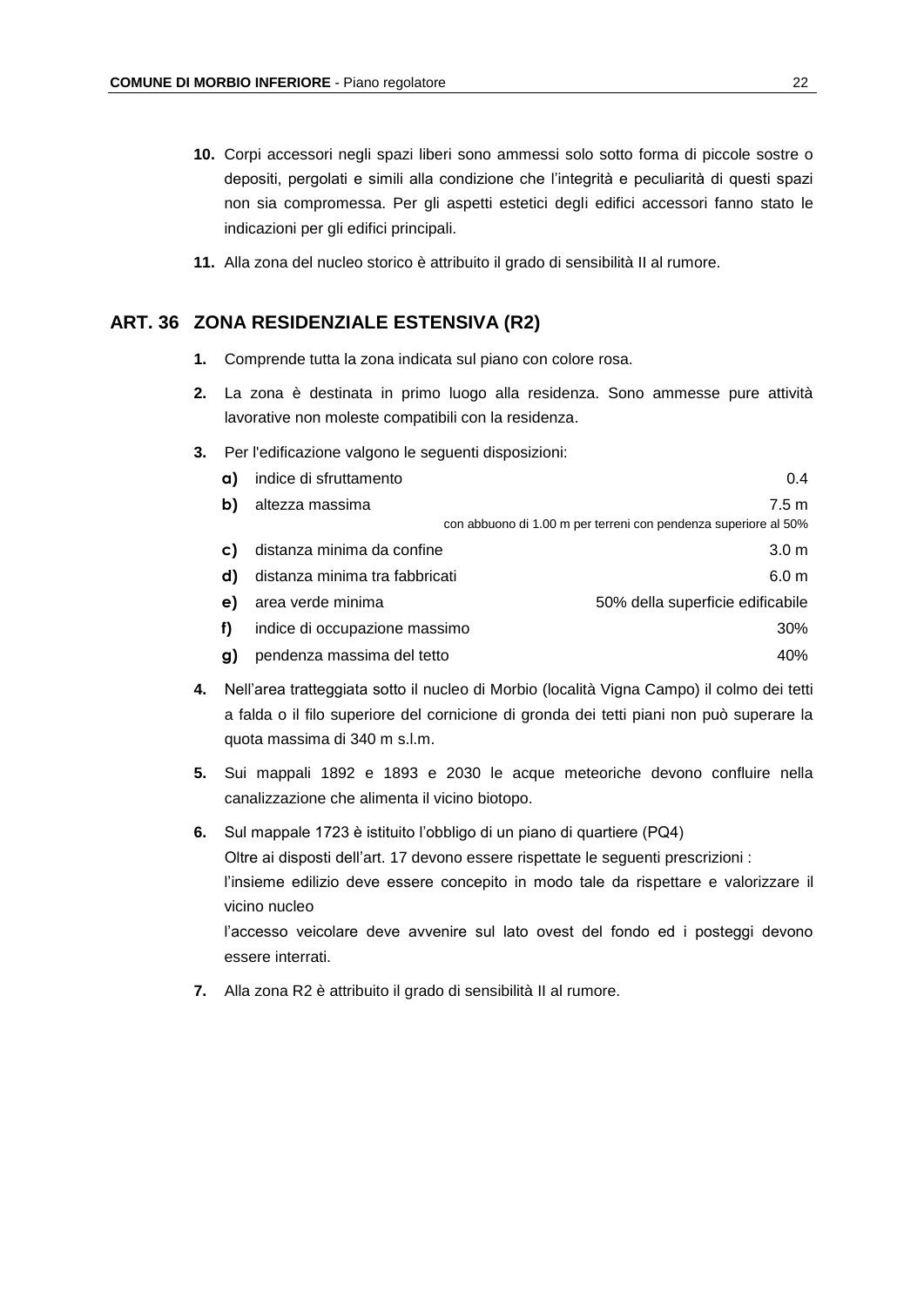#### **ART. 37 ZONA RESIDENZIALE SEMI-ESTENSIVA (R3)**

- **1.** Comprende tutta la zona indicata sul piano con colore arancione.
- **2.** La zona è destinata in primo luogo alla residenza. Sono ammesse pure attività lavorative non moleste compatibili con la residenza.
- **3.** Per l'edificazione valgono le seguenti disposizioni:

| a) | indice di sfruttamento         | 0.6                              |
|----|--------------------------------|----------------------------------|
| b) | altezza massima                | 10.5 <sub>m</sub>                |
| C) | distanza minima da confine     | 4.0 <sub>m</sub>                 |
| d) | distanza minima tra fabbricati | 8.0 <sub>m</sub>                 |
| e) | area verde minima              | 40% della superficie edificabile |
| f) | indice di occupazione massimo  | 30%                              |
| g) | pendenza massima del tetto     | 40%                              |
|    |                                |                                  |

**4.** Alla zona R3 è attribuito il grado di sensibilità II al rumore.

**5.** Sul mappale 782 è istituito l'obbligo di un piano di quartiere (PQ1). Oltre ai disposti dell'art. 17 devono essere rispettate le seguenti prescrizioni : per la parte bassa l'insieme edilizio deve essere concepito come uno "zoccolo" urbano al parco con la villa esistente l'accesso veicolare su Via Vincenzo Vela deve essere conforme alle disposizioni cantonali.

#### **ART. 38 ZONA RESIDENZIALE SEMI-INTENSIVA (R4)**

- **1.** Comprende tutta la zona indicata sul piano con colore rosso chiaro.
- **2.** La zona è destinata in primo luogo alla residenza. Sono ammesse pure attività lavorative non moleste compatibili con la residenza.
- **3.** Per l'edificazione valgono le seguenti disposizioni:

| indice di sfruttamento         | 0.8                              |
|--------------------------------|----------------------------------|
| altezza massima                | $13.5 \text{ m}$                 |
| distanza minima da confine     | 5.0 <sub>m</sub>                 |
| distanza minima tra fabbricati | 10.0 <sub>m</sub>                |
| area verde minima              | 40% della superficie edificabile |
| indice di occupazione massimo  | 30%                              |
| pendenza massima del tetto     | 40%                              |
|                                |                                  |

- **4.** Alla zona R4 è attribuito il grado di sensibilità II al rumore.
- **5.** Sul mappale 762 è istituito l'obbligo di un piano di quartiere secondo i disposti dell'art. 17 (PQ2).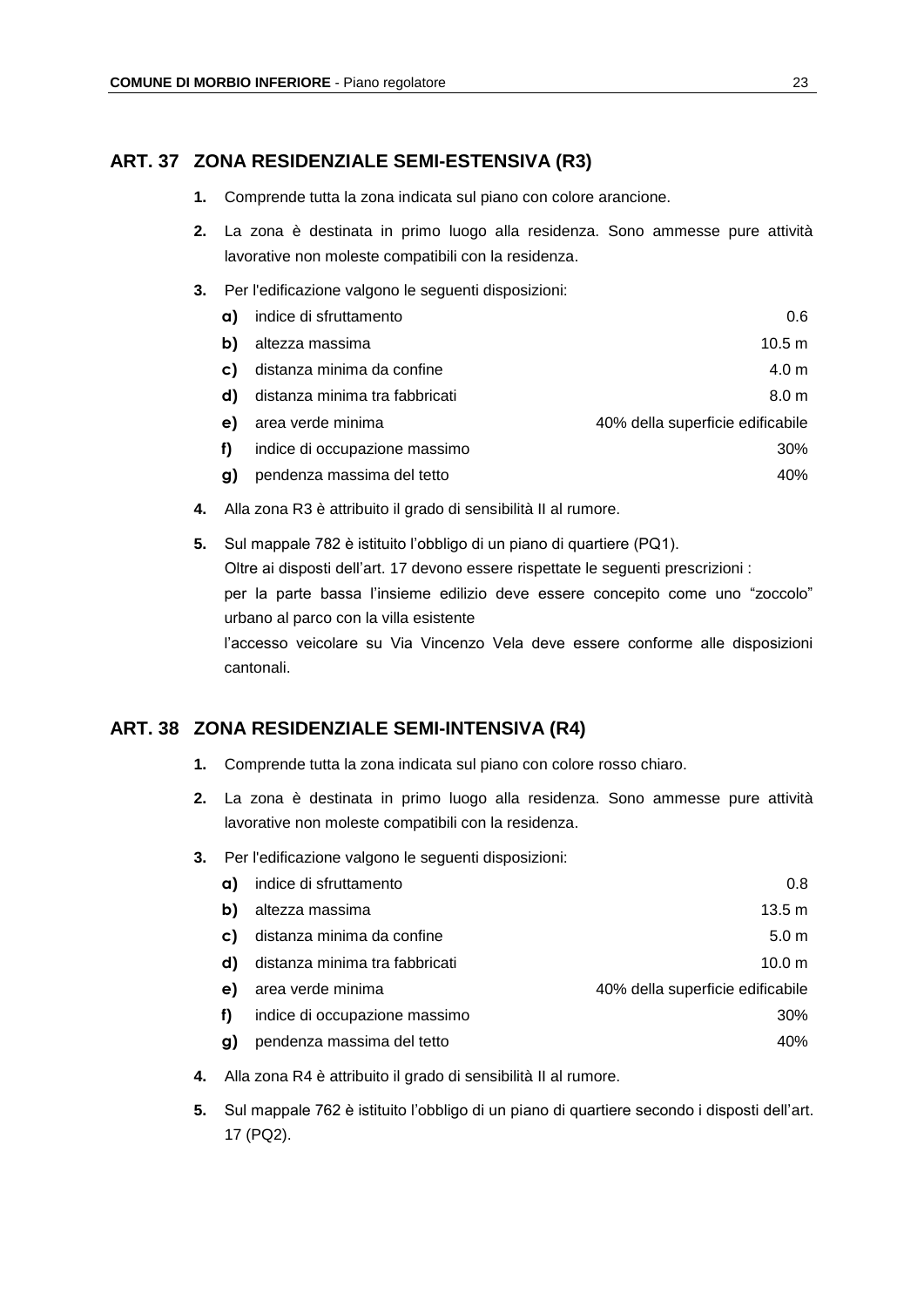#### **ART. 39 ZONA ARTIGIANALE AR**

- **1.** Comprende tutta la zona indicata sul piano con colore azzurro.
- **2.** Le costruzioni devono essere destinate alle attività artigianali. Sono ammessi contenuti residenziali soltanto se giustificati da necessità di custodia e sorveglianza degli stabilimenti.
- **3.** Per l'edificazione valgono le seguenti disposizioni:

| <b>a)</b> indice di edificabilità | $4m^3/m^2$       |
|-----------------------------------|------------------|
| <b>b)</b> altezza massima         | 8.0 <sub>m</sub> |
| c) distanza minima da confine     | 4.0 m            |
| d) distanza minima tra fabbricati | 8.0 <sub>m</sub> |
| e) area verde minima              | 30%              |
|                                   |                  |

L'altezza degli edifici sui mappali 484 e 1708 non dovrà superare la quota stradale di Via Balbio.

- **4.** Non sono ammessi depositi a cielo aperto. Quelli esistenti devono essere soppressi entro un termine stabilito dal Municipio.
- **5.** Alla zona AR1 è attribuito il grado di sensibilità III al rumore.

#### **ART. 40 ZONA ARTIGIANALE-COMMERCIALE (AR-CO)**

- **1.** Comprende tutta la zona indicata sul piano con colore viola.
- **2.** Le costruzioni devono essere destinate alle attività artigianali ed ad attività commerciali.
- **3.** Per l'edificazione valgono le seguenti disposizioni:

| <b>a)</b> indice di sfruttamento         | 12     |
|------------------------------------------|--------|
| <b>b</b> ) altezza massima               | 19.5 m |
| c) distanza minima da confine            | 7.0 m  |
| <b>d)</b> distanza minima tra fabbricati | 14.0 m |

- **e)** area verde minima 30% della superficie edificabile
- **4.** Non sono ammessi depositi a cielo aperto. Quelli esistenti devono essere soppressi entro un termine stabilito dal Municipio.
- **5.** Nella zona AR-CO è ammesso l'esercizio della prostituzione alle condizioni previste dall'articolo 18.
- **6.** Alla zona AR-CO è attribuito il grado di sensibilità III al rumore.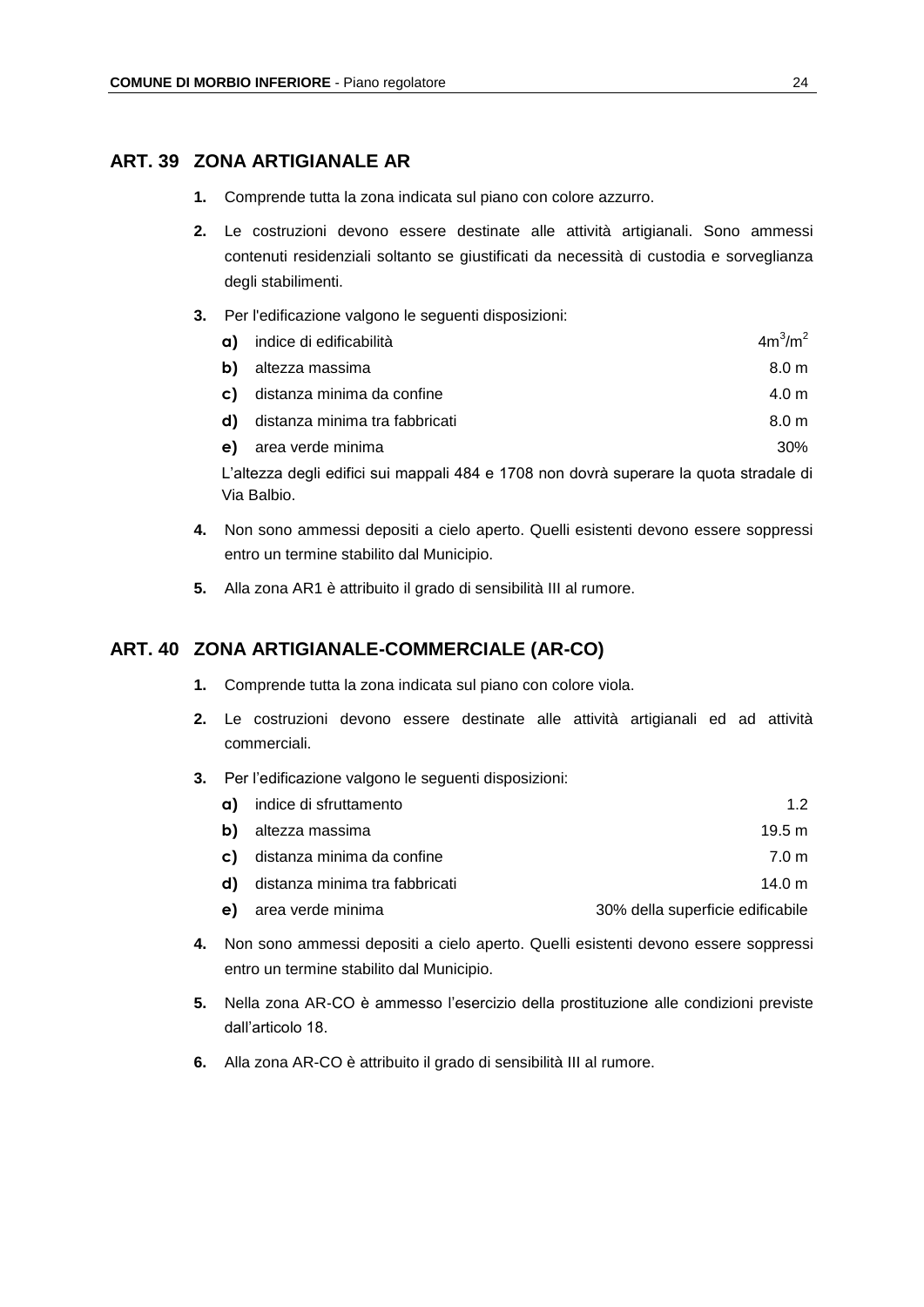#### **ART. 41 ZONE CON ESCLUSIONE DELL'EDIFICAZIONE**

- **1.** Sono segnalate sul piano con un tratteggio dello stesso colore della zona.
- **2.** Queste aree devono, di regola, essere mantenute allo stato naturale e le sistemazioni del terreno devono essere limitate al minimo.
- **3.** All'interno di queste zone è vietata la costruzione di edifici principali. E' inoltre vietata la costruzione di edifici accessori ed impianti sporgenti dal terreno. Sono per contro ammesse le piscine scoperte non sporgenti dal terreno.
- **4.** Le superfici all'interno delle zone con esclusione dell'edificazione sono computabili nel calcolo delle quantità edificatorie.

#### **ART. 42 GRADI DI SENSIBILITÀ AL RUMORE**

**1.** I gradi di sensibilità al rumore attribuiti al territorio comunale sono indicati nelle disposizioni specifiche di zona.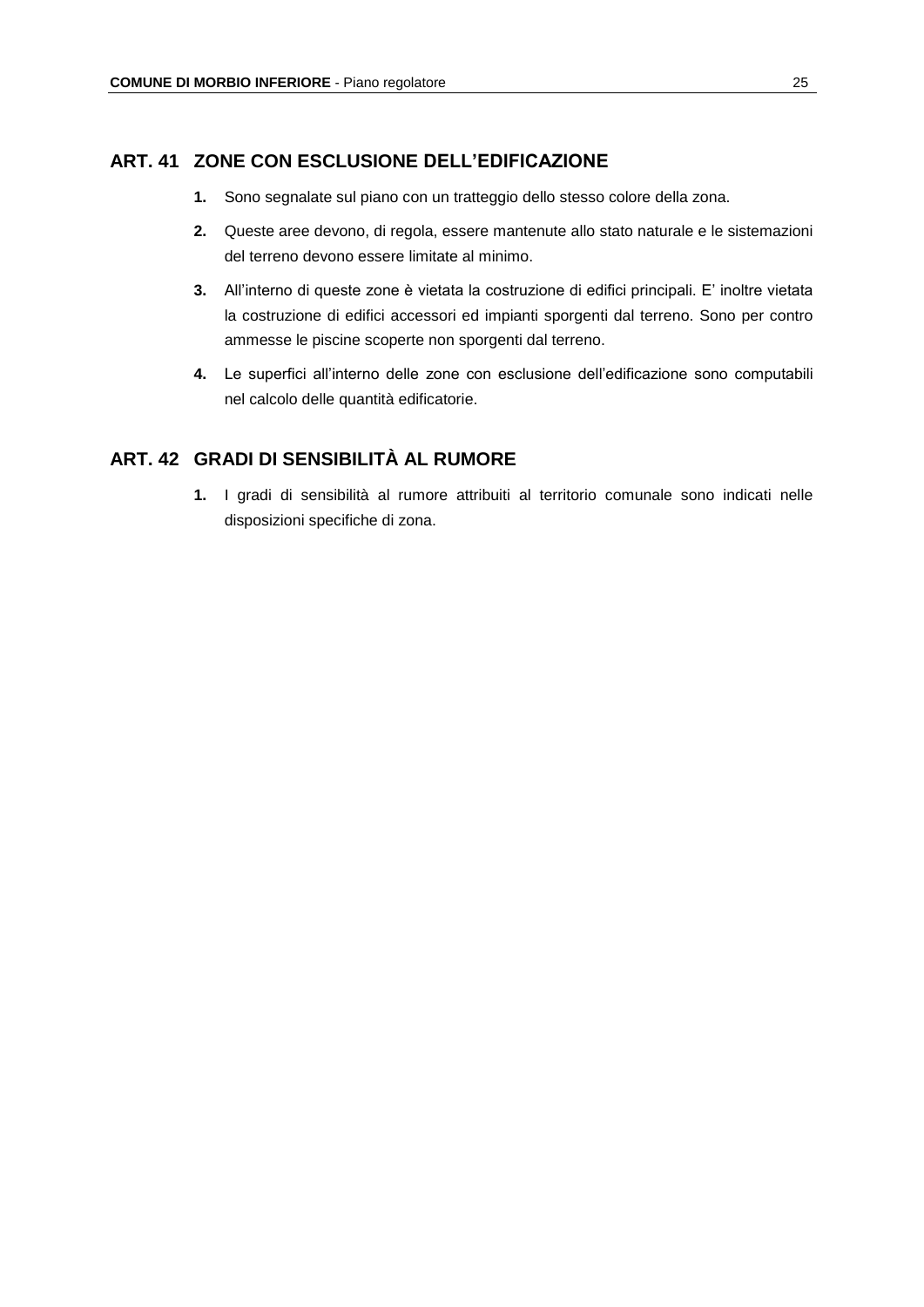# **C. PIANO DEL TRAFFICO**

(Piano n. 3 – Scala 1:2'000)

#### **ART. 43 ELEMENTI DEL PIANO DEL TRAFFICO**

**1.** Nel piano del traffico sono indicati gli elementi del sistema viario vincolanti sia per l'Ente pubblico che per il privato. In particolare sono riportati i seguenti elementi vincolanti:

| percorsi pedonali e piste ciclabili<br>larghezza e relativa area di<br>espropriazione<br>- sentieri e diritti di passo pubblici<br>ubicazione<br>dei<br>vincoli<br>di<br>pedonale pubblico su proprietà private<br>posteggi pubblici<br>ubicazione e superficie complessiva<br>linee di arretramento e di costruzione<br>ubicazione<br>$\sim$<br>ubicazione<br>alberature | strade | larghezza complessiva e relativa area<br>di espropriazione |
|---------------------------------------------------------------------------------------------------------------------------------------------------------------------------------------------------------------------------------------------------------------------------------------------------------------------------------------------------------------------------|--------|------------------------------------------------------------|
|                                                                                                                                                                                                                                                                                                                                                                           |        |                                                            |
|                                                                                                                                                                                                                                                                                                                                                                           |        | passo                                                      |
|                                                                                                                                                                                                                                                                                                                                                                           |        |                                                            |
|                                                                                                                                                                                                                                                                                                                                                                           |        |                                                            |
|                                                                                                                                                                                                                                                                                                                                                                           |        |                                                            |

**2.** Nell'ambito dei progetti definitivi, rispetto alle ubicazioni, ai tracciati ed alle aree dei vincoli indicati sul piano del traffico sono possibili modifiche dettate da esigenze tecniche e di affinamento del progetto.

# **ART. 44 STRADE**

Le strade pubbliche si suddividono, secondo la loro funzione, in:

- strade di collegamento (rosso chiaro)
- strade di raccolta (arancione)
- strade di servizio (giallo).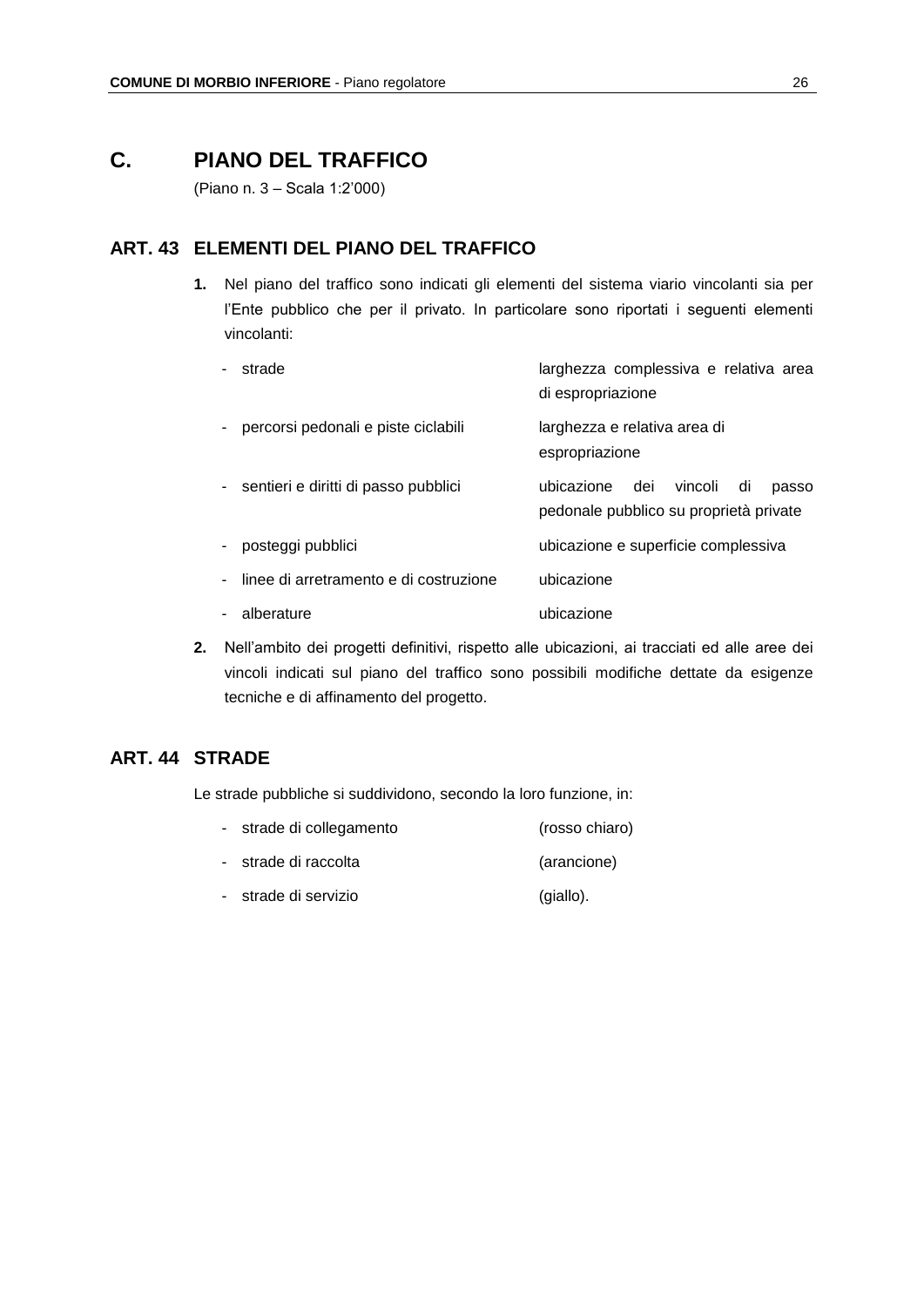#### **ART. 45 PERCORSI PEDONALI E CICLOPISTE**

- **1.** I percorsi pedonali e le ciclopiste si suddividono, secondo la loro funzione, in:
	- a) strade pedonali (verde)
	- b) sentieri, passi pedonali, percorsi pedonali e percorsi ciclabili (tratteggio)
	- c) ciclopiste (azzurro)
- **2.** I tracciati della categoria b) implicano l'istituzione di un diritto di passo pedonale e/o ciclabile pubblico sulla proprietà privata.
- **3.** Lungo i tracciati delle categorie a) e b) è ammesso, laddove possibile, anche il transito dei ciclisti. Lungo le ciclopiste è ammesso, laddove possibile, anche il transito dei pedoni. L'uso più restrittivo può essere regolato con misure di polizia.
- **4.** Sulle strade pedonali sono garantiti gli accessi carrozzabili ai confinanti ed ai servizi essenziali.

#### **ART. 46 POSTEGGI PUBBLICI**

- **1.** I posteggi pubblici sono indicati nel piano con il colore giallo.
- **2.** Le aree riservate per i posteggi pubblici e le capienze approssimative sono le seguenti.

| P1             | Via al Funtì      | Posteggio all'aperto | 13 |
|----------------|-------------------|----------------------|----|
| P <sub>2</sub> | Campo di calcio   | Posteggio all'aperto | 35 |
| P <sub>3</sub> | Campi da tennis   | Posteggio all'aperto | 30 |
| P4             | Fontanella        | Posteggio all'aperto | 17 |
| P <sub>5</sub> | Via Balbio        | Posteggio all'aperto | 16 |
| P6             | Cimitero          | Posteggio all'aperto | 31 |
| P7             | Scuola media      | Posteggio all'aperto | 21 |
| P8             | Scuola media      | Posteggio all'aperto | 16 |
| P <sub>9</sub> | Via Carlo Maderno | Posteggio all'aperto | 14 |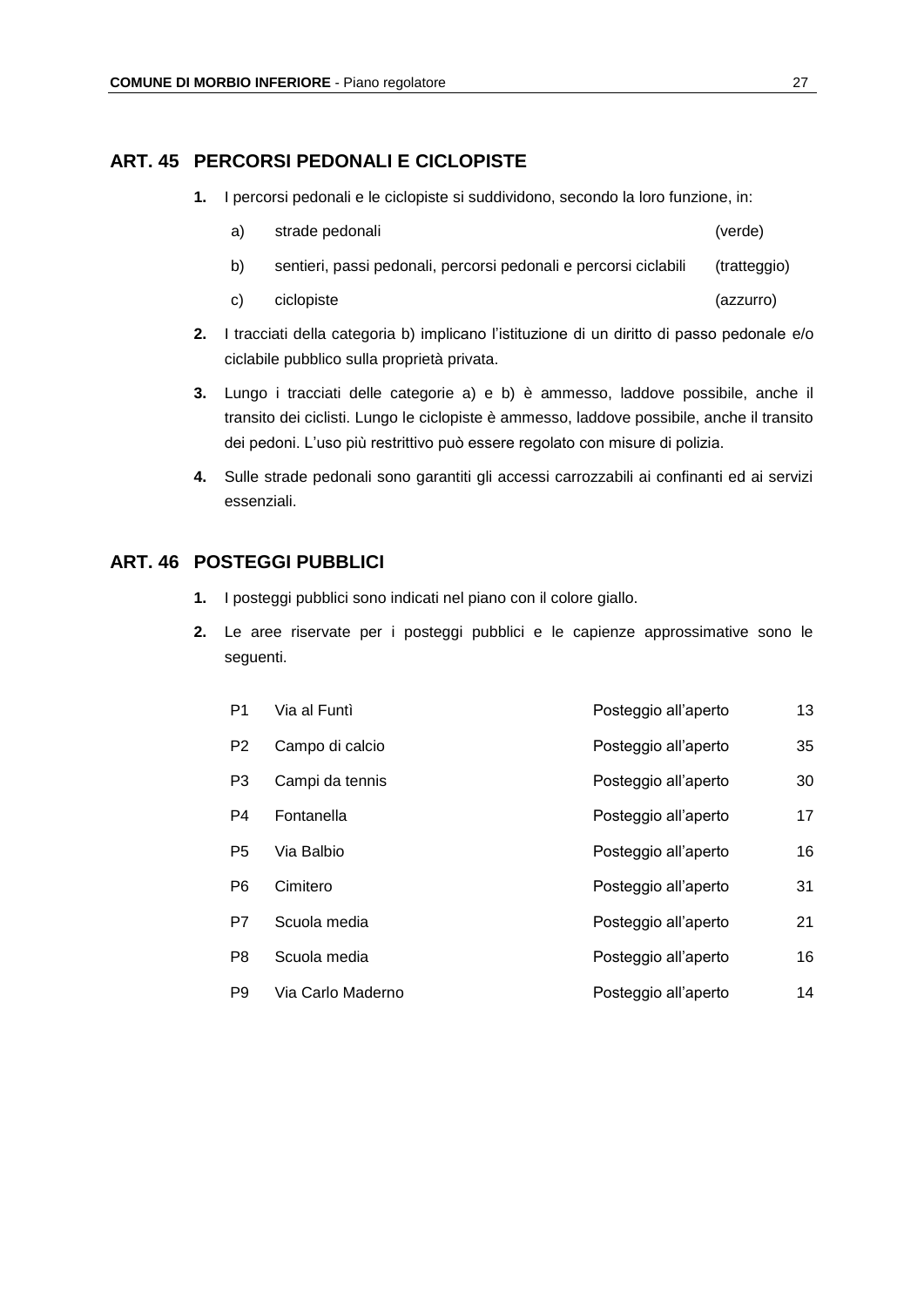#### **ART. 47 LINEE DI ARRETRAMENTO E DI COSTRUZIONE**

- **1.** Le linee di arretramento indicate sul piano del traffico fissano il limite fino al quale è possibile costruire.
- **2.** Le linee di costruzione indicate sul piano del traffico stabiliscono l'obbligo di allineamento degli edifici lungo le stesse.
- **3.** Il rispetto delle linee di arretramento e di costruzione è obbligatorio per tutte le costruzioni, principali, accessorie ed interrate. Esse non si applicano agli impianti o agli edifici di piccola entità quali cinte, siepi, accessi o pergole. Parti di edifici presenti all'interno dello spazio compreso fra il ciglio stradale e le linee di arretramento e di costruzione possono essere mantenute.
- **4.** In casi eccezionali, il Municipio può concedere deroghe all'obbligo dell'arretramento e dell'allineamento. Per le strade cantonali è vincolante il parere dell'Autorità cantonale.

#### **ART. 48 ALBERATURE**

- **1.** Nel piano del traffico sono indicate le alberature che fanno parte dell'arredo stradale.
- **2.** La specie, la dimensione e la posizione esatta delle nuove alberature sono stabilite nell'ambito del progetto di dettaglio dell'opera stradale.

#### **ART. 49 STRADE PRIVATE**

- **1.** Le strade private non sono segnalate in quanto sono incluse nelle rispettive zone di utilizzazione secondo il piano delle zone.
- **2.** La costruzione di strade private di accesso a uno o più fondi è a carico dei privati ed è soggetta a concessione municipale previa presentazione di piani da cui risulti la situazione planimetrica, il profilo longitudinale, le diverse sezioni ed i raccordi con le strade pubbliche che devono essere limitati al minimo indispensabile. Il Municipio può imporre larghezze minime, arretramenti, piazze di giro o di scambio e modalità di raccordo con la rete viaria pubblica.
- **3.** La costruzione di una strada privata può essere vietata se essa contrasta con gli scopi del PR o se interferisce negativamente con la rete viaria, le attrezzature pubbliche o la suddivisione in zone prevista dal PR.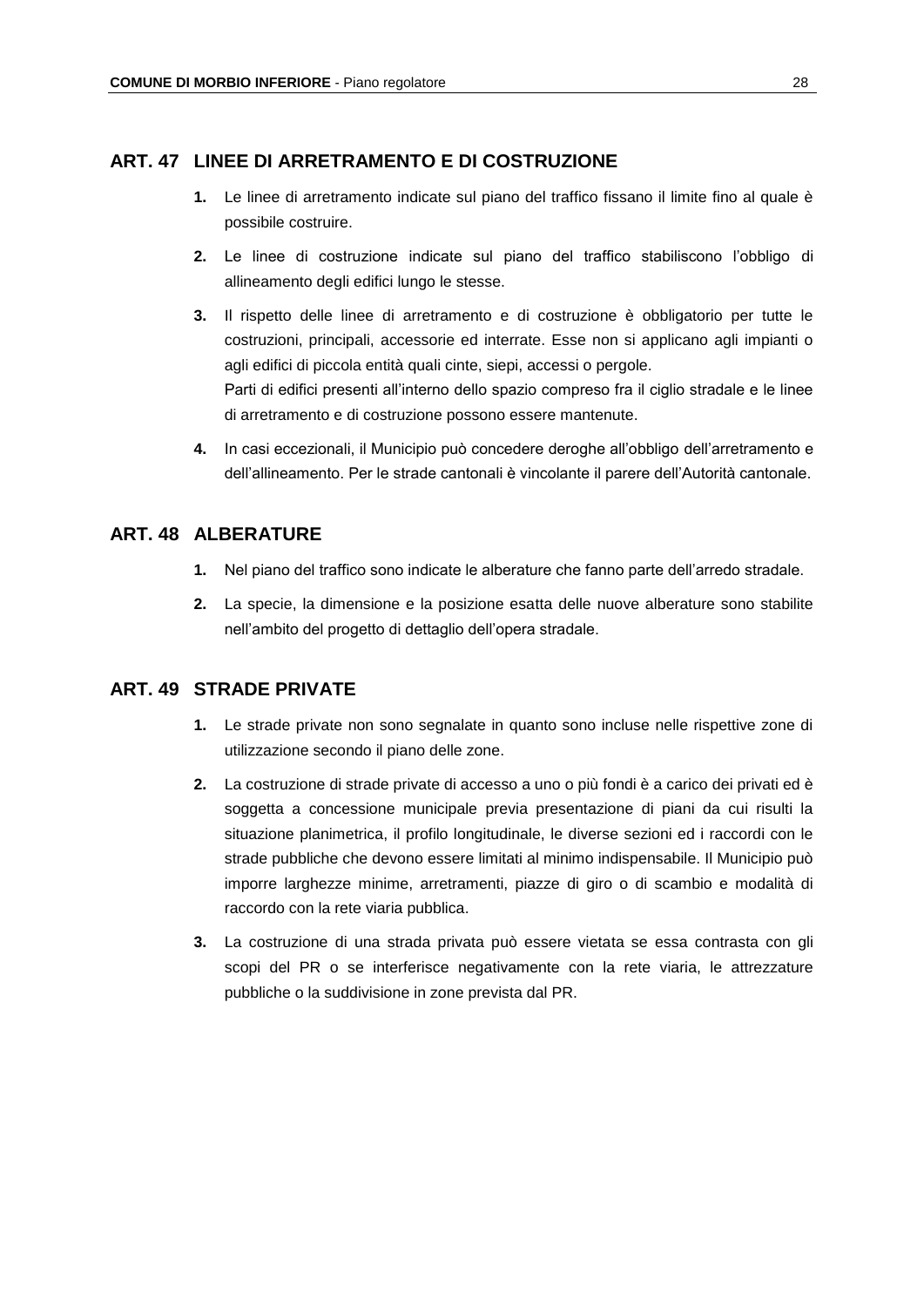#### **ART. 50 ACCESSI PRIVATI**

- **1.** Gli accessi a strade e piazze pubbliche devono permettere una buona visibilità e non devono arrecare disturbo o pericolo alla circolazione. Per motivi connessi alla sicurezza del traffico il Municipio può imporre l'ubicazione degli stessi.
- **2.** Di regola non sono autorizzati accessi privati diretti su strade cantonali. Deroghe possono essere concesse dall'Autorità cantonale.
- **3.** Sono in particolare stabilite le disposizioni seguenti:
	- **a)** autorimesse, tettoie, posteggi esterni con accessi direttamente sulla strada con relative opere di delimitazione (cancelli e catene) devono essere ubicati ad una distanza minima di 5 m dal limite esterno del ciglio stradale. Deroghe alla distanza minima possono essere concesse fino alla linea di arretramento o costruzione lungo le strade di servizio per le autorimesse munite di congegno d'apertura automatica a distanza della porta o nel caso in cui non sia presente una chiusura dell'autorimessa. Deroghe possono essere concesse fino alla linea di esproprio dell'opera stradale lungo strade di servizio per i posteggi esterni.
	- **b)** di regola le rampe non possono avere una pendenza superiore al 15%
	- **c)** tra il limite esterno del ciglio stradale e l'inizio della rampa, per una profondità di almeno 5 m dalla proprietà pubblica, l'accesso deve di regola avere una pendenza massima del 5%
	- **d)** all'interno del fondo privato deve essere disposto un sufficiente spazio per la sosta e le manovre degli automezzi senza che venga occupata l'area pubblica. Deroghe possono essere concesse se ciò risulta tecnicamente impossibile.
	- **e)** opere di cinta e di sostegno, siepi, scarpate, ecc. devono permettere una sufficiente visuale per le manovre d'entrata e uscita dagli accessi privati. Il Municipio ha la facoltà di imporne l'ubicazione e di limitarne l'altezza nel caso in cui la visibilità fosse ostacolata.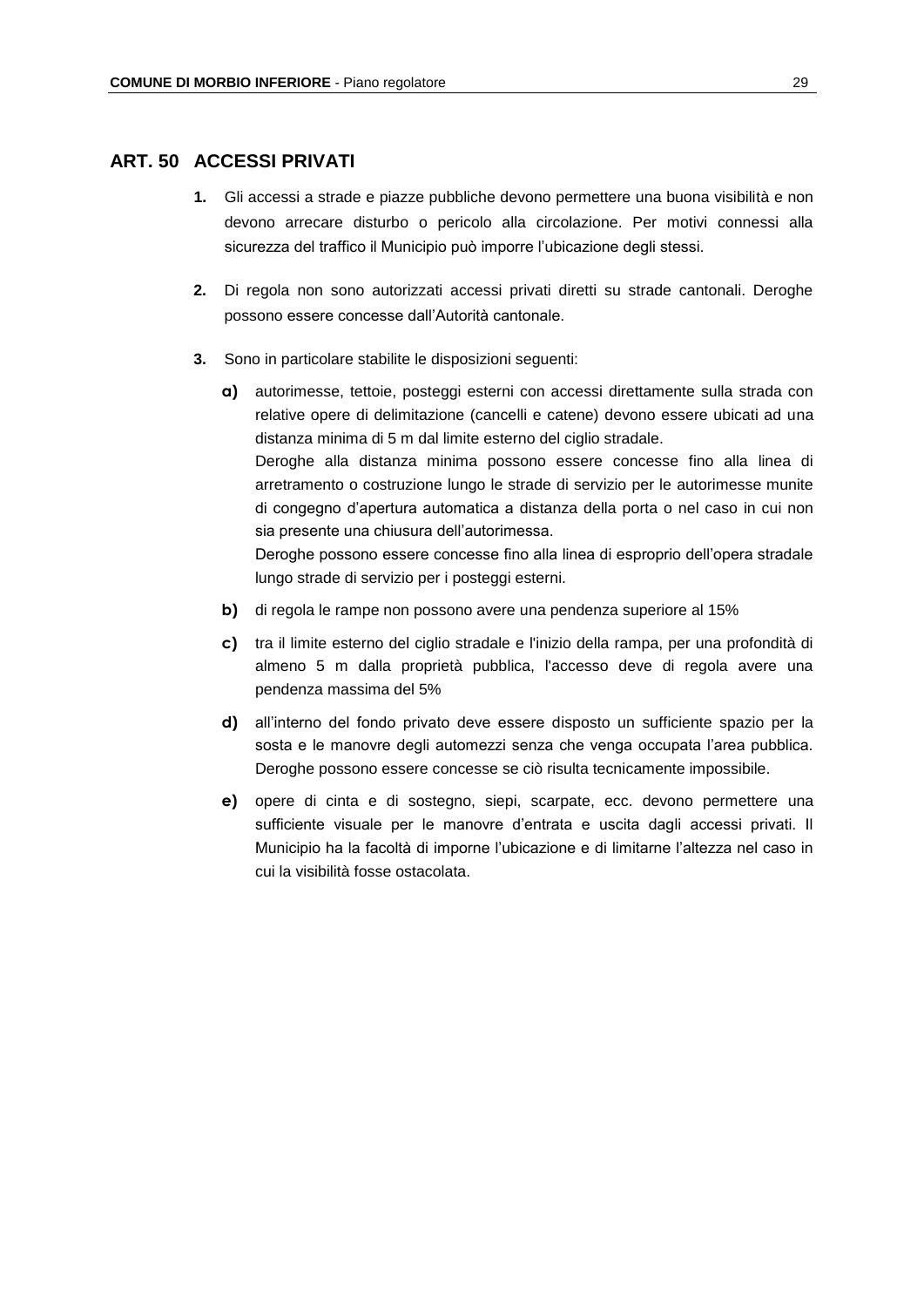#### **ART. 51 AUTORIMESSE E POSTEGGI PRIVATI**

- **1.** Il *Regolamento cantonale dei posteggi privati* fa stato per la formazione di posteggi ed autorimesse per nuove costruzioni, ricostruzioni, ampliamenti importanti o cambiamenti di destinazione per edifici con contenuti industriali, artigianali, amministrativi, commerciali e per altri contenuti particolari (alberghi, ristoranti, stabilimenti per il tempo libero, edifici pubblici, attrezzature sportive, installazioni di trasporto turistiche, ecc.).
- **2.** Per la formazione obbligatoria di posteggi ed autorimesse per nuove costruzioni, ricostruzioni, ampliamenti importanti o cambiamenti di destinazione per edifici con contenuti residenziali fanno stato le seguenti disposizioni.

| Utilizzazione                           | Fabbisogno<br>per residenti o impiegati                                            | Fabbisogno<br>per ospiti o clienti            |
|-----------------------------------------|------------------------------------------------------------------------------------|-----------------------------------------------|
| case monofamiliari                      | 1 P ogni 80 m2 SUL e frazione,<br>minimo 2 P per casa                              |                                               |
| case plurifamiliari e<br>appartamenti   | 1 P ogni 80 m2 SUL e frazione per<br>ogni appartamento, minimo 3 P per<br>edificio | + 10% per edifici con 4<br>o più appartamenti |
| case per il personale e<br>per studenti | 0.3 P per letto<br>oppure 0.5 P per camera                                         |                                               |
| residenze per anziani                   | 0.25 P per camera<br>oppure appartamento                                           |                                               |

- **3.** I posteggi all'aperto di più di 20 posti-auto devono essere arredati mediante alberatura ed essere pavimentati con copertura permeabile secondo le disposizioni dell'Autorità cantonale.
- **4.** Per le zone R3, R4 e AR almeno metà dei posteggi deve essere interrata o inserita nell'edificio principale.
- **5.** Per la zona AR-CO la totalità dei posteggi deve essere interrata o inserita nell'edificio principale.
- **6.** Deroghe possono essere concesse dal Municipio quando la formazione dei posteggi risultasse tecnicamente impossibile o eccessivamente onerosa. Deroghe possono essere imposte dal Municipio qualora fosse compromesso il principio di conservazione dei valori storici ed ambientali in particolare della zona del nucleo. In questi casi il Municipio, concedendo la licenza edilizia, impone ai proprietari l'obbligo di pagare un contributo pari al 25% del costo di costruzione del posteggio, compreso il valore del terreno.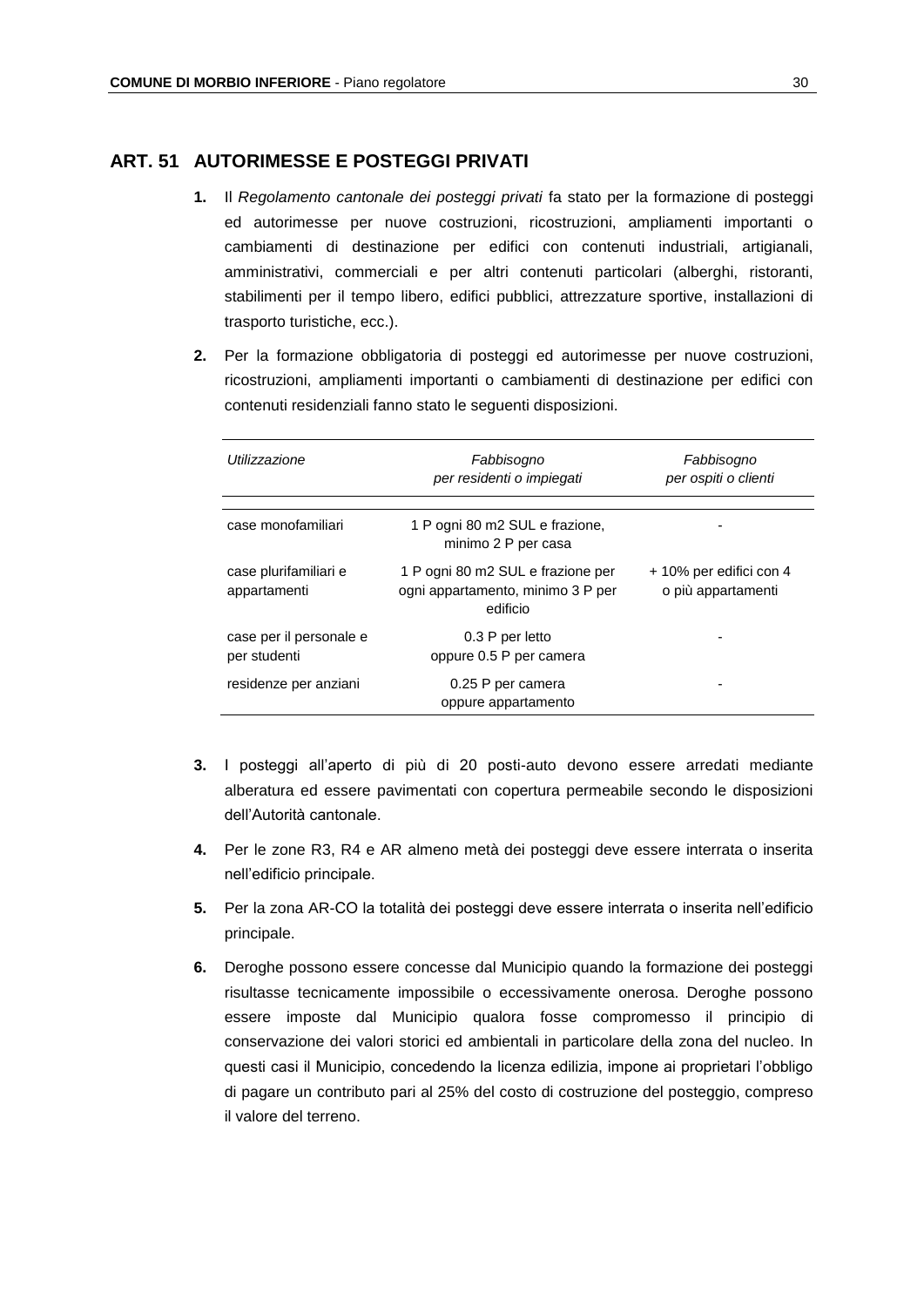# **D PIANO DELLE ATTREZZATURE E COSTRUZIONI DI INTERESSE PUBBLICO**

(Piano n. 4 – Scala 1:2'000)

#### **ART. 52 DEFINIZIONE**

Il piano delle attrezzature e costruzioni d'interesse pubblico (AP/CP) comprende:

- **a)** attrezzature d'interesse pubblico (Comune) vincolo a favore del Comune (AP scritta nera su area verde piena)
- **b)** attrezzature d'interesse pubblico (altri Enti) vincolo a favore di altri Enti (AP scritta rossa su area verde tratteggiata)
- **c)** costruzioni d'interesse pubblico (Comune) vincolo a favore del Comune (CP scritta nera su area rosa)
- **d)** costruzioni d'interesse pubblico (altri Enti) vincolo a favore di altri Enti (CP scritta rossa su area rosa tratteggiata).

#### **ART. 53 ATTREZZATURE D'INTERESSE PUBBLICO (COMUNE)**

|                 | Destinazione        | Stato del vincolo | Mappali                               | GdS          |  |
|-----------------|---------------------|-------------------|---------------------------------------|--------------|--|
|                 |                     |                   |                                       |              |  |
| AP <sub>1</sub> | Centro sportivo     | Esistente         | 641, 648, 649, 658, 660,<br>852, 1756 | $\mathbf{H}$ |  |
| AP2             | Centro tennistico   | Esistente         | 642                                   | Ш            |  |
| AP3             | Cimitero            | Esistente         | 510                                   | Ш            |  |
| AP4             | Parco giochi        | Esistente         | 1052                                  | Ш            |  |
| AP <sub>5</sub> | Parco giochi        | Esistente         | 832                                   | Ш            |  |
| AP6             | Parco giochi        | Esistente         | 641, 642                              | Ш            |  |
| AP7             | Protezione cappella | Nuovo             | 1295                                  | Ш            |  |

**1.** Le attrezzature d'interesse pubblico (AP - Comune) sono: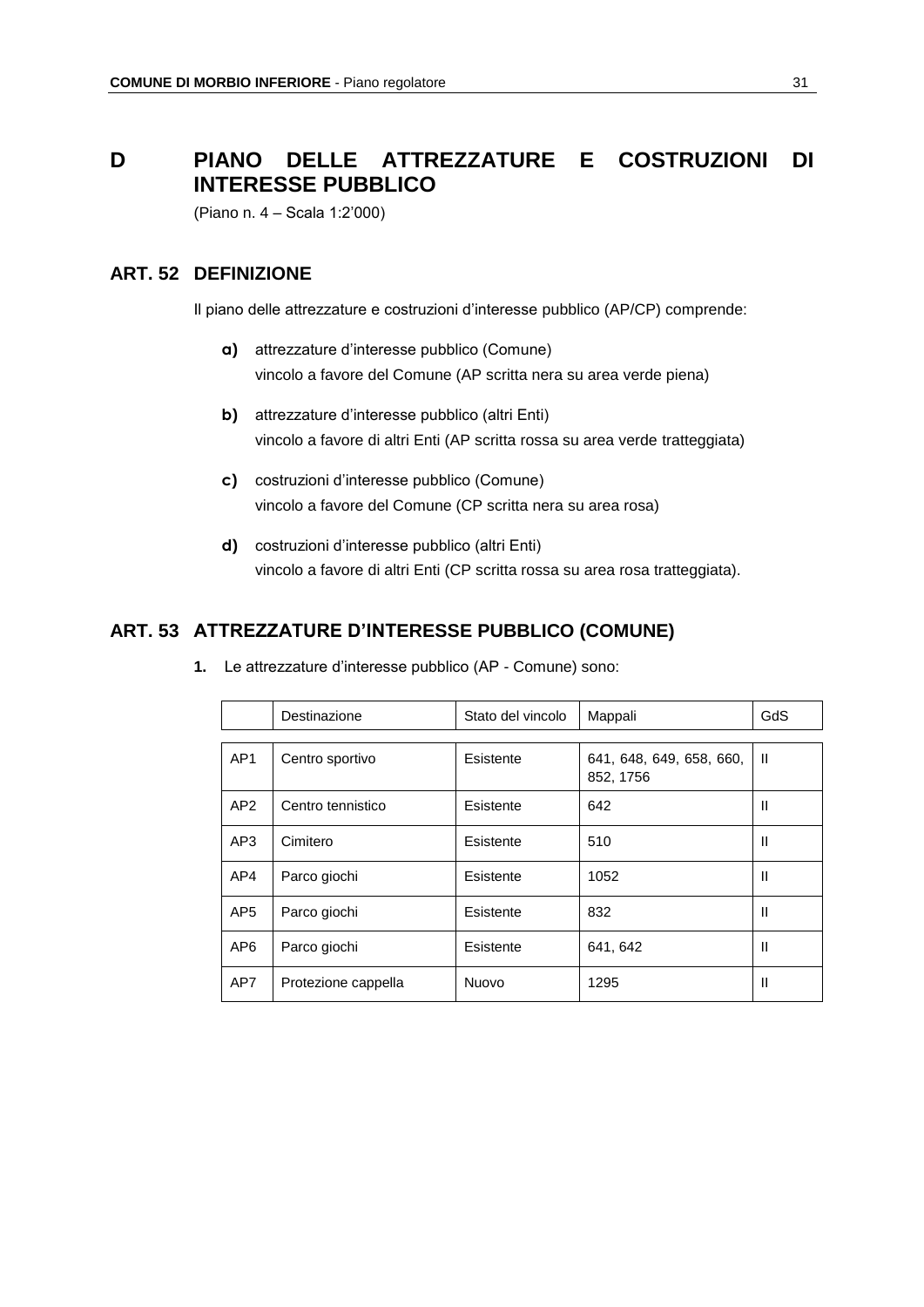### **2.** Sono stabiliti i seguenti parametri edificatori

| AP1             | Centro Sportivo                                                                                                                                                                                                                                                                                  |
|-----------------|--------------------------------------------------------------------------------------------------------------------------------------------------------------------------------------------------------------------------------------------------------------------------------------------------|
|                 | Altezza massima: 10.50 m.                                                                                                                                                                                                                                                                        |
|                 | Distanza da confine: 5 m                                                                                                                                                                                                                                                                         |
| AP <sub>2</sub> | Centro tennistico                                                                                                                                                                                                                                                                                |
|                 | Altezza massima: 10.50 m.                                                                                                                                                                                                                                                                        |
|                 | Distanza da confine: 5 m                                                                                                                                                                                                                                                                         |
| AP3             | Cimitero                                                                                                                                                                                                                                                                                         |
|                 | Sono ammessi lavori di manutenzione e riattamento nonché la<br>realizzazione di piccole costruzioni di supporto alla destinazione<br>prevista (loculi, locali tecnici, deposito attrezzi, ecc.). Restano<br>riservati gli interventi particolari di potenziamento e ampliamento del<br>cimitero. |
| AP4/5/6         | Parco giochi<br>E' ammessa la costruzione di piccole infrastrutture di svago (giochi<br>per bambini, panchine, fontane, ecc.) e la manutenzione a verde del<br>suolo fatta eccezione per piccole superfici di camminamento e gioco.                                                              |
| AP7             | Protezione cappella<br>E' ammessa la costruzione di piccole infrastrutture da utilizzare per                                                                                                                                                                                                     |
|                 | manifestazioni o ritrovo di quartiere.                                                                                                                                                                                                                                                           |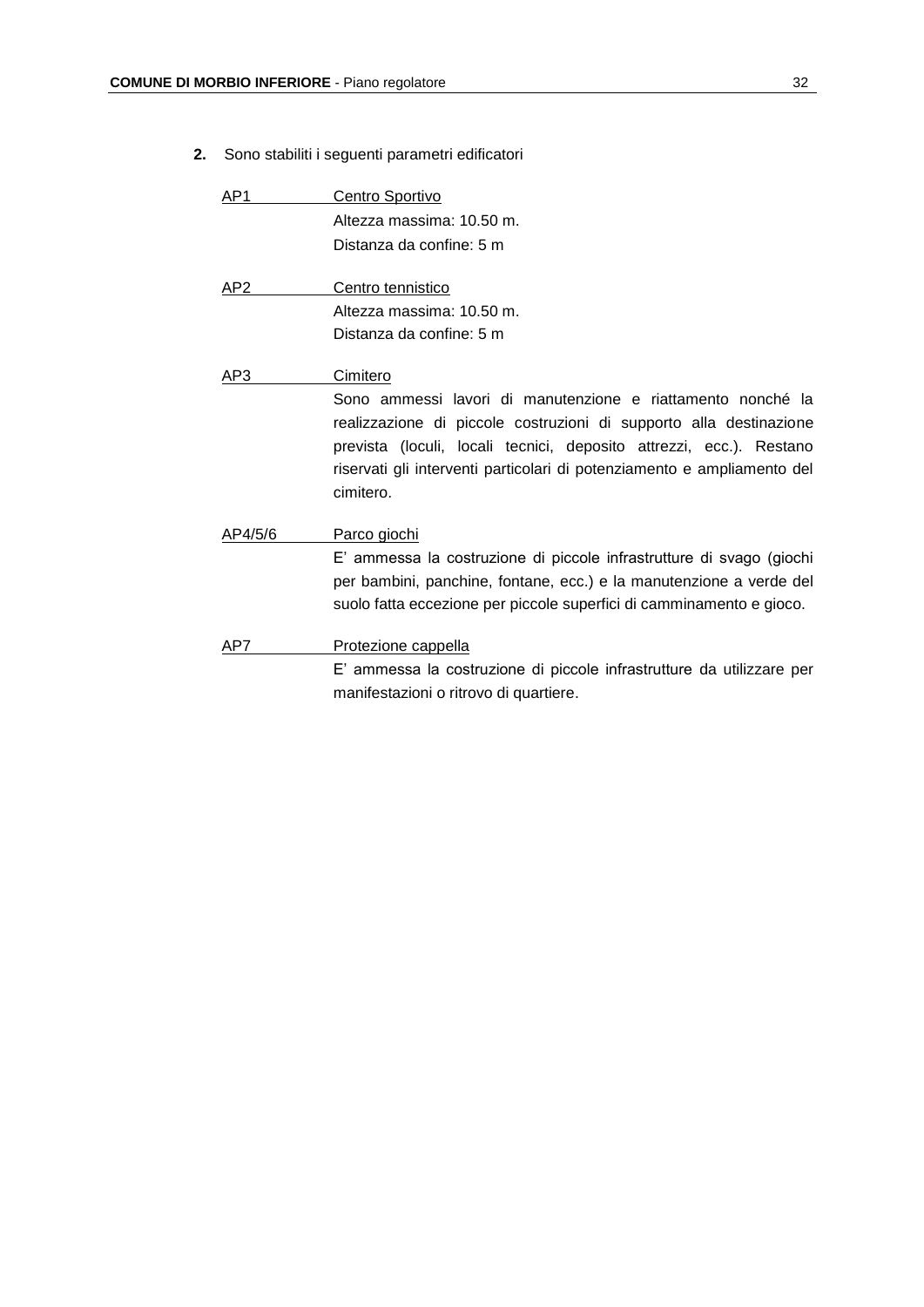# **ART. 55 COSTRUZIONI D'INTERESSE PUBBLICO (COMUNE)**

|                 | Destinazione                            | Stato del vincolo | Mappali  | GdS |
|-----------------|-----------------------------------------|-------------------|----------|-----|
| CP <sub>1</sub> | Asilo di Mesana                         | Esistente         | 1129     | Ш   |
| CP <sub>2</sub> | Scuola elementare ed asilo<br>Franscini | Esistente         | 675, 661 | Ш   |
| CP <sub>3</sub> | Magazzini comunali                      | Esistente         | 665      | Ш   |

**1.** Le costruzioni d'interesse pubblico (CP - Comune) sono:

**2.** Sono stabiliti i seguenti parametri edificatori

| CP1 | Asilo di Mesana                                                           |  |  |  |
|-----|---------------------------------------------------------------------------|--|--|--|
|     | Sono ammessi interventi di manutenzione e riattamento dell'edificio       |  |  |  |
|     | esistente ed ampliamenti orizzontali nel rispetto dell'altezza esistente. |  |  |  |
|     | Distanza minima da confine: 3 m.                                          |  |  |  |
| CP2 | Scuola elementare e asilo Franscini                                       |  |  |  |
|     | Sono ammessi interventi di manutenzione e riattamento dell'edificio       |  |  |  |
|     | esistente ed ampliamenti orizzontali nel rispetto dell'altezza esistente. |  |  |  |
|     | Distanza minima da confine: 3 m.                                          |  |  |  |
|     | Nuove costruzioni sul mappale 661 sono ammesse con un'altezza             |  |  |  |
|     | massima di 8 m e distanza minima da confine di 4 m.                       |  |  |  |
| CP3 | Magazzini comunali                                                        |  |  |  |
|     | Altezza massima: 8 m                                                      |  |  |  |
|     | Distanza minima da confine: 4 m.                                          |  |  |  |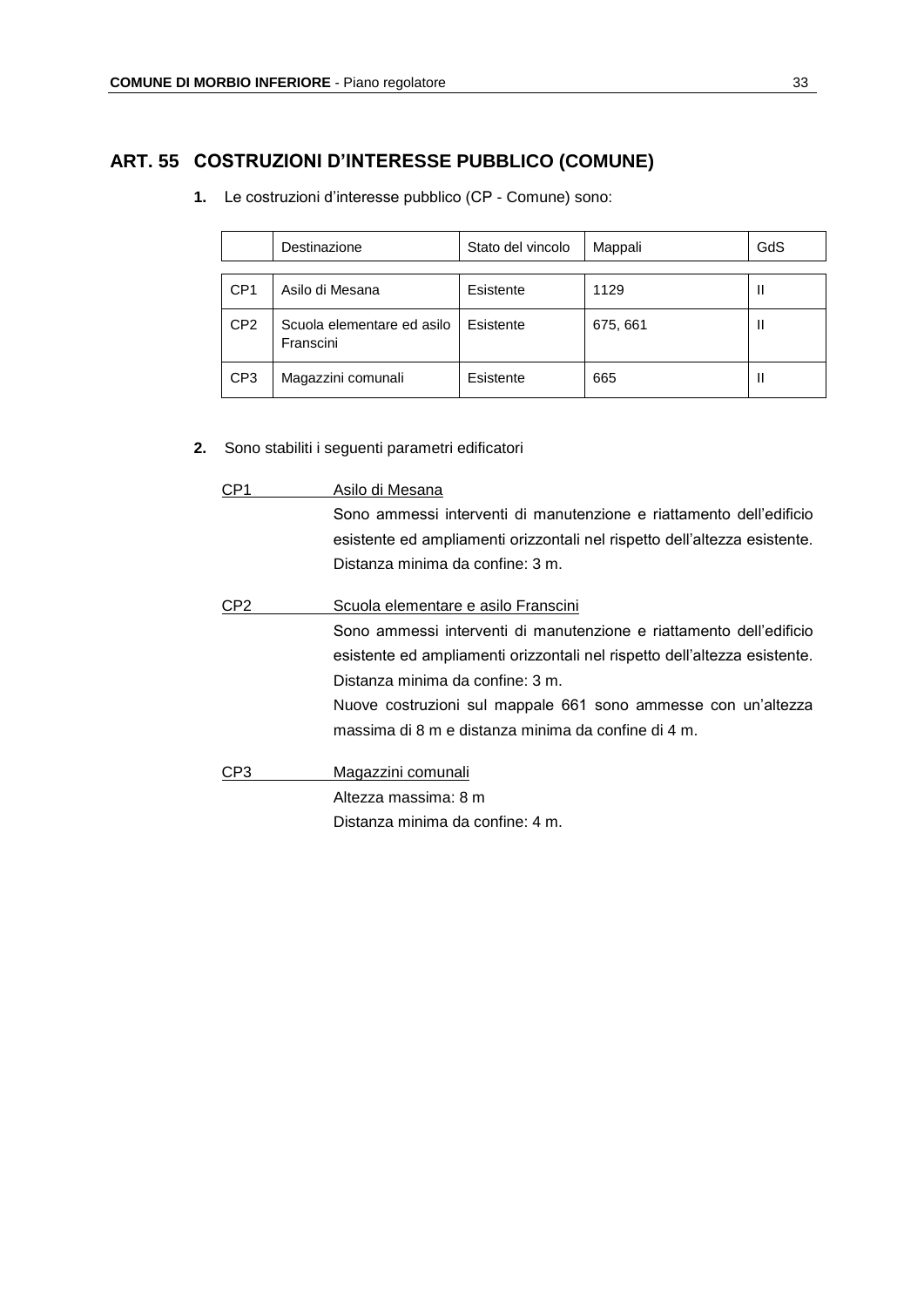#### **ART. 56 COSTRUZIONI D'INTERESSE PUBBLICO (ALTRI ENTI)**

|                 | Destinazione                                                          | Stato del vincolo | Mappali | GdS |  |
|-----------------|-----------------------------------------------------------------------|-------------------|---------|-----|--|
|                 |                                                                       |                   |         |     |  |
| CP <sub>5</sub> | Scuola media                                                          | Esistente         | 662     | Ш   |  |
| CP <sub>6</sub> | Chiesa di S. Giorgio                                                  | Esistente         | 509     | Ш   |  |
| CP7             | Stazione<br>di<br>trattamento<br>della<br>delle<br>acque<br>Rovaggina | Esistente         | 666     | Ш   |  |
| CP12            | Centro sportivo e villaggio<br>per anziani                            | <b>Nuovo</b>      | 657     | Ш   |  |

**1.** Le costruzioni d'interesse pubblico (CP- altri Enti) sono:

**2.** Sono stabiliti i seguenti parametri edificatori

CP5 Scuola media Sono richiamati i disposti dell'art. 28. CP6 Chiesa di S. Giorgio

- Sono richiamati i disposti dell'art. 28.
- CP7 Stazione di trattamento delle acque della Rovaggina Altezza massima: 8 m Distanza minima da confine: 4 m.
- CP12 Centro sportivo e villaggio per anziani

È ammessa l'edificazione di un villaggio per anziani con casa medicalizzata e tutte le infrastrutture di appoggio necessarie, spazi commerciali e di servizio di supporto al villaggio ed alla comunità in generale, spazi sportivi coperti e sala multiuso, ostello con 50 posti letto, asilo nido, fattoria didattica, spazi sportivi e culturali esterni.

- indice di sfruttamento: 1.0
- indice di occupazione: 60%
- altezza: 15 m
- distanza da strade e da confine come da linee di arretramento indicate sui piani
- grado di sensibilità al rumore: GdS II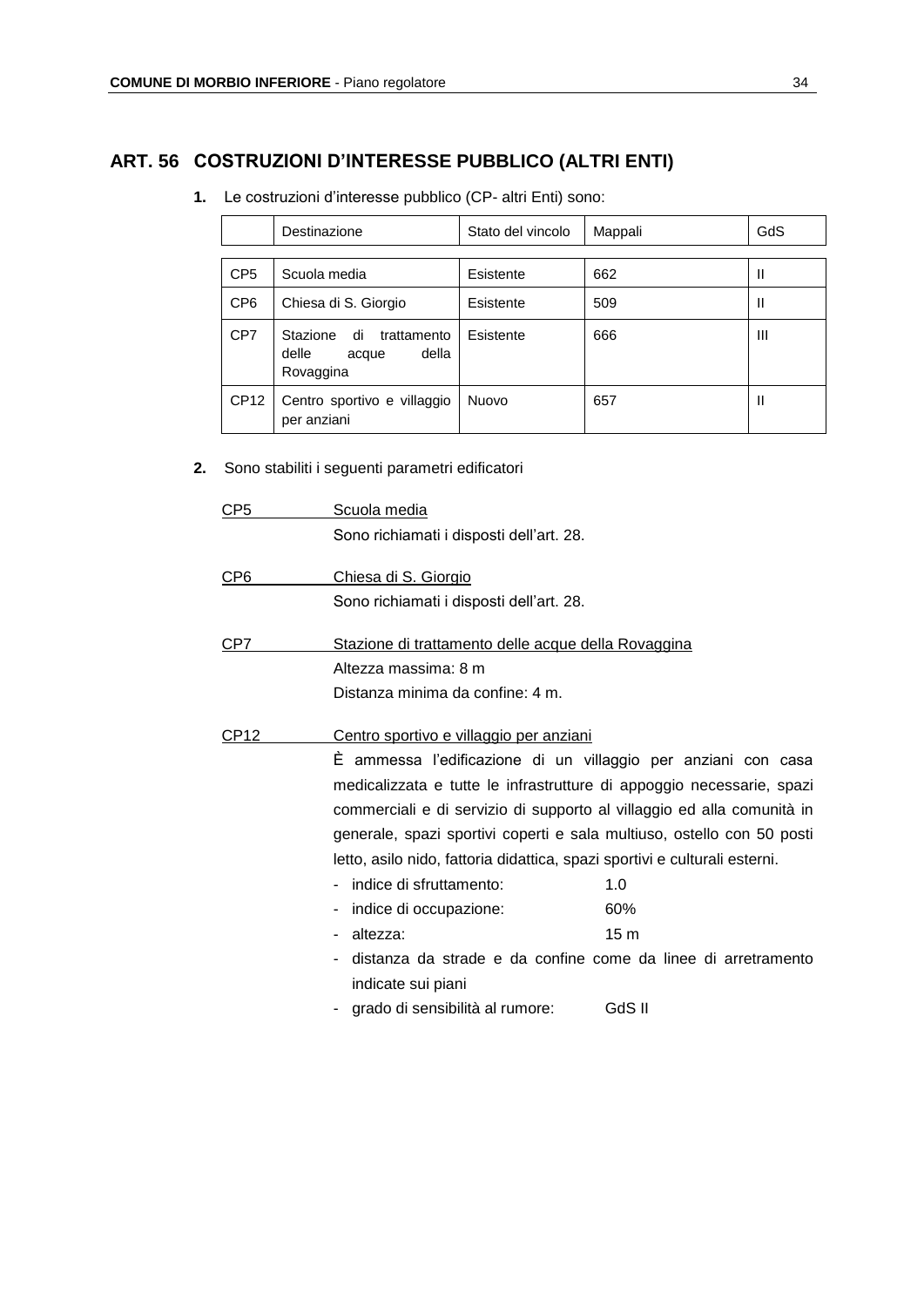# **E. PIANI DEI SERVIZI PUBBLICI**

(Piani n. 4 e 5 – Scala 1:2'000)

#### **ART. 57 DEFINIZIONE**

- **1.** I piani dei servizi pubblici specificano gli interventi inerenti l'acquedotto e le canalizzazioni.
- **2.** I piani hanno carattere indicativo.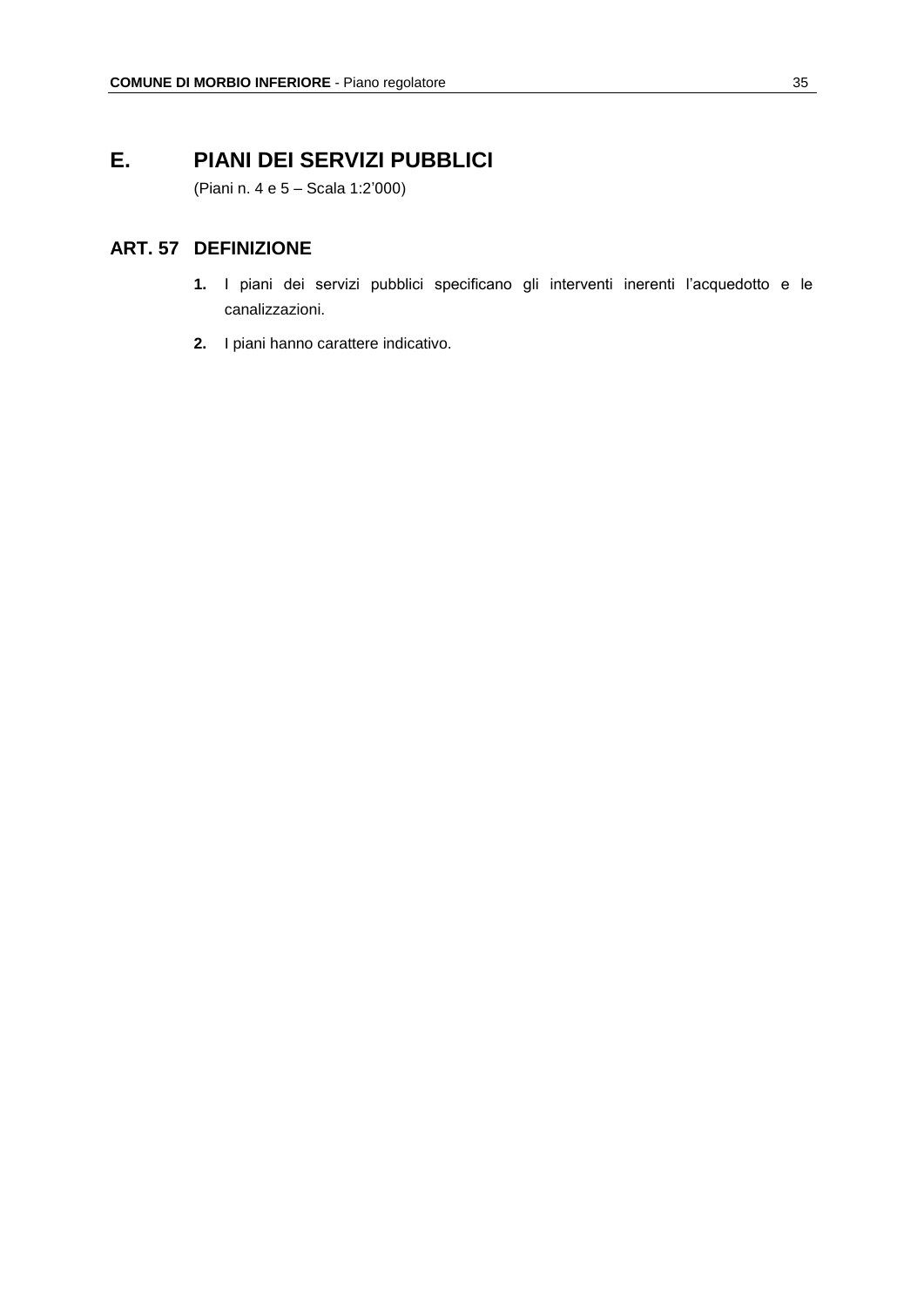# **IV. DISPOSIZIONI VARIE E FINALI**

#### **ART. 58 DOMANDA DI COSTRUZIONE E PROGETTI**

- **1.** Per ciò che concerne il contenuto, la procedura e la forma della domanda di costruzione e dei progetti, fanno stato i disposti della legislazione edilizia cantonale.
- **2.** Alla domanda di costruzione deve essere allegata una planimetria del terreno naturale quotato con le sezioni ufficiali eseguite dal geometra ufficiale e devono essere chiaramente indicate le modifiche conseguenti al progetto.

#### **ART. 59 DEROGHE**

- **1.** Il Municipio può concedere ed anche imporre deroghe alle presenti disposizioni.
- **2.** La concessione o l'imposizione della deroga è subordinata all'adempimento cumulativo delle seguenti condizioni:
	- d) esistenza di una situazione eccezionale
	- e) rispetto delle finalità del piano regolatore
	- f) rispetto dell'interesse pubblico e di altri interessi privati preponderanti quali i rapporti di vicinato
- **3.** La decisione sulle deroghe deve essere motivata in modo esauriente nell'ambito del rilascio della licenza edilizia.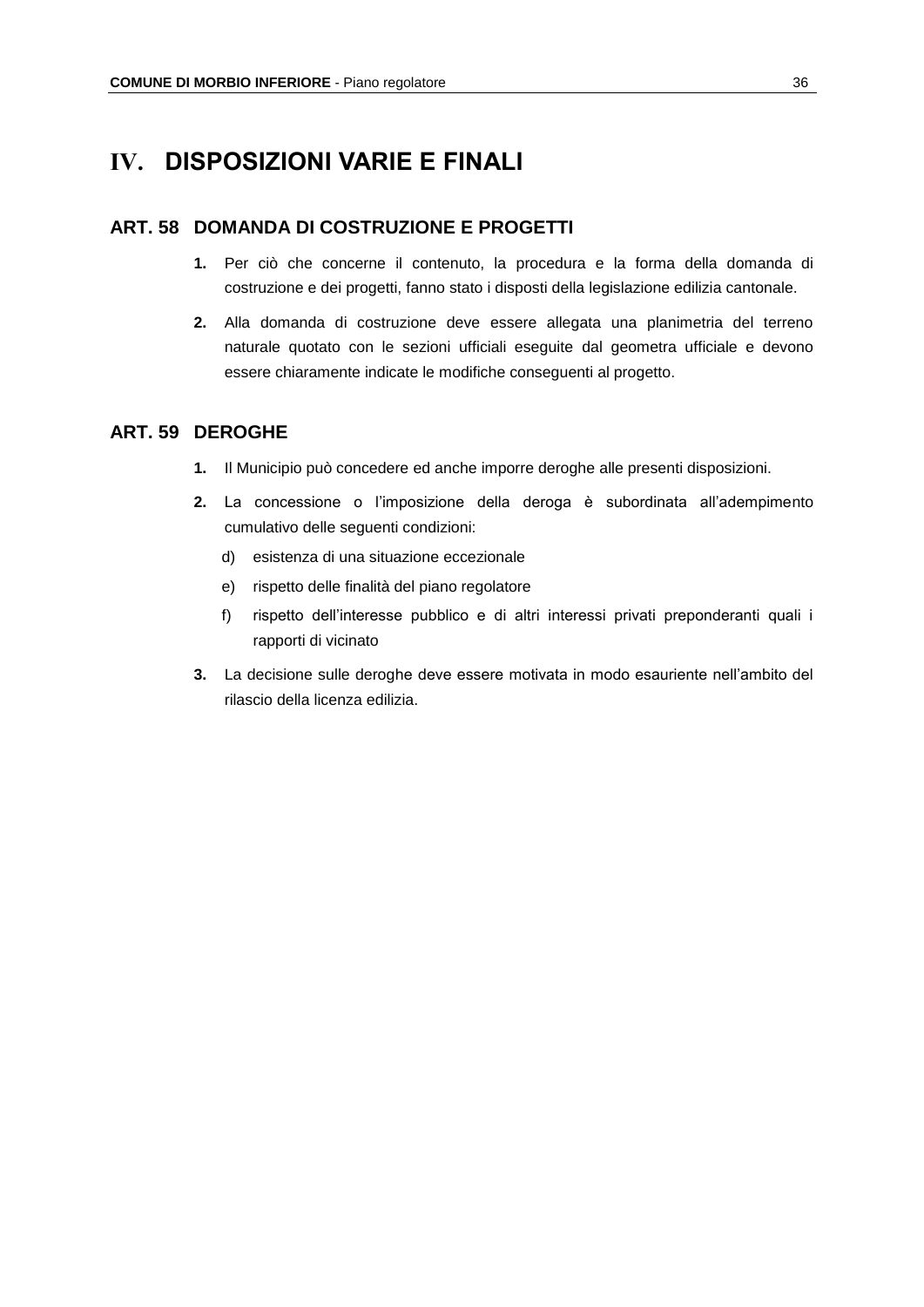# **V. ESTRATTO NORME PR84**

# **A. PIANO DEL PAESAGGIO**

#### **ART. 16 ZONA FORESTALE**

La zona forestale inserita nel piano a titolo indicativo è soggetta alle legislazioni forestali federale e cantonale.

In caso di dissodamento all'interno della zona edificabile, oltre eventuali disposizioni dell'Autorità competente, valgono le norme della zona limitrofa.

#### **ART. 18 ZONA AGRICOLA**

- **1.** La zona agricola, indicata nel piano, comprende i terreni che per la loro idoneità devono essere riservati all'utilizzazione agricola.
- **2.** Nuove costruzioni ed impianti sono ammessi solo se indispensabili per l'attività agricola.
- **3.** Le eccezioni in conformità dell'art. 24 LPT e al diritto cantonale d'applicazione sono ammesse unicamente se non si oppongono agli interessi della gestione agricola del territorio.
- **4.** L'ubicazione e l'aspetto delle costruzioni e degli impianti deve conformarsi alle finalità della protezione dell'ambiente e del paesaggio.

#### **ART. 21 POZZO DI CAPTAZIONE**

Per la protezione del pozzo di captazione dell'acqua potabile fanno stato i perimetri di protezione indicati sul piano, per i quali valgono le seguenti disposizioni:

- per la zona di captazione (zona I) è proibita qualsiasi costruzione ed utilizzazione del suolo
- per la zona di protezione intensiva (zona II) è proibita qualsiasi costruzione e sono solo permesse attività inerenti allo sfruttamento agricolo, forestale o installazioni di attrezzature che non provocano pericolo per le acque (es. campo da tennis)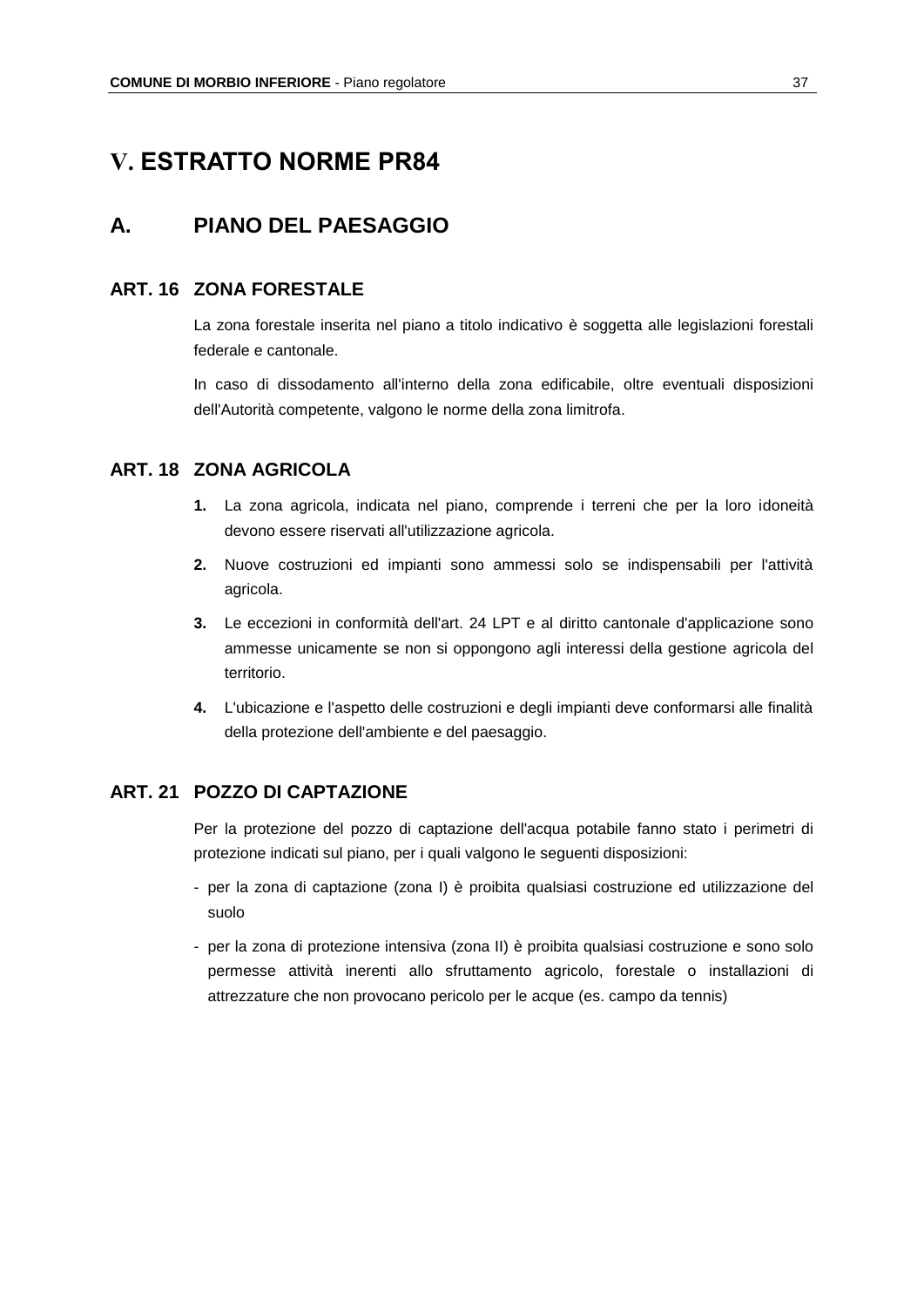# **B. PIANO DELLE ZONE**

#### **ART. 26BIS ZONE ESPOSTE AI RUMORI**

Per gli edifici siti entro i comparti soggetti a valori di inquinamento fonico superiori ai limiti di esposizione al rumore, stabiliti in funzione dei gradi di sensibilità delle varie zone, si dovranno valutare, già in fase di progettazione, gli opportuni accorgimenti tecnicocostruttivi affinché nei locali sensibili al rumore tali limiti non siano superati.

Si applicano inoltre l'art. 31 ed il capitolo 6 0IF.

In particolare, il committente nella domanda di costruzione deve indicare:

- a) il carico fonico esterno;
- b) l'utilizzazione dei locali;
- c) gli elementi edili esterni e quelli di separazione dei locali sensibili al rumore corredati dalle loro caratteristiche foniche.

#### **ART. 30 ZONA RESIDENZIALE A CARATTERE INTENSIVO RC6**

La zona è indicata sul piano con colore rosso carminio.

E' permessa la costruzione di edifici a carattere residenziale o commerciale (abitazioni, stabili amministrativi o di commercio).

Possono essere unicamente installate aziende artigianali non moleste.

L'indice di sfruttamento è 1,0.

L'indice di occupazione massima è 30%.

L'altezza massima ammessa è di 18 ml.

Ad ogni modo il filo superiore di gronda nei tetti piani, rispettivamente il colmo per tetti a falde non potranno oltrepassare la quota massima di 293 m/sM.

Per le distanze da confine valgono le norme dell'art. 9.

Per il numero dei posteggi valgono le disposizioni dell'art. 41. Almeno i 2/3 dei posteggi dovranno essere o interrati o compresi nell'edificio principale.

#### **ART. 32 ZONA RESIDENZIALE INTENSIVA R4**

Comprende tutta la zona segnata sul piano con colore rosso.

E' permessa la costruzione di abitazioni, alberghi, ristoranti, stabili commerciali e amministrativi. Possono essere installate unicamente aziende artigianali non moleste.

L'indice di sfruttamento massimo è 0,6.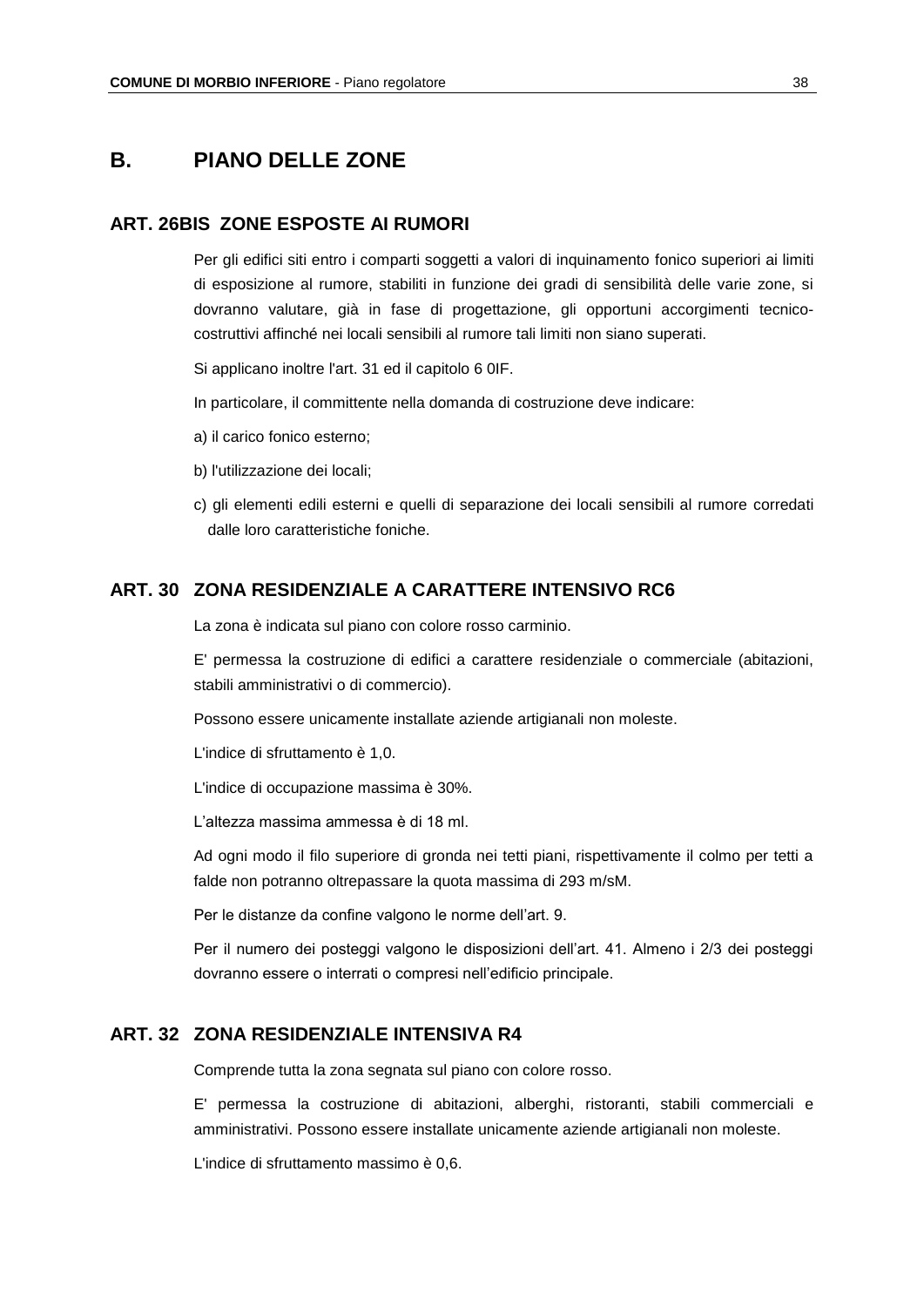Sono ammesse costruzioni su grandi superfici.

L'indice di occupazione massimo è il 30 %.

L'altezza massima è di ml 12,00.

La pendenza massima del tetto è del 40 %.

Per le distanze da confine valgono le norme dell'art. 9.

Per i posteggi valgono le prescrizioni dell'art. 41.

Nella parte di zona indicata con tratteggio l'edificabilità è vincolata all'elaborazione di un piano di quartiere ai sensi dell'art. 15.2.

#### Caso particolare

Nella parte di zona contornata da una linea tratteggiata dovranno essere predisposte tutte le misure atte a ridurre tutte le immissioni foniche derivanti dall'autostrada.

Segnatamente le nuove costruzioni dovranno tenere conto tanto a livello distributivo (progettazione) quanto a livello esecutivo (materiali e metodi di costruzione) della situazione peculiare, attuando delle soluzioni tali da contenere le immissioni moleste entro limiti accettabili e cioè non oltre i 60 dB di giorno e 50 dB di notte.

Il Municipio ha la facoltà di richiedere la verifica delle misure protettive previste. Le stesse sono vincolanti ai fini dell'abitabilità.

#### **ART. 33 ZONA RESIDENZIALE SEMI INTENSIVA R3**

Comprende tutta la zona segnata sul piano con colore rosso arancio.

E' permessa la costruzione di abitazioni, alberghi, ristoranti, stabili commerciali e amministrativi. Possono essere installate unicamente aziende artigianali non moleste.

L'indice di sfruttamento massimo è 0,5.

Sono ammesse costruzioni su grandi superfici.

L'indice di occupazione massimo è il 30 %.

L'altezza massima è di ml 9,00.

La pendenza massima ammessa del tetto è del 40 %.

Per le distanze da confine valgono le norme dell'art. 9.

Per i posteggi valgono le prescrizioni dell'art. 41.

Nella parte di zona indicata con tratteggio l'edificabilità è vincolata all'elaborazione di un piano di quartiere ai sensi dell'art. 15.2.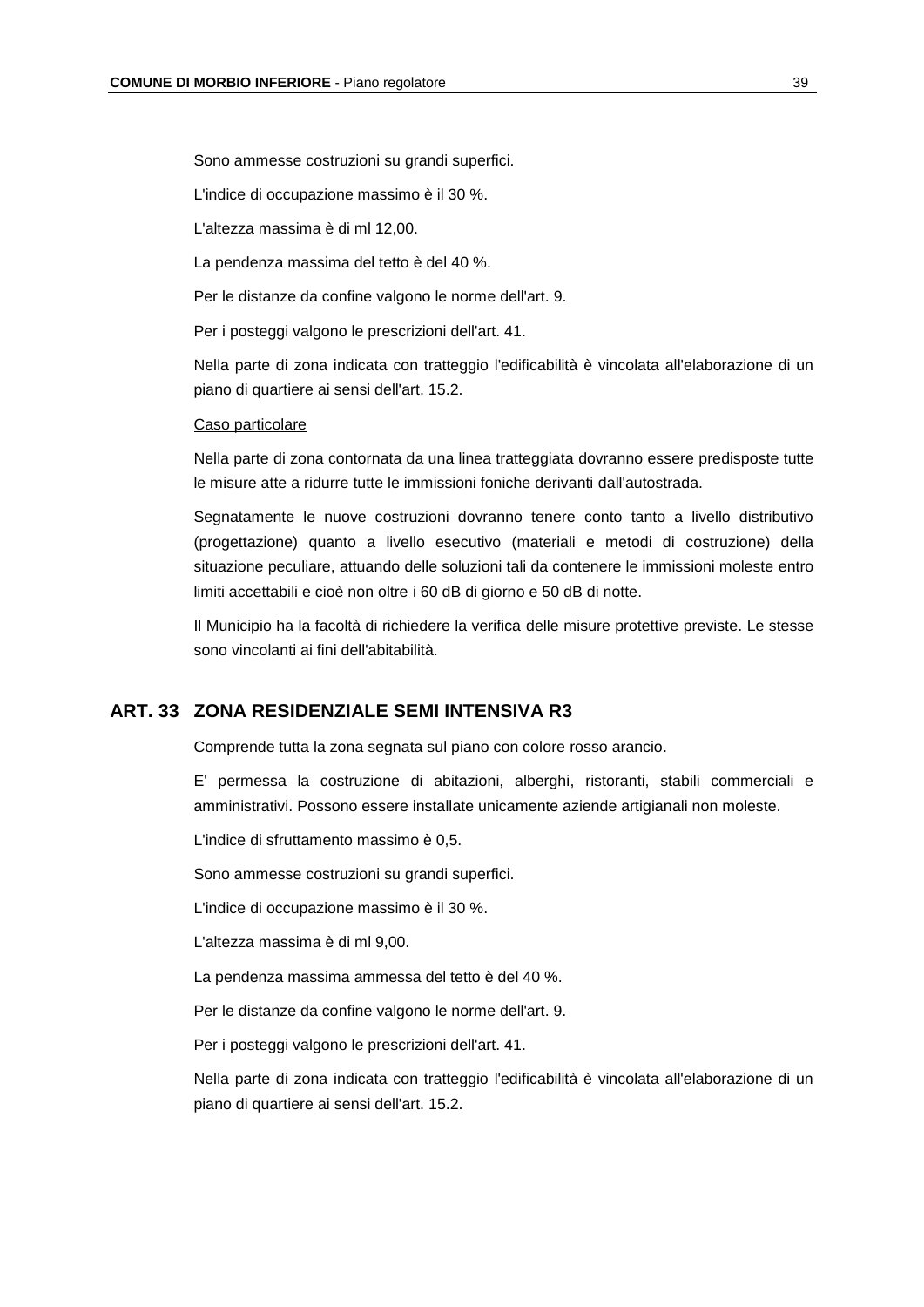#### Caso particolare

Nella parte di zona contornata con una linea tratteggiata dovranno essere predisposte tutte le misure atte a ridurre le immissioni foniche derivanti dall'autostrada.

Segnatamente le nuove costruzioni dovranno tener conto tanto a livello distributivo (progettazione) quanto a livello esecutivo (materiali e metodi di costruzione) della situazione peculiare, attuando delle soluzioni tali da contenere le immissioni moleste entro limiti accettabili e cioè non oltre i 60 dB di giorno e 50 dB di notte.

Il Municipio ha la facoltà di richiedere la verifica delle misure protettive previste.

#### **ART. 34BIS ZONA RESIDENZIALE COMMERCIALE RC**

E' permessa la costruzione di abitazioni, alberghi, ristoranti, stabili commerciali ed amministrativi. Possono essere installate unicamente aziende artigianali non moleste.

II grado di sensibilità (art. 43 0IF) stabilito per la zona è il grado II. Per le zone esposte ai rumori valgono le disposizioni dell'art. 26bis.

E' vietata la formazione di depositi a cielo aperto ed edifici (capannoni, magazzini) che per tipologia edilizia si dissociano dalla normale abitazione.

L'indice di sfruttamento massimo è 0.8. Per la formazione di edifici commerciali, artigianali, amministrativi, alberghi e ristoranti è ammesso un supplemento di 0.4 limitatamente alla SUL interessata.

L'indice di occupazione massimo è il 30 %. Per la formazione di edifici commerciali, artigianali, amministrativi, alberghi e ristoranti è ammesso un supplemento del 10 %.

L'altezza massima ammessa è di ml. 12.00. Lungo viale Serfontana, entro una profondità di ml. 15.00 dalla strada, l'altezza massima può essere aumentata a ml. 15.00.

La pendenza massima del tetto è del 40 %.

Per le distanze da confine valgono le norme dell'art. 9.

Per i posteggi valgono le prescrizioni dell'art. 41.

Per la superficie da mantenere quale area verde valgono le disposizioni dell'art. 14.

#### **ART. 36 ZONA ARTIGIANALE COMMERCIALE ARC**

E' permessa l'edificazione di costruzioni per attività artigianali poco moleste, commerciali (negozi, uffici), alberghiere e di ristorazione. Sono ammesse unicamente le abitazioni destinate al personale di sorveglianza e di servizio.

Sono vietati i depositi a cielo aperto.

Il grado di sensibilità (art. 43 0IF) stabilito per la zona è il grado Ill. Per le zone esposte ai rumori valgono le disposizioni dell'art. 26bis.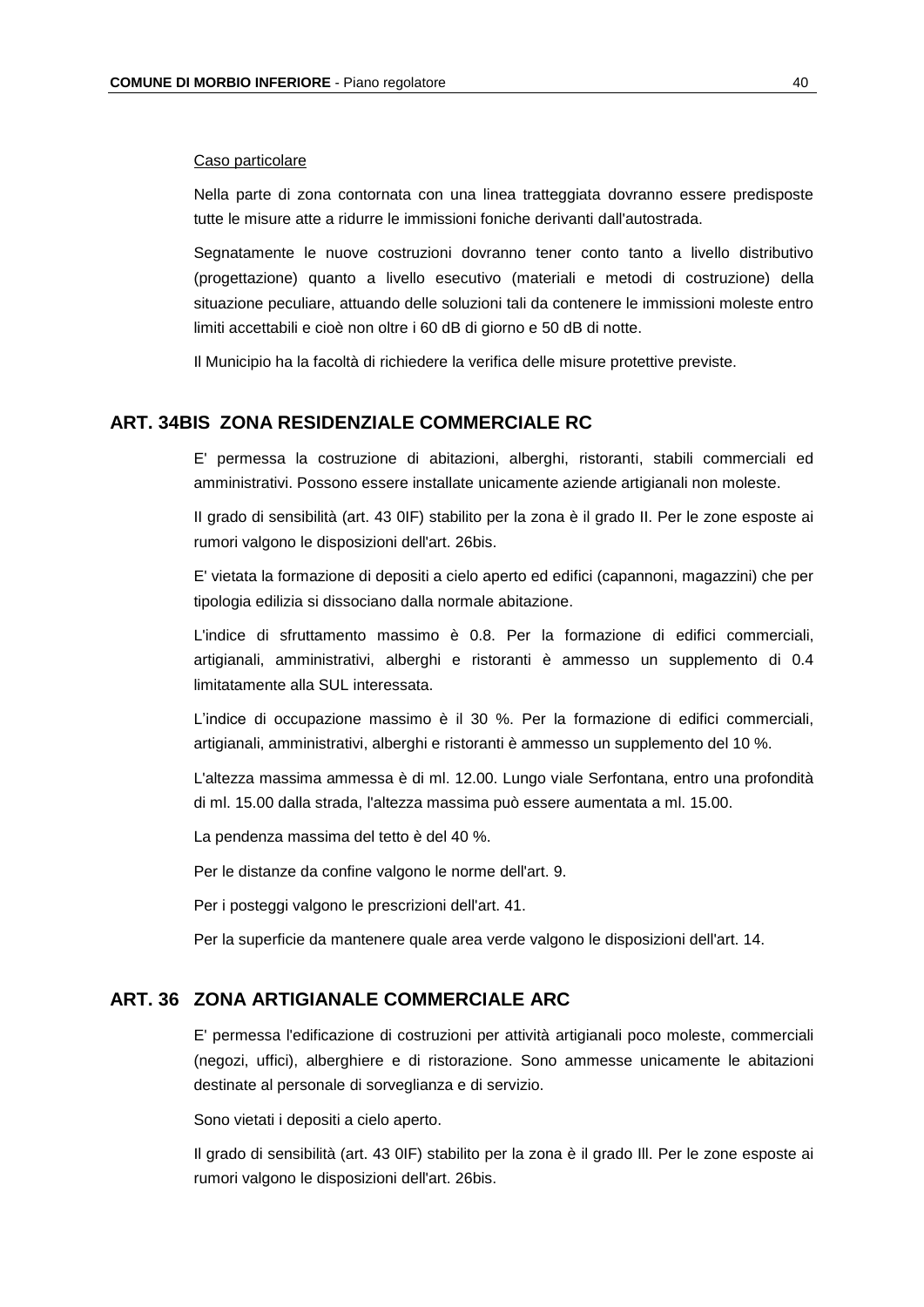L'indice dì sfruttamento massimo è 1.2.

L'indice di occupazione massimo è il 50 % per un'altezza massima dell'edificio di ml. 12.00. Per parti dell'edificio di altezza superiore l'indice di occupazione massimo è il 30 %.

L'altezza massima ammessa è di ml. 21.00. Per iniziative particolarmente importanti per il Comune dal profilo economico, occupazionale o dell'immagine, il Municipio può concedere una deroga all'altezza fino ad un massimo di ml. 30.00 (corpi tecnici compresi).

Per le distanze da confine valgono le norme dell'art. 9. Le distanze vengono computate da ogni singolo corpo in funzione della propria altezza.

Per i posteggi valgono le prescrizioni dell'art. 41.

Deve essere riservata un'occupazione minima del 20 % della superficie edificabile del fondo, da mantenere come area verde, la metà della quale alberata e con possibilità di essere usata quale area di posteggio.

Per la zona II di protezione del pozzo di captazione valgono le prescrizioni della LPAc e della LALIA, nonché le "Direttive per la determinazione dei settori di protezione delle acque, delle zone ed aree di protezione delle acque sotterranee" emesse dall'Ufficio federale della protezione dell'ambiente (1977/aggiornamento 1982).

Le aree comprese nella zona di protezione II non possono venir edificate. Possono per contro venir computate per il calcolo degli indici e dell'area verde.

Piani di quartiere:

- a) Per i fondi mappali N. 740/1 744 745 1089 1570 e 1615 è istituito l'obbligo del piano di quartiere, giusta I'art. 56 LALPT e 20-21 RLALPT. Per gli obiettivi, i criteri tecnici ed i parametri edificatori valgono le seguenti disposizioni:
- l'edificazione deve costituire un insieme armonico opportunamente inserito nell'aspetto paesaggistico del luogo;
- per i fondi mappali N. 744, 745 e 1615 la progettazione deve tener conto della presenza dell'autostrada in modo che gli edifici formino una barriera contro il rumore per la protezione delle zone retrostanti;
- i mappali possono essere frazionati ed il vincolo di piano di quartiere rimane valido sul complesso del mappale originale;
- le superfici pavimentate utilizzate per il traffico (strade, posteggi, ecc.) non devono superare il 30 % della superficie del fondo. Fabbisogni superiori di posteggi dovranno essere soddisfatti mediante ubicazione sotterranea o interna all'edificio;
- all'interno del complesso edilizio possono essere accordate deroghe alle distanze fra edifici;
- gli accessi devono essere studiati preliminarmente e valutati dai competenti uffici del Dipartimento del Territorio.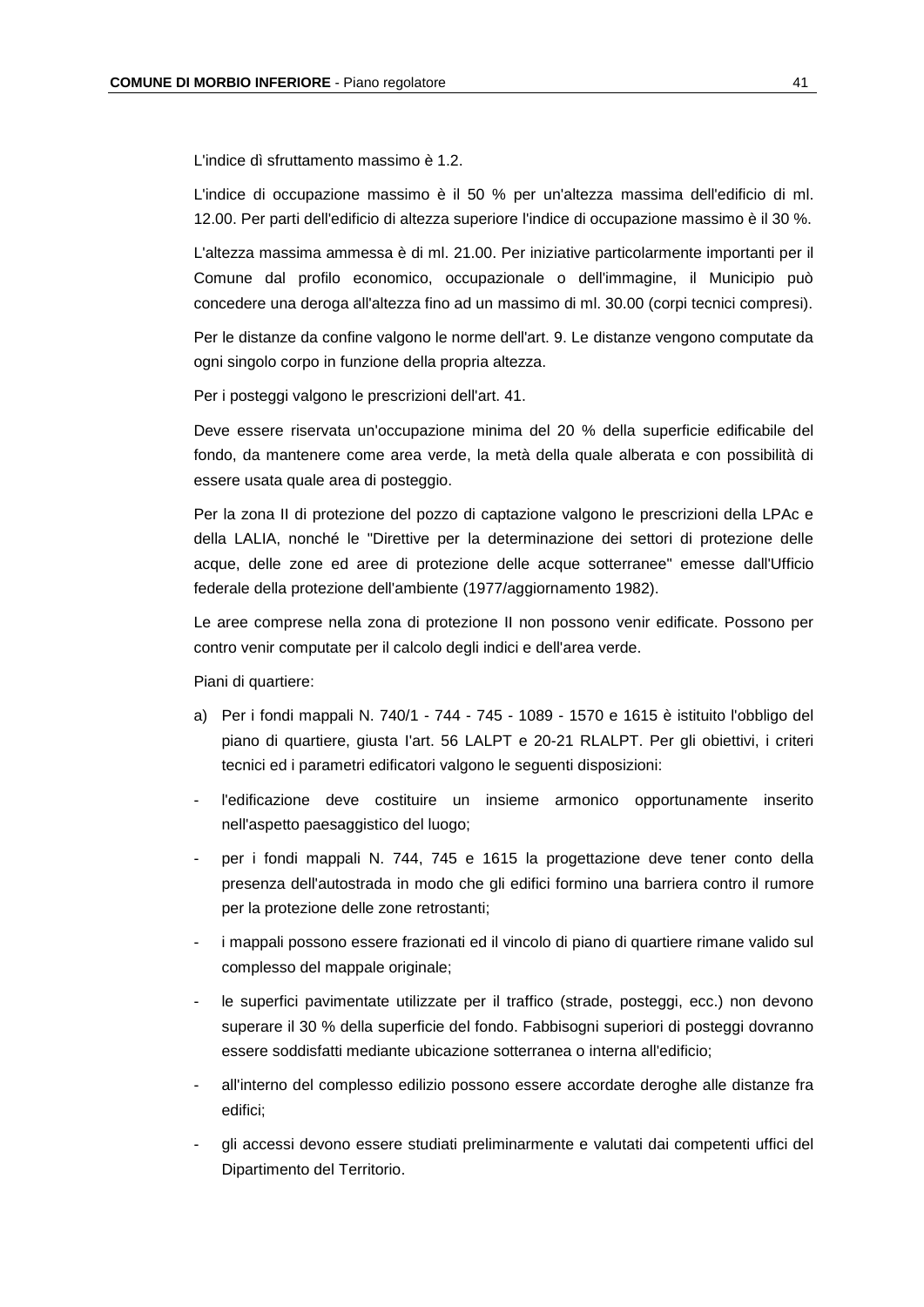Il piano di quartiere deve indicare:

- la sistemazione generale dell'intero comparto;
- le tappe e le modalità degli interventi;
- il sistema viario interno, l'ubicazione e la dimensione delle aree di servizio (posteggi, spazi comuni, ecc.);
- le aree verdi e le alberature previste;
- per i fondi mappali N. 144 e 1570 dovranno essere previste delle alberature lungo le strade di PR;
- per il fondo mappale N. 745, soggetto a vincolo privato (diritto di superficie) a favore del centro commerciale Serfontana, l'edificazione potrà avvenire unicamente con una differente soluzione della problematica dei posteggi o in seguito ad eventuali cambiamenti di utilizzazione del centro;
- i piani di quartiere sono elaborati dai proprietari;
- b) al fine di promuovere un'edificazione funzionale e conforme alle destinazioni d'uso è obbligatorio elaborare congiuntamente un piano di quartiere, giusta l'art. 56 LALPT e 20-21 RLALPT, per tutti i fondi mapp. 731, 732, 734, 735, 736, 737, 1088 e 1247. Quali indicazioni tecnico-normative valgono quelle del paragrafo precedente a cui si aggiungono i seguenti particolari:
- supplemento dello 0.2 all'indice di sfruttamento;
- deroga all'inclusione di singoli mappali citati qualora il loro mancato inserimento non pregiudichi l'obiettivo del piano di quartiere;
- c) deroghe alle disposizioni relative al piano di quartiere possono venir concesse dal Municipio in presenza di soluzioni alternative che potrebbero risultare più appropriate ed ugualmente valide. Le deroghe non concernono i parametri edificatori (indici), le altezze, le distanze verso fondo privato ed il concetto generale d'unitarietà del piano di quartiere.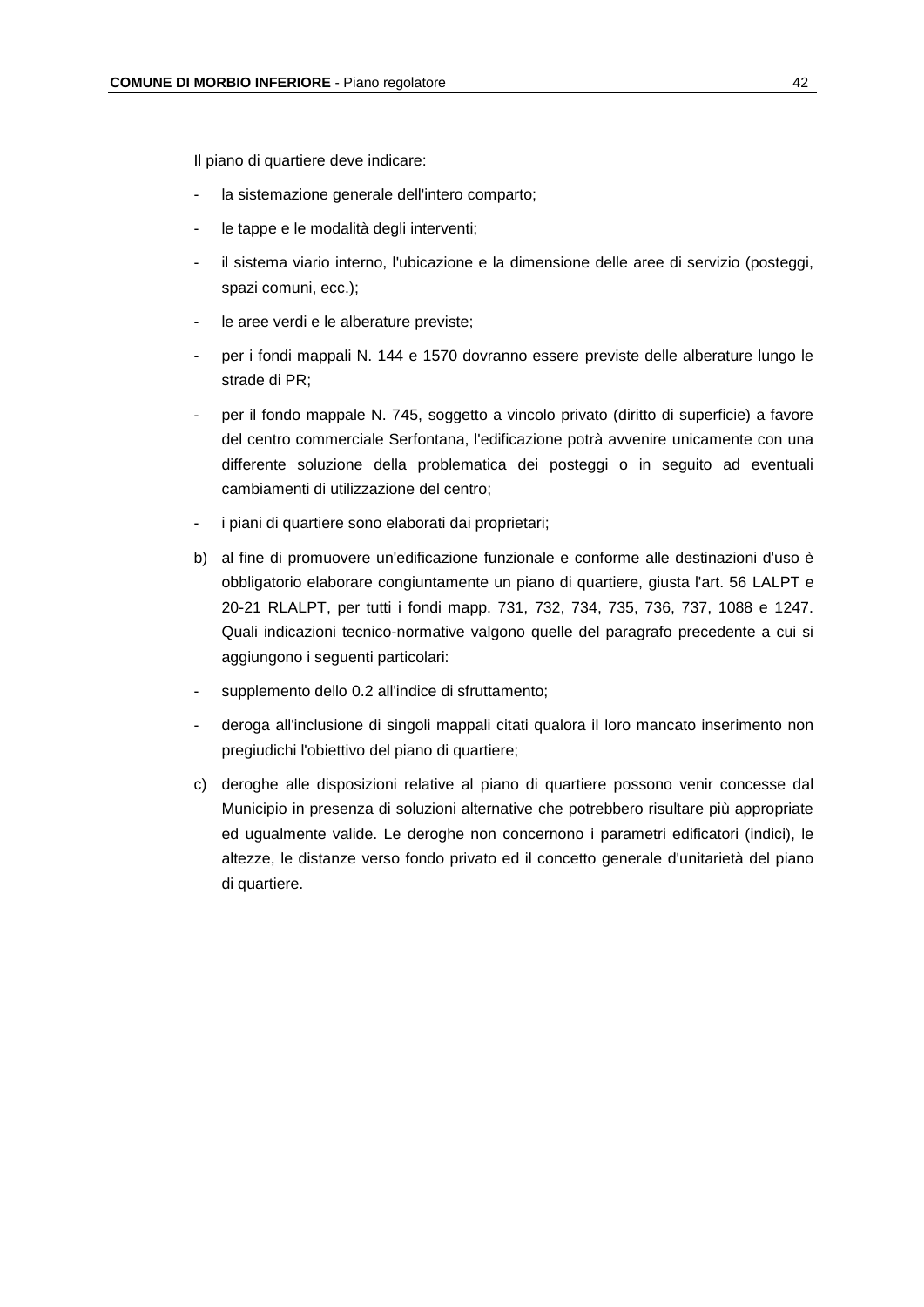# **C. PIANO DEL TRAFFICO**

#### **ART. 37 STRADE, PIAZZE DI GIRO E POSTEGGI PUBBLICI**

Il tracciato delle nuove strade, delle piazze di giro e dei posteggi pubblici sarà ulteriormente precisato nell'ambito dei progetti esecutivi.

Le strade indicate dal piano regolatore si suddividono, secondo la loro funzione, in:

- strade principali (SP)
- strade di raccolta (SR)
- strade di quartiere (SQ)

Di regola le caratteristiche tecniche delle singole strade segnate sul piano sono vincolanti per gli enti realizzatori delle singole opere.

#### **ART. 39 PERCORSI PEDONALI**

All'interno delle zone edificabili i tracciati dei percorsi pedonali sono vincolanti. Il Municipio, tenuto conto delle condizioni locali, stabilirà la loro larghezza caso per caso.

Il tracciato dei percorsi pedonali (sentieri) situati all'esterno delle zone edificabili è indicativo.